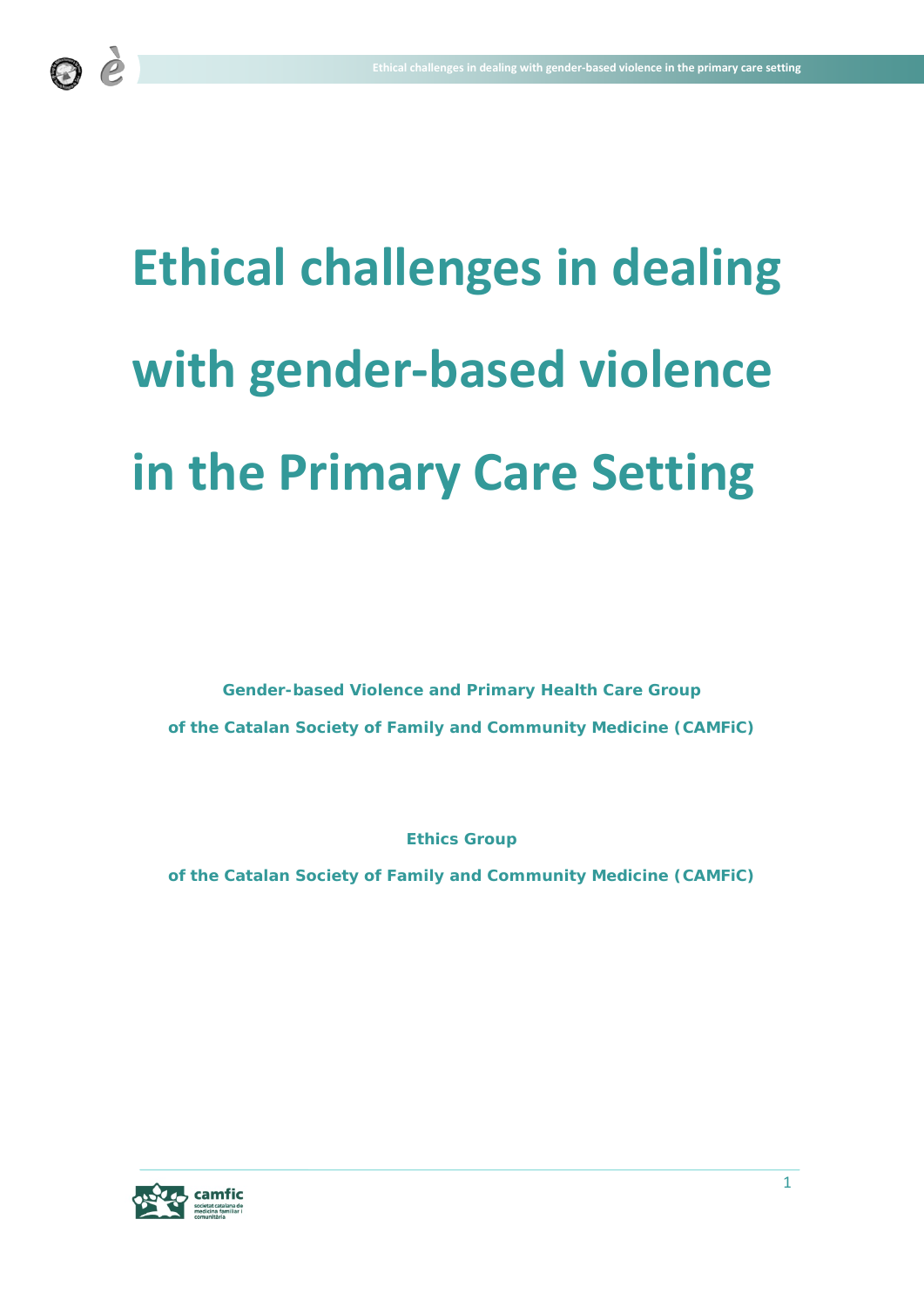#### **Drafting Committee:**

Joan Atmetlla Andreu Pilar Babi Rourera Clara Calleja Vega Carme de Castro Vila Esperanza Díez Fuentes Montserrat Espuga Garcia Aurora Rovira Fontanals

# **Gender-based Violence and Primary Health Care Group of the CAMFiC**

Joan Atmetlla Andreu Pilar Babi Rourera Clara Calleja Vega

Noemi De Miguel Llorente M. Esperanza Diez Fuentes Margarita Español Garrigos Montserrat Espuga Garcia Maria Isabel Fernandez Delgado Hubert Foulon Ana Gómez Saldaña Núria Querol i Viñas Manel Recasens Boada Elisabet Martorell Sole Cristina Muñoz Lopez Gloria Ortiz Bordanova Francesca Peñas Lopez

Anna Roig Campo Aurora Rovira Fontanals Isabel Villar

# **Ethics Group of the CAMFiC**

Joan Atmetlla Andreu Carme de Castro Vila M. José Fernández de Sanmamed **Santos** Roser Marquet Palomer Ramón Morera Castell Eva Peguero Rodríguez Albert Planes Magrinyà Miquel Reguant Fosas Marisa Rubio Montañés

# **Members of the group during the preparation of the paper:** Carmen Adalid Villar Lluís Balagué Gea

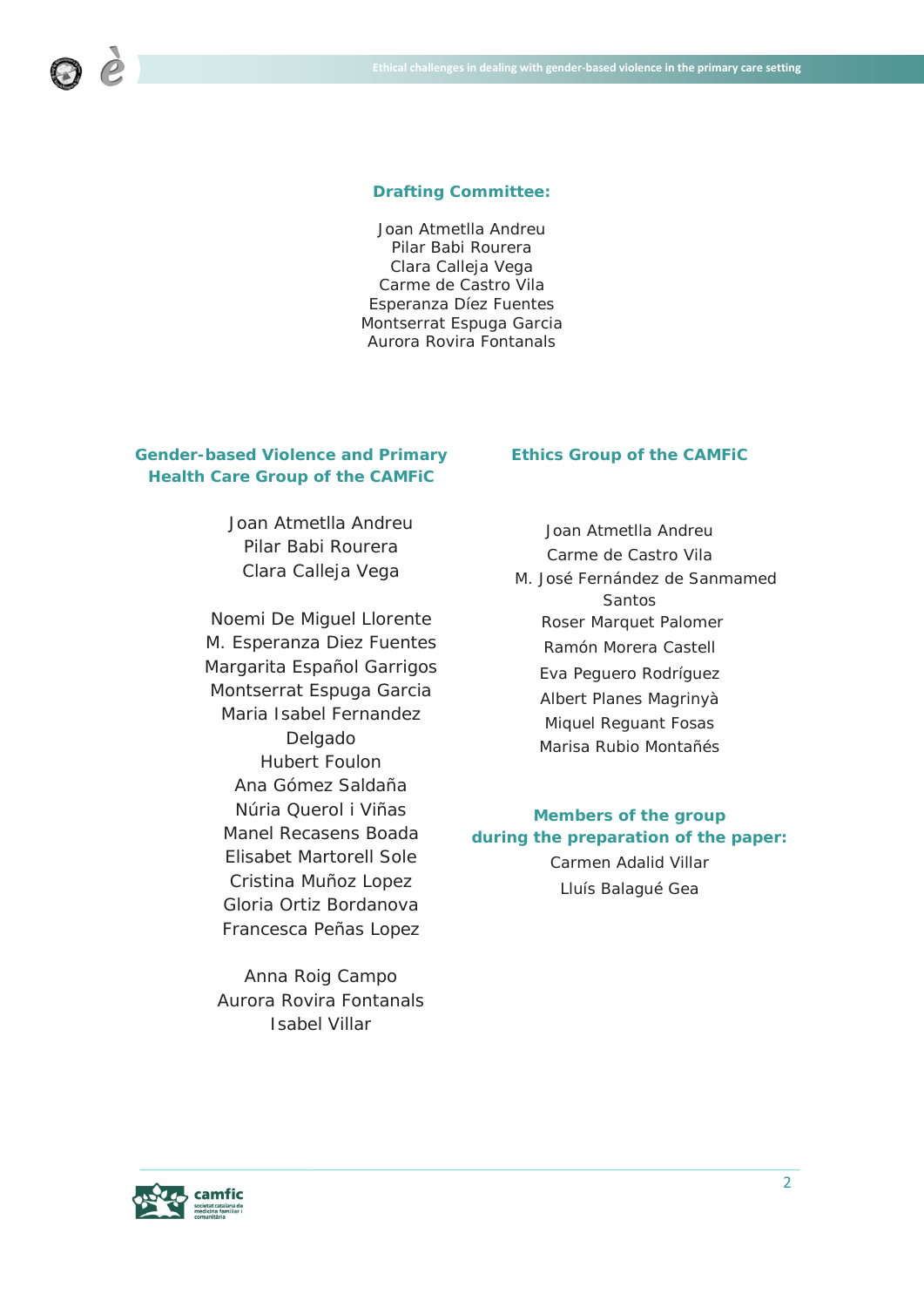

#### **Acknowledgements**

This document has been drafted with contributions from the Gender-based Violence Group and the Ethics Group at the CAMFIC. They have provided the basis for the work and the Groups bear the responsibility for the content.

Having said that, the input, critiques and suggestions for improvement by the advisors and reviewers have been of utmost importance for the final draft. People from different fields of knowledge and with different perspectives on health issues have made a considerable effort to understand and contribute to our paper. We wish to begin by extending our heartfelt gratitude to all for their essential assistance.

## **Ethics Group Experts**

Noe Amorós Carme Batalla Isabel Buezo Eva Comin Carles Llor Carme Prieto Jesús Pujol Aurora Rovira Montserrat Soler Pedro J. Subías Ana Vall-llossera Rosa Vila Francesca Zapater

#### **Reviewers of the paper**

**Núria Beitia Hernández**

*Psychologist Lecturer at Duoda (Women Center for Research at the University of Barcelona) Co-Chair of the Master's Degree Program in Studies of Sexual Difference (Duoda - UB)*

## **María Casado**

*Director of the "Bioethics and Law Observatory" and Director of the UNESCO Chair in Bioethics at the University of Barcelona*

#### **Heinrich Geldschläger**

*Psychologist and psychotherapist, Conexus Association*

## **Itziar de Lecuona**

*Doctor of Laws Prof. Dept. Public Health, School of Medicine Researcher at the Bioethics and Law Observatory UNESCO Chair in Bioethics at the University of Barcelona.*

# **Beatriu Macià**

*Therapist Specializing in the Care of Battered Women at Tamaia*

# **Francesca Puigpelat Martí**

*Professor of the Philosophy of Law at the Autonomous University of Barcelona*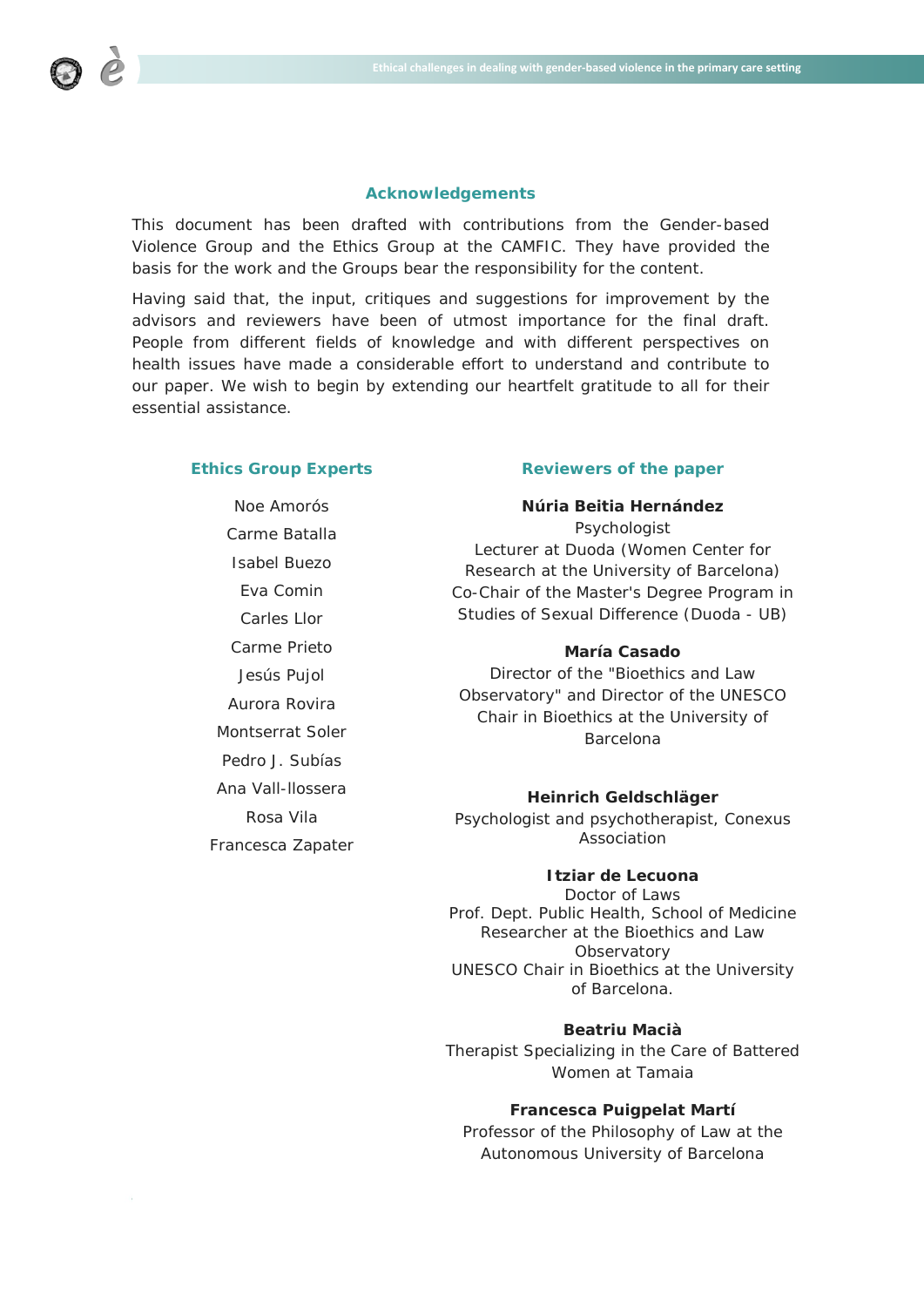

#### **Index**

# Introduction

# Glossary

What to do when the woman does not want to report the violence

When the abuser and the victim are patients at the same health care doctor's office

Gender-based violence: The need for keeping records, the difficulties with records

Key points

Appendices

References

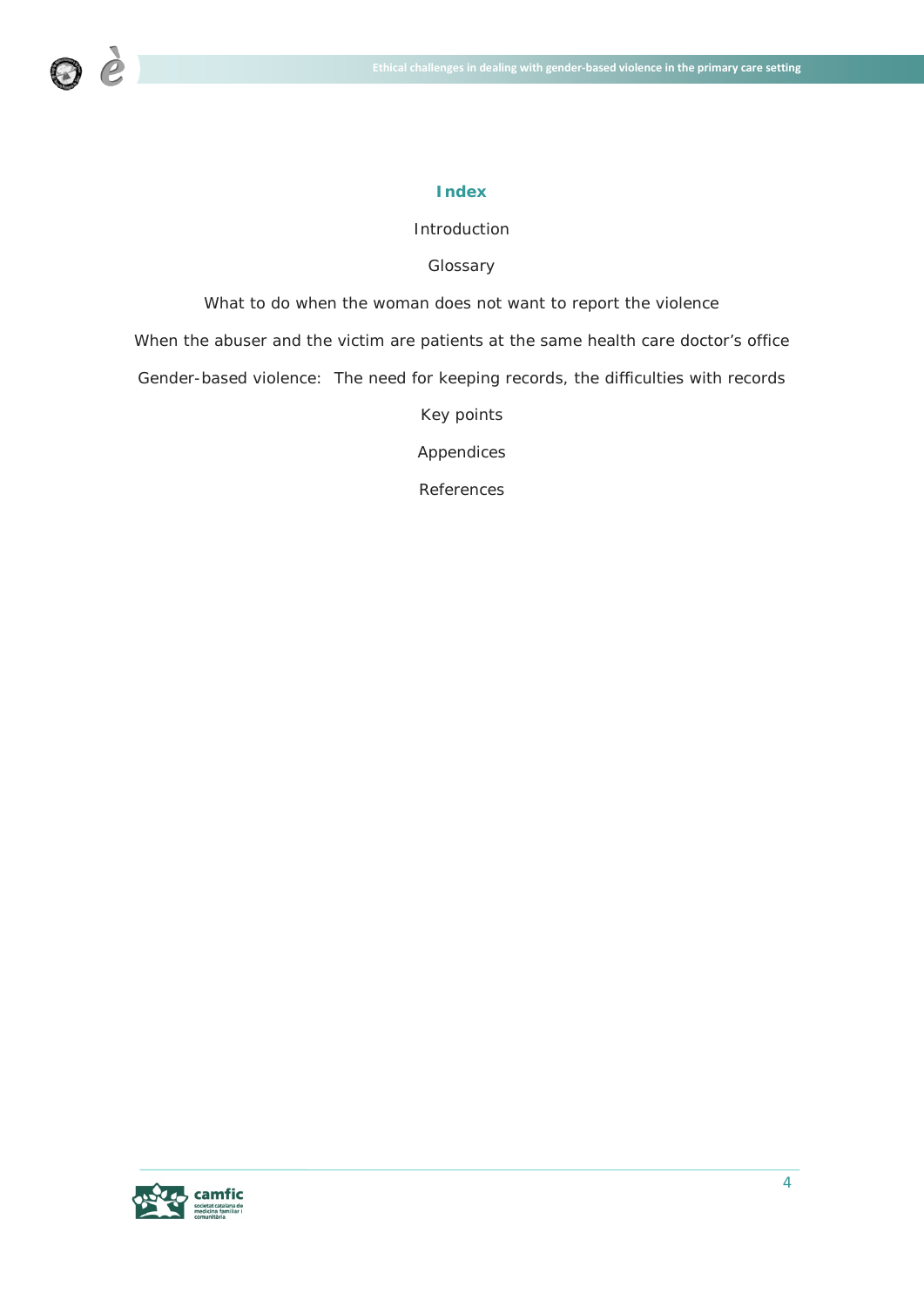

# **INTRODUCTION**

# *The reason for this paper*

In 2008, the symposium that the Gender-based Violence and Primary Health Care Group of the Catalan Society of Family and Community Medicine (CAMFiC) holds annually to commemorate the International Day for the Elimination of Violence against Women, on November  $25<sup>th</sup>$ , was devoted to the ethical challenges to gender-based violence care. Two issues were discussed: what to do when the woman does not want to report the violence and the difficulties that arise when the agressor and the victim are treated by the same person.

The idea for the paper we are presenting here originated during the discussions and from the impression that, although there has been much talk about this issue, it has not received much formal attention, therefore it was put together by the Gender-based Violence and Primary Health Care Group and the Ethics Group of the CAMFiC. In the document we deal with the two topics that came up during the symposium plus a third topic that deals with recording information on abuse, although it is not our intention to exhaust all of the possibilities of reflection generated by the issue of violence and related ethics.

The list of potential topics is very extensive. Among those that we could leave for discussion at another time are:

# *Specific ethical issues regarding gender-based violence against adolescent girls, older women and immigrant women:*

Violence against minors raises specific ethical issues. For example, it is necessary to remember that in our country 16 is the age of legal capacity in health care matters and that for adolescents under that age there is the "mature minor" figure. With regard to elderly women and immigrant women, although some issues are touched upon in this paper, a deeper and more extensive analysis could be performed.

When female doctors are subjected to gender-violence or male doctors are *abusers*:

Theoretically speaking, these situations are frequent because the percentage of women who are mistreated and men who are abusive should in principle be representative of the general population to which the individuals belong, but there are no studies that document this issue. The implications of such situations in the

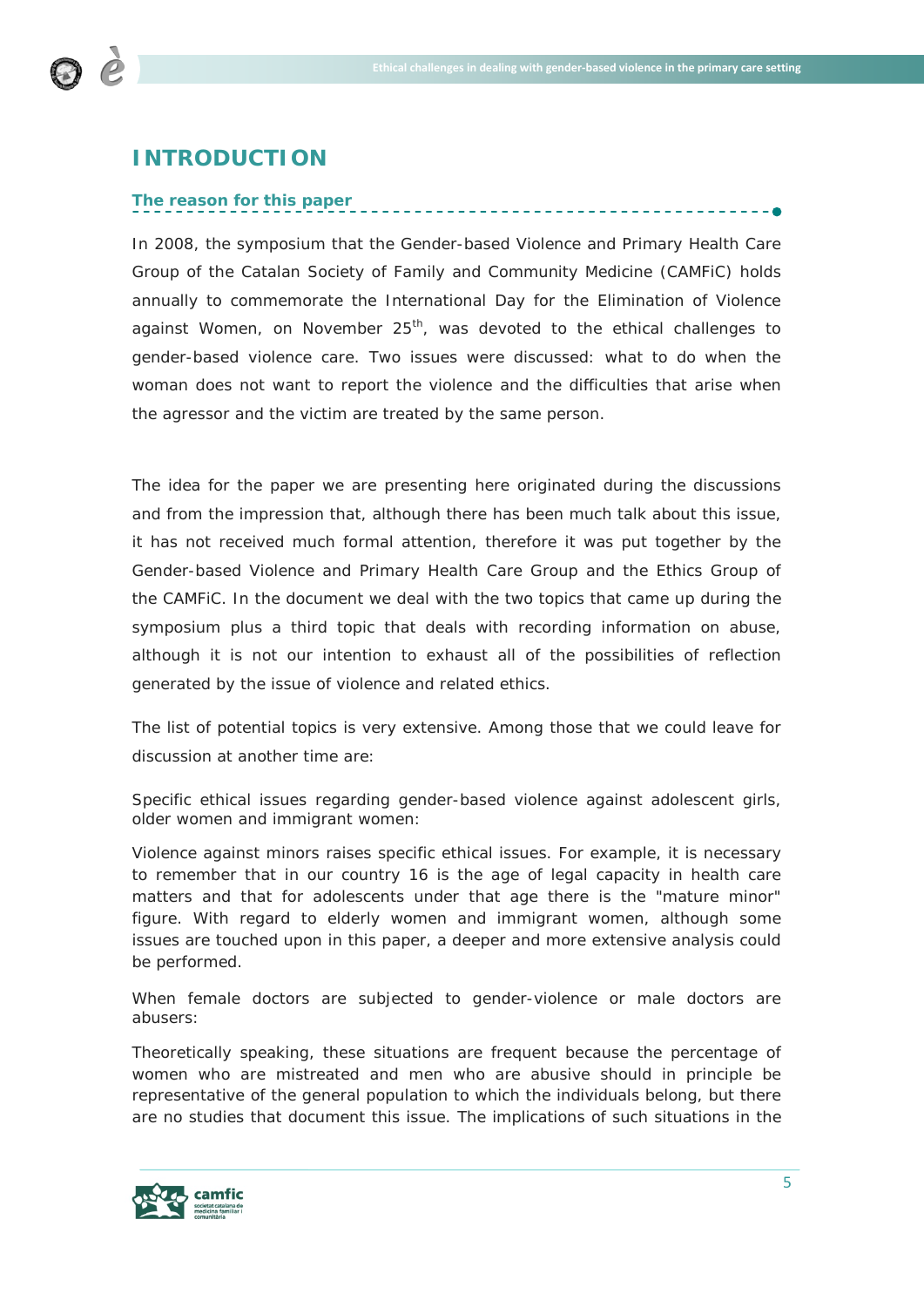

health care workplace and in the doctor-patient relationship have yet to be analyzed.

*Institutions that do not incorporate gender perspectives:*

Personal responsibility cannot substitute for institutional accountability, and institutional victimization can hardly be compensated by a practitioner's goodwill.

*Treatment of gender-based violence requires a multi-disciplinary approach:*

While a team-based approach is now necessary in just about every field, it is especially so in matters concerning gender-based violence; that raises ethical concerns with regard to records, coordination, confidentiality, etc.

This is a discussion paper, it does not document what resources are available, as these vary throughout our region, nor is it a procedural document: we aim to highligh and analyze the ethical conflicts that arise when providing care to women suffering from gender-based abuse and the men who mistreat them and, in particular, to propose ways to continue giving care rather than to try to propose solutions. To further explore the topic of gender-based violence, please refer to the CAMFiC 2012 book published by the Gender-based Violence and Primary Health Care Group, entitled "Violència de gènere i atenció primària de salut: una visió des de la consulta" [*Gender-based Violence and Primary Health Care: as seen from the doctor's perspective*].(1)

# *The structure of the paper*

In addition to the three chapters mentioned above, we have included a glossary of the terms that are most commonly used when referring to gender-based violence. As the meanings we have chosen may influence the reading of this paper, the glossary appears immediately after this introduction.

At the end of the paper there are a number of key points that follow the structure of the text and can be used both as reading guide as well as a synthesizing summary after the longer document has been read.

In addition we have written a summary document, published as a separate text, which is intended to be self-explanatory and to give the keys to the longer document without being necessary to read it.

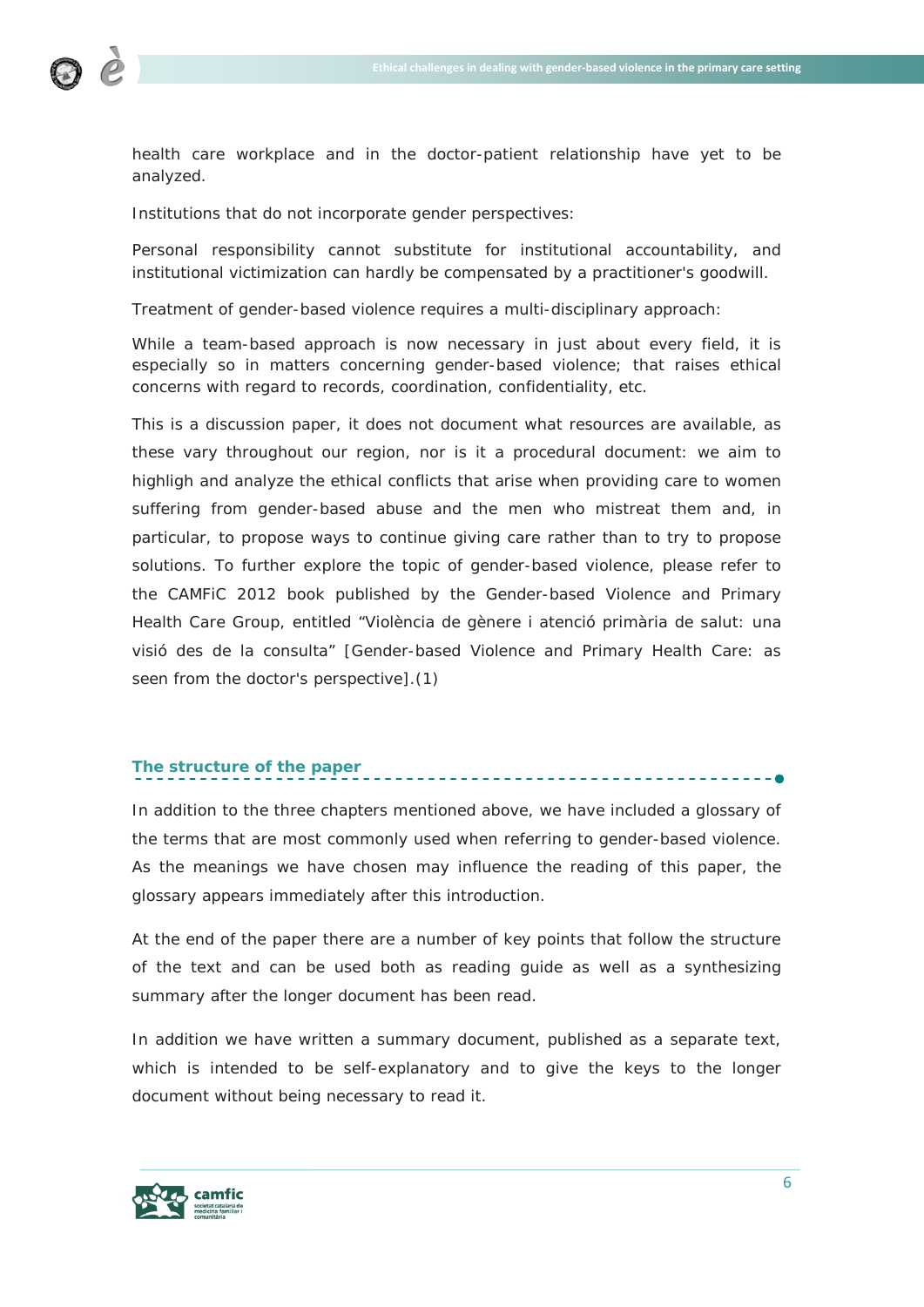

# *Final thoughts*

It must be clear from the outset that caring for women who are victims of abuse takes time: the recollections and reflections on the decisions to be taken, among other things, require time. It is also necessary to take time for coordination with healthcare and non- healthcare services (e.g. with the courts). The process of getting out of an abusive relationship does not happen in a single visit, here too time is necessary.

It is our responsibility to organize the time assigned to the different duties we have in and out of the practice. Making sure that the organizational and human resources necessary to provide proper assistance are available is the management's responsibility.

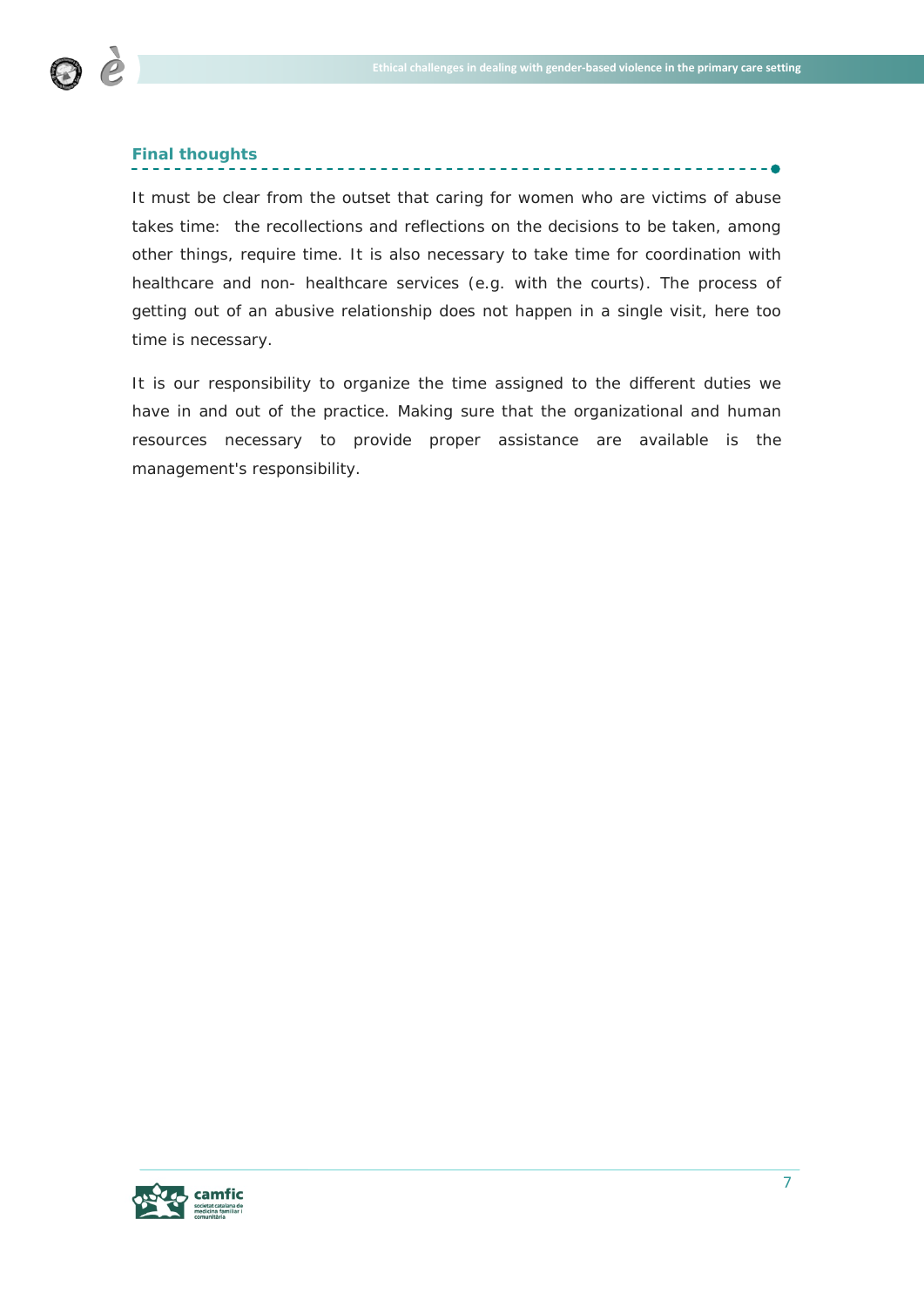

# **GLOSSARY**

**Structural inequality:** Our culture has shaped social and cultural differences between men and women to turn biological differences into hierarchies of power. This structural quality makes it difficult to visualize inequality and violence, including in the medical profession.

**Empowerment:** The deed of granting power to a group so that they may use their own means to improve their living circumstances. When dealing with cases of gender-based violence, it means enabling women to regain control over their own lives.

# **Ways of abusing women within a couple** (1)**:**

- • Emotional abuse: hostile behavior, contempt, indifference, belittling, forcing the partner to do things that are humiliating or that go against their principles, and exhibiting controlling behavior (controlling friendships, way of dressing, where the partner is at all times, etc.). Emotional abuse is always present, so it must be kept in mind when dealing with any type of abuse. Its effects are more severe and longer lasting than most types physical abuse.
- Physical abuse: shoving, hitting, slapping, attempted strangulation, burning, assaults with objects or weapons, and so forth.
- • Sexual abuse: spousal rape, non-consensual sex, lack of responsibility for birth control or for preventing transmission of STDs.
- •Verbal abuse: insults and putdowns.
- Financial abuse: exclusive control over money, use of the family resources for personal gain, and preventing the woman to become financially independent (e.g., limiting access to work).
- Assault or threats to pets or damage to goods and property.
- • Threat of harm and/or death to the woman herself or the children, or threatening to commit suicide (the abuser).

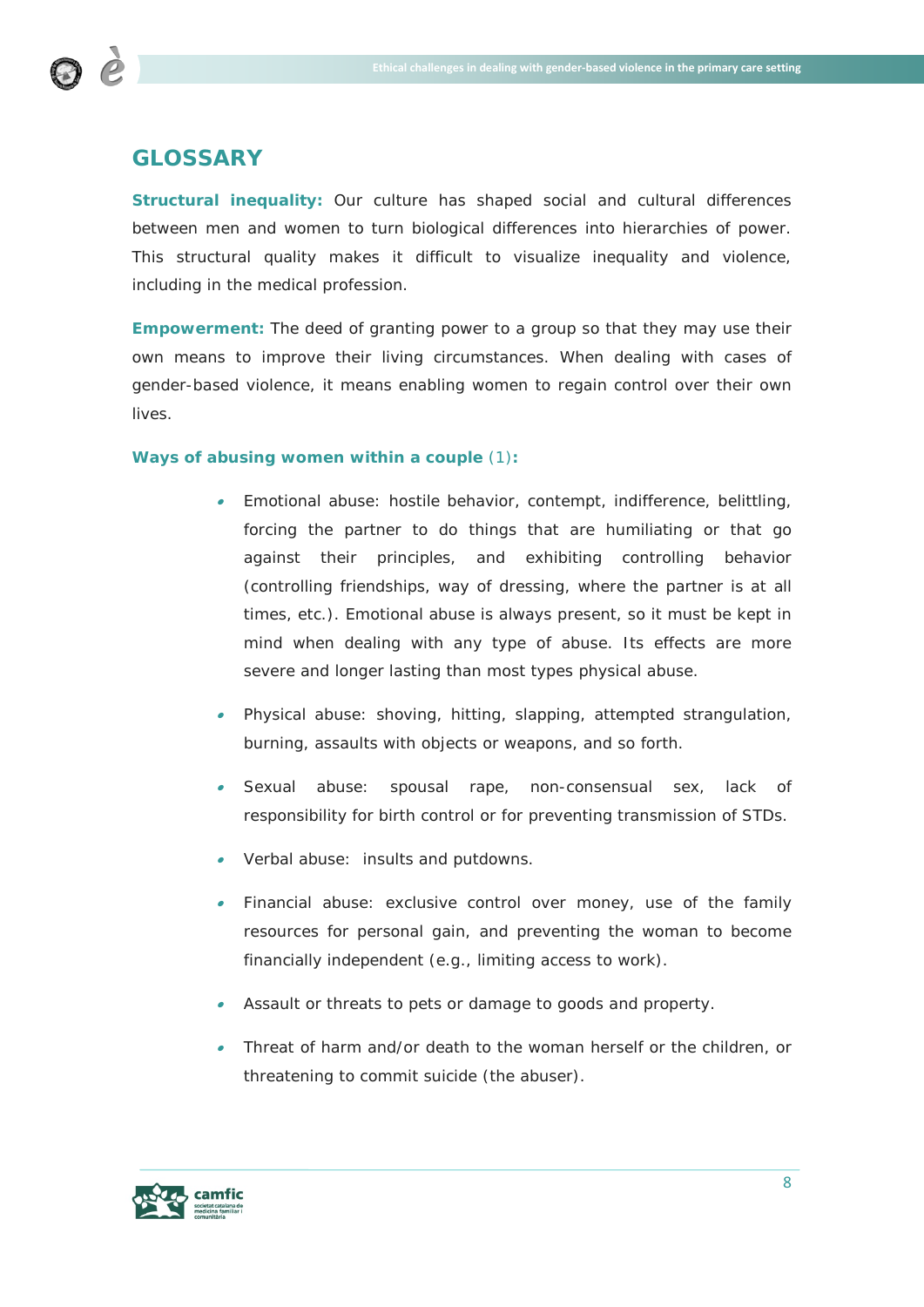

• Social isolation: any strategy to limit personal movement and relationships.

**Abuser, aggressor, perpetrator**: someone who inflicts any type of abuse. In the case of gender-based violence, the victim's partner or former partner.

**Restraining Order**: court ruling - or preliminary injunction - prohibiting the aggressor from going near the victim or to any of the places normally frequented by the woman.

**Ethical guidelines:** The four classical principles are: Beneficence, Nonmalfeasance, Autonomy and Justice. We have adapted the definitions contained in the CAMFiC's Ethics Group's paper called "L'autonomia, el dret a decidir" ["*Autonomy, the right to decide*"] (11): <http://www.camfic.cat/CAMFiC/Seccions/GrupsTreball/Docs/etica/autonomia.pdf>

> • **Beneficence**: "Doing good", the moral obligation to act for the benefit of others. Heal the damage and promote good or wellbeing.

> • **Non-malfeasance:** This is the principle of "primum non nocere". Do no harm, and prevent it from happening. It includes not killing, not causing unnecessary pain or suffering, not causing any disabilities, not causing any damage.

> • **Autonomy**: A person's ability to think and act freely, consciously and voluntarily, to achieve their goals and communicate them to others, accepting the consequences for their own actions. Autonomy is a dynamic characteristic, which changes in the degree (that may increase or decrease) at different times in a person's life. Total autonomy, like perfection, does not exist.

> **Justice or Fairness:** Equality in the distribution of burdens and benefits. It includes the rejection of discrimination on any grounds. Some of the specific issues covered by the principle of justice are the allocation of resources and also, the rights of others.

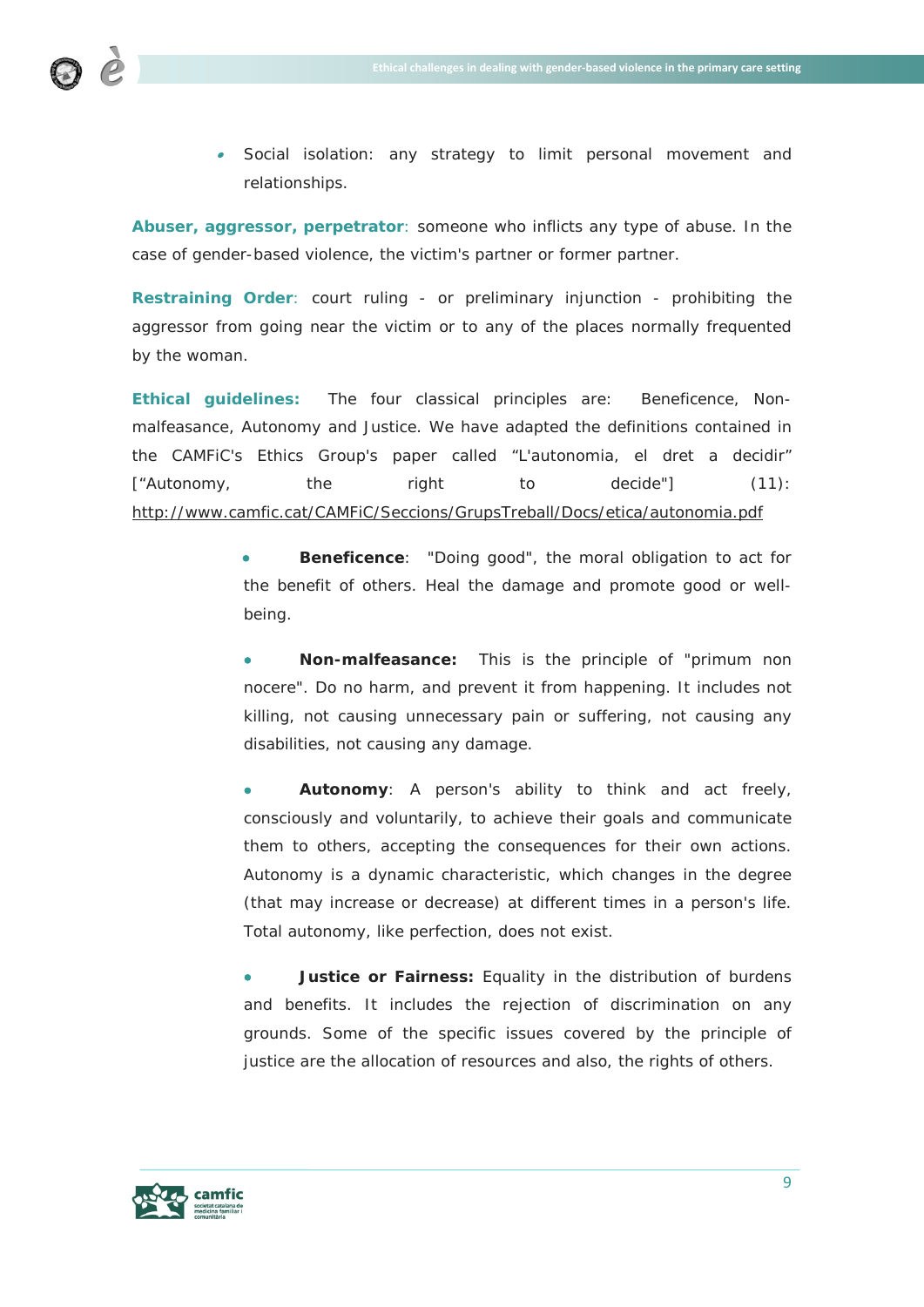

**Victim:** a person suffering from abuse, whether directly (battered women and their children) or indirectly (particularly children who witness the mistreatment of their mother). There have been some voices calling for alternative terms, such as "survivors", to describe battered women, to emphasize women's abilities.

**Victimization:** is the process that women suffering from gender-based violence undergo that causes them to not recognize the abuse, to feel guilty about what is happening, to lose their autonomy, their ability to make decisions and their social support system. It is not to be confused with the colloquial expression "playing the victim".

**Secondary victimization:** This occurs in the relationship between the victim and the health system, the police, the judicial system or society in general, which should be protecting her and fail to do so, whether actively or passively. For example, when the abuse is not recognized, the victim is blamed or the damage done is minimized, etc. It is also sometimes called revictimization.

**Gender-based violence, male violence, violence against women:** There are some conceptual distinctions between Spanish and international law, mainly with regard to the scope of the range of violence, which both in the UN declaration and under Catalan law refers to "any sort of discrimination against women in society", whereas the Organic Law of 2004 refers to "violence in the couple's relationship". In this paper we refer to gender-based violence in the latter sense: the violence that women experience in their relationship with their partner or former partner.

The 1993 United Nations General Assembly Resolution established that male violence "means any act of gender-based violence that results in, or is likely to result in, physical, sexual or psychological harm or suffering to women, including threats of such acts, coercion or arbitrary deprivation of liberty, whether occurring in public or in private life".

Article 3 of Law 5/2008, of 24th April, of the Autonomous Community of Catalonia, on the right of women to eradicate male violence (20), states that: "With regard to this law, what is understood by *Male violence* [is] violence that is perpetrated against women as a manifestation of discrimination and the situation of inequality in the framework of a system of power relations of men over women and which, produced by physical, economic or psychological means, including threats,

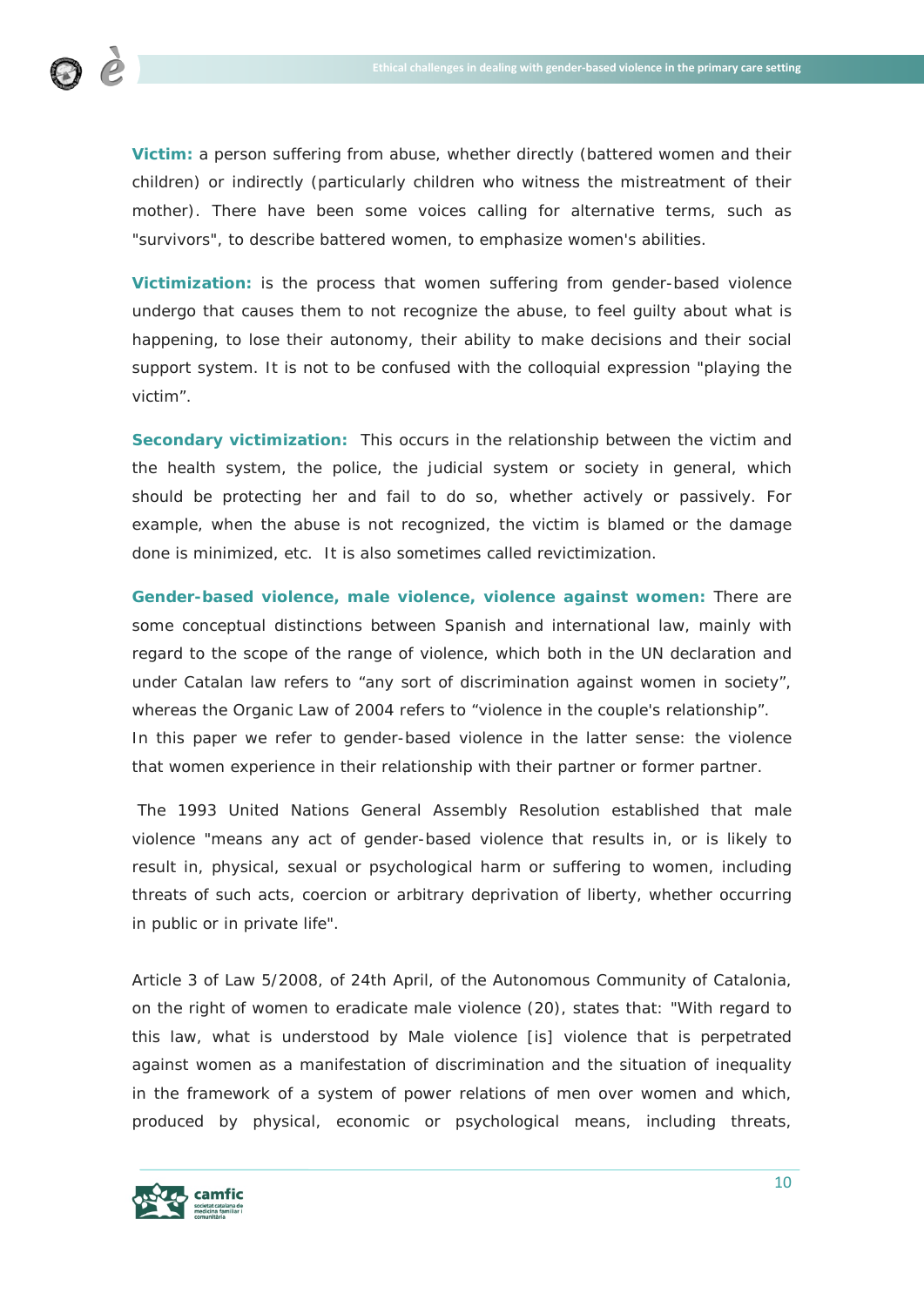

intimidation and coercion, results in physical, sexual or psychological harm or suffering, whether it is produced in the public or private environment".

Article 1 of Spain's Organic Law 1/2004 of 28 December on Measures for Comprehensive Protection against Gender-based Violence (24), states that: "The purpose of this Act is to combat the violence exercised against women by their present or former spouses or by men with whom they maintain or have maintained analogous affective relations, with or without cohabitation, as an expression of discrimination, the situation of inequality and the power relations prevailing between the sexes".

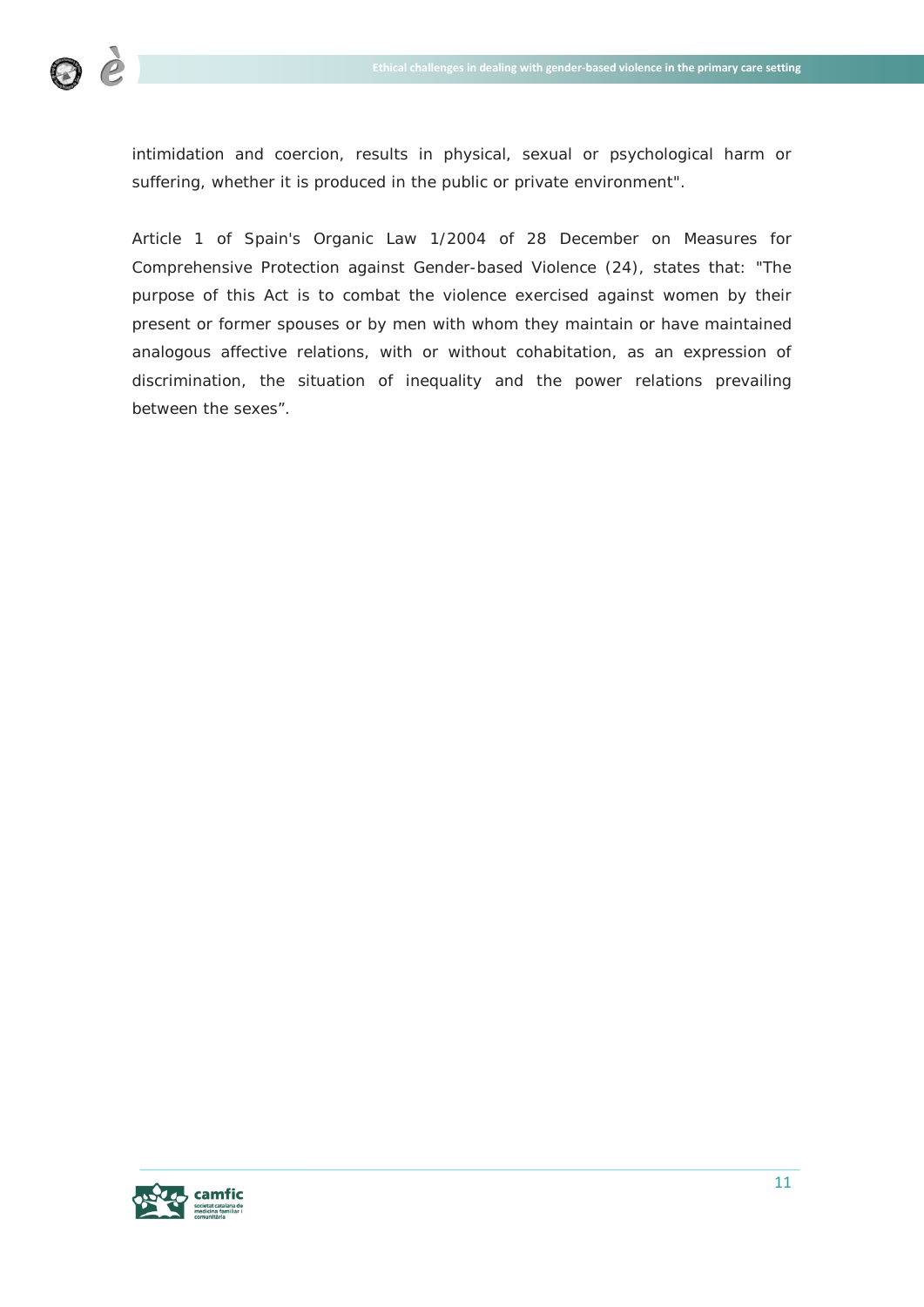

# **I. THE DIFFICULTIES OF REPORTING GENDER-BASED VIOLENCE TO THE JUDICIAL SYSTEM.**

Before beginning this chapter we want to clarify that physicians who treat battered women often use the term "complaint" to mean the act of reporting the facts to the justice system through the injury report. In this chapter we will try to correct the misunderstanding and will use the terms "complaint or press charges" to designate the action whereby the battered woman or her relatives seek action from the justice system. We will call the filing of an injury report "notification" or "report to the law enforcement authorities".

# **CASE REPORT:**

Maria is a 19 year old Ecuadorian woman who has been living in Barcelona for one year. Thirteen weeks pregnant, she lives with her partner in a shared flat.

She visits the Health Center for the first time for pregnancy-related discomfort. There she is given counseling on health and pregnancy: toxic substances, drugs, detection of abuse.

Two weeks later she visits her doctor again and gives her a report from the ER where she was treated a few days earlier for abdominal pain. She tells her doctor the injury was caused by an earlier assault by her partner, who threatens to take the baby away from her as soon as it is born. The physical examination shows she has a hematoma in the parietal region and several bruises and she is very anxious. The patient told the ER staff that the injuries were caused by an accidental fall.

She mentions some other less rough assaults and denies being sexually abused. She does not work outside the home. She has very little social support as she immigrated only recently, does not work and has no other relatives in our country.

She is afraid because of her illegal immigrant status: she's afraid she might be arrested, afraid of being expelled. As she does not perceive herself to be in imminent danger of suffering further attacks, she does not wish to press charges, despite her doctor's advice.

After assessing the risk, the doctor agrees to delay filing an Injury report, provided that the patient maintains contact, with the intention of allowing her to examine her goals and find the means necessary to carry them out: to protect the baby, acquire financial independence, a safe place to live, press charges, separate from her partner, etc.

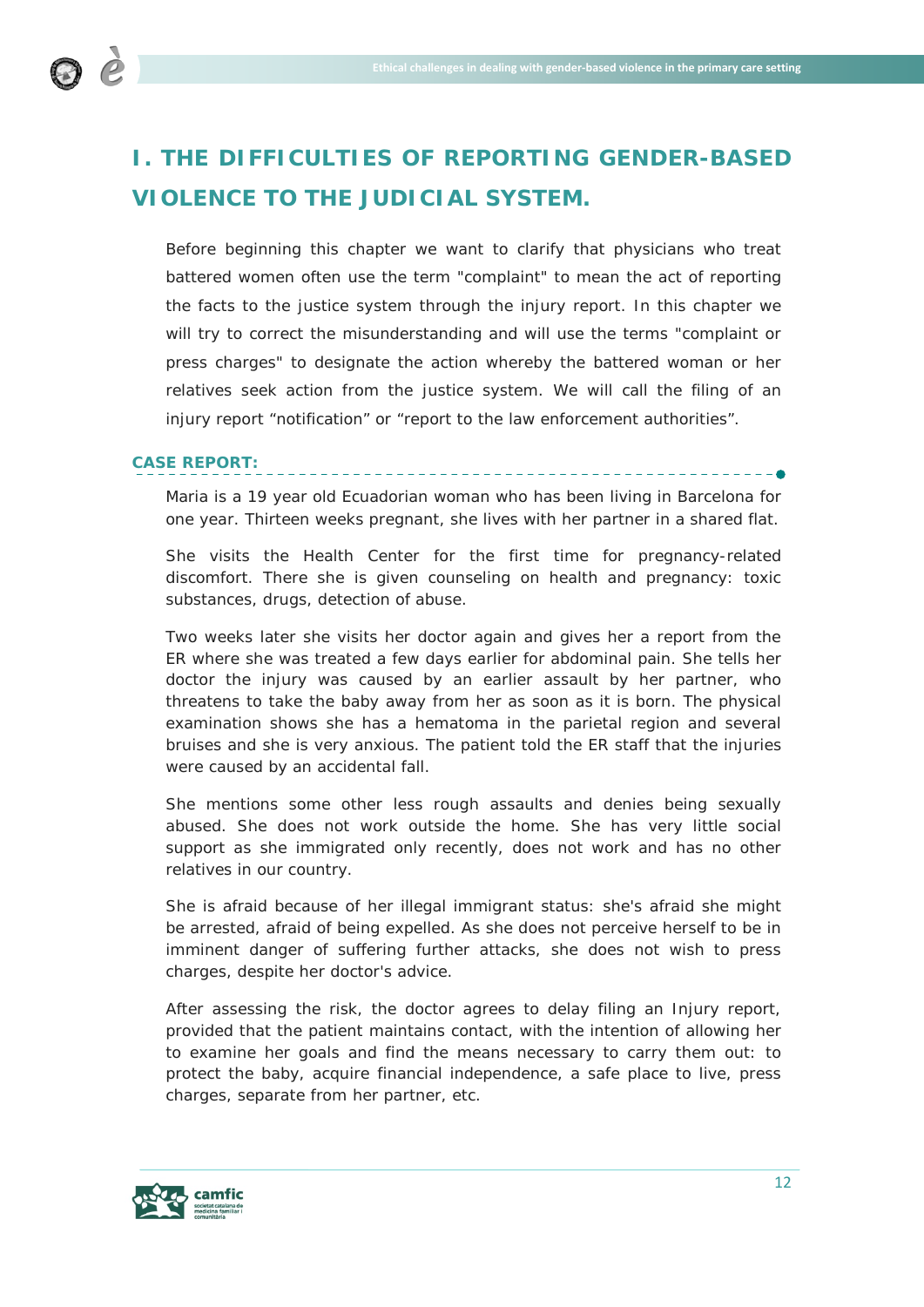

With Maria's agreement, the doctor contacts the gynecologist and social worker to alert them to the risks of her pregnancy, the occurrence of new attacks and the need to improve her lack of social support. The Social Welfare services offer her specific programs for women who experience abuse.

A few days later the doctor sees the woman has no intention of making any lifestyle changes and, after considering her position of vulnerability in the coming months and the risk to the baby, talks to her, explains the legal obligations she has as a health care professional and tells her that she is going to file a report with the court.

Maria changes doctor and health center.

What to do if the woman does not want to file a complaint is the question that we continually ask ourselves, the first one that comes up in training courses. It is a question that causes anxiety in everyone who attends to women in abusive situations, and a bone of contention between institutions. From our health care perspective, we shall try to delve further into the subject by analyzing what we are afraid of, where the conflict between health care and law enforcement arises from, and at the end, propose alternatives that can be used to continue caring for these women without getting tied up in knots over whether or not we should file an Injury Report with the court. It is necessary to insist on the fact that filing an Injury Report does not terminate the health care process, which is aimed at getting the woman to set goals so she can remove herself from the abusive situation and receive whatever help she needs (1) (30).

# **WHAT ARE WE AFRAID OF WHEN A WOMAN DOES NOT WISH TO PRESS CHARGES AND ASKS US NOT TO NOTIFY THE COURTS?**

The problem of disagreement with the law causes the physician to find him or herself in a difficult situation: complying with the law clashes with the health professional's obligation to seek the patient's welfare and minimize harm, while respecting her autonomy (29).

When faced with this situation, one of the emotions that arises is fear: fear of what may happen to the woman. or to us if we decide to obey the law or to act in

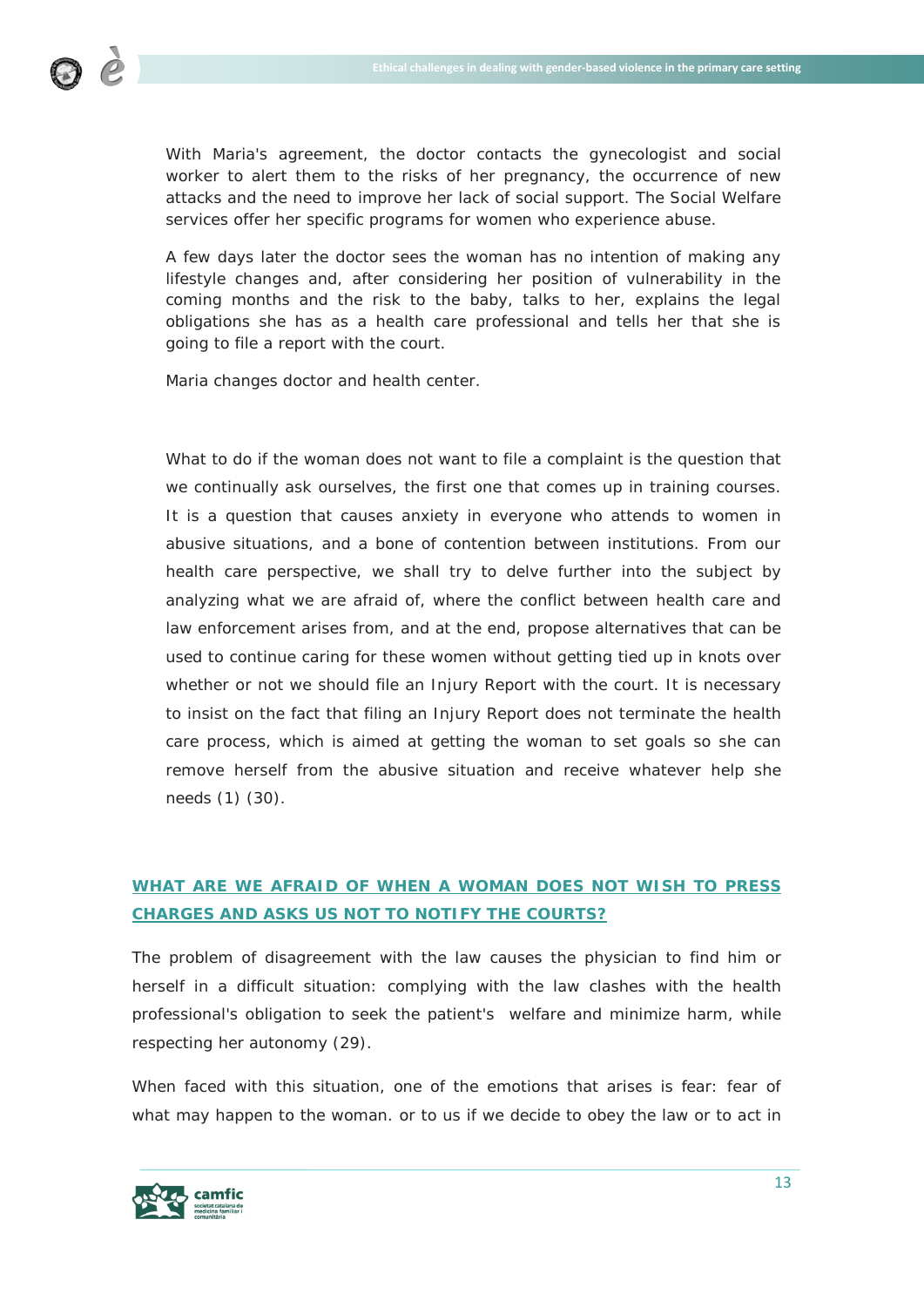

the interest of the patient's health if the two conflict. Rather than trying to justify ethical decision-making based on fear, let us instead try to discern what drives us to act and what holds us back, using fear to guide us through the various issues.

# **1. Fear of what could happen to the woman [1](#page-13-0)**

**Notify the authorities and objectively cause the worsening of the woman's lifestyle circumstances:** A typical case often seen in primary care is low grade emotional abuse of an older woman, often with little victimization, in which a kind of relational equilibrium has been achieved over the years, although there may be some physical violence lurking in the background. If we act in accordance with the law, we must file an Injury Report or notify the law enforcement authorities. In this case, giving priority to notifying the authorities will probably lead to loss of income, loneliness, alienation from children and grandchildren, etc. and is probably not in the woman's best interest. And let us not get started on what the situation would be like if the woman is the caregiver for an ill perpetrator. In such a case she will first want to have an adequate assistance program, sufficient income, time off for herself to compensate for the inevitable wear and tear of providing someone with care, etc.

From an ethical perspective, in such circumstances, it seems to us that not filing a report would be less maleficent, more beneficent and more respectful of the woman's autonomy.

There are however other situations in which we may also cause the worsening of the woman's living circumstances, and these have little to do with the woman's age or whether or not she is an immigrant, as for example, when the woman is subjected to forms of psychological, sexual or economic abuse but does not identify them as such. In these cases a report too hastily filed can be harmful.

**Notify the authorities and endanger the woman:** Gender-based violence often follows a cyclic pattern. We know that violence will increase in intensity,

<span id="page-13-0"></span> $1$  Further reflections from the point of view of beneficence can be found below in the section entitled "Do we have to notify the authorities of everything we record as abuse?" in the chapter on "Gender-based violence: The need for keeping records, the difficulties with records".

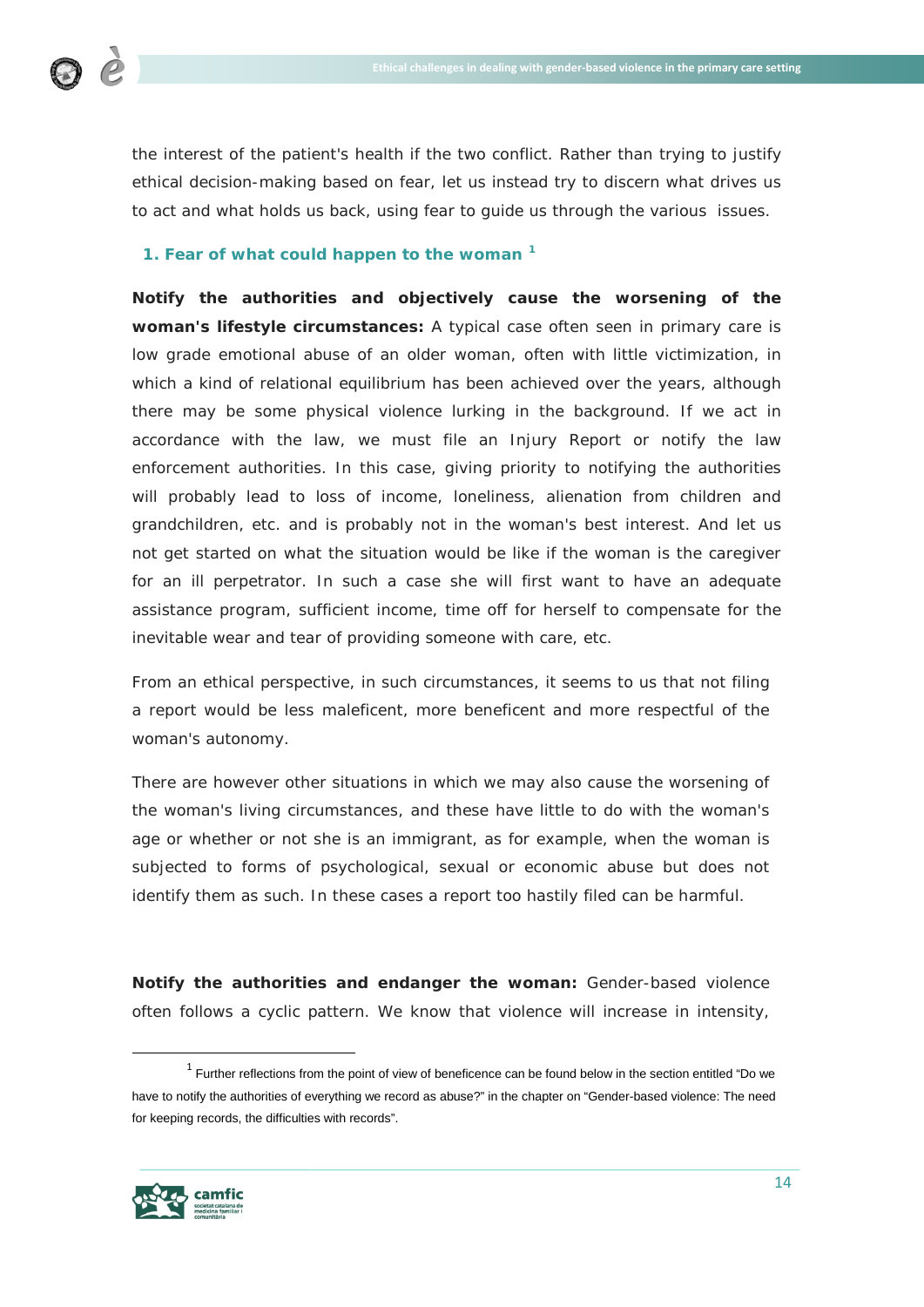

until it reaches a high point after which there is a truce and reconciliation stage ("honeymoon"), and the cycle begins anew. This is what is called the cycle of violence (2).

From a strategic standpoint, the abusser is not "losing it" when he attacks the woman, but rather is strengthening or regaining control of the relationship. Any incident that the aggressor interprets as a loss of control will make him try to regain it by increasing the violence. Incidents that involve a loss of control include talking about the mistreatment with a friend, going to the city council's help point, speaking to a doctor about the abuse, etc. And filing a complaint or the intention to press charges also represent a loss of power and control. In this regard, it should be remembered that many deaths occur after the woman has separated or has announced that she wants a separation. When filing an Injury Report or notifying the legal authorities, it is essential to aid the woman in taking safety precautions until the courts are able to protect her. This situation can be especially difficult if we notify the authorities without the woman's consent as she will probably not take safety measures to protect herself from the aggressor.

If upon seeing the situation in which the woman finds herself, we think that filing a complaint could somehow increase the risk of aggression, we should consider the possibility of not notifying the legal authorities immediately.

From a broader perspective, we may also put the woman at risk if we file a report without first seeking adequate protection for her and her children when the cycle of violence is at a high point. In this case, apart from the fact that the notification may lead to an outbreak of violence, we want to emphasize the obligation to ensure a safe environment, as required by the Code of Ethics. Article 72 states that: *"The physician must never be involved in any act that entails the use of, or threat to use, torture or any other cruel, inhuman, degrading, oppressive or humiliating treatment. On the contrary, the physician has a duty to report any such treatment if he or she has knowledge of it. A physician who has knowledge of abuse that is gender-based or against children or persons with disabilities, or in general against any other person, must provide them with the means necessary for their protection and has the duty to notify the authorities as soon as he or she has ensured that the victim is protected to the extent possible*". (3)

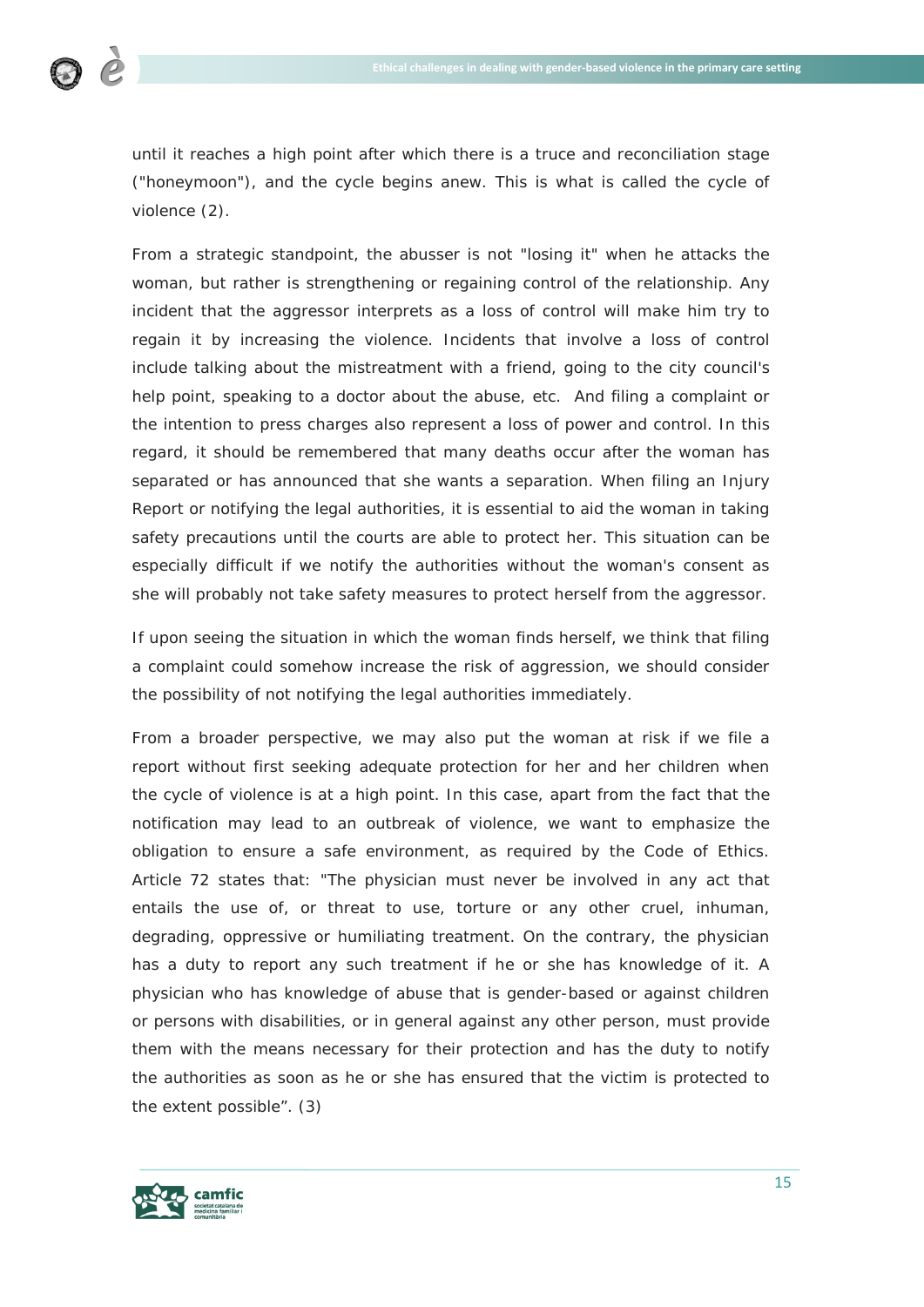

**Notify the authorities and cause the expulsion of the undocumented immigrant woman:** Since notifying the authorities reveals the woman's irregular situation, up until recently she could have treated like any other immigrant and expelled. The special vulnerability of women in this situation has been recognized by the amendments enacted to the Immigration Act in 2011, which protects women who press charges against an aggressor from expulsion. The protection includes their children and persons in their environment who could be affected by the complaint.<sup>[2](#page-15-0)</sup>

**Notify the authorities and cause the aggressor to be expelled:** Expelling the aggressor eliminates the risk of future attacks but it can also cause new problems for the woman: loss of financial support, loss of the intermediary with the outside world, having to give up or redefine the life goals that have been pursued up to then, etc. One must also consider that there may also be retaliation against the aggressor in the country of origin and repercussions on the children, both here and in their native country.

A woman who files a complaint may not always correctly foresee the legal consequences of pressing charges. There are times when a woman hopes the aggressor will receive a warning from the authorities but in no way expects a judicial process that may result in a prison term or expulsion. Even nonimmigrant women may have this type of expectation, depending on their previous experience and knowledge of our country's legal system.

**Notify the authorities and lose contact with the woman and thus, the chances of helping her:** To file a report against the woman's wishes may cause the therapeutic relationship to break down and the patient to not to return to see us, as happened in the case mentioned above:

*A few days later the doctor sees the woman has no intention of making any* 

http://sociedad.elpais.com/sociedad/2011/07/28/actualidad/1311804005\_850215.html



<span id="page-15-0"></span> $2$  News agencies. No expulsion proceedings will be brought against foreign women who press charges for abuse. Madrid : El Pais; 28 July 2011. Available at: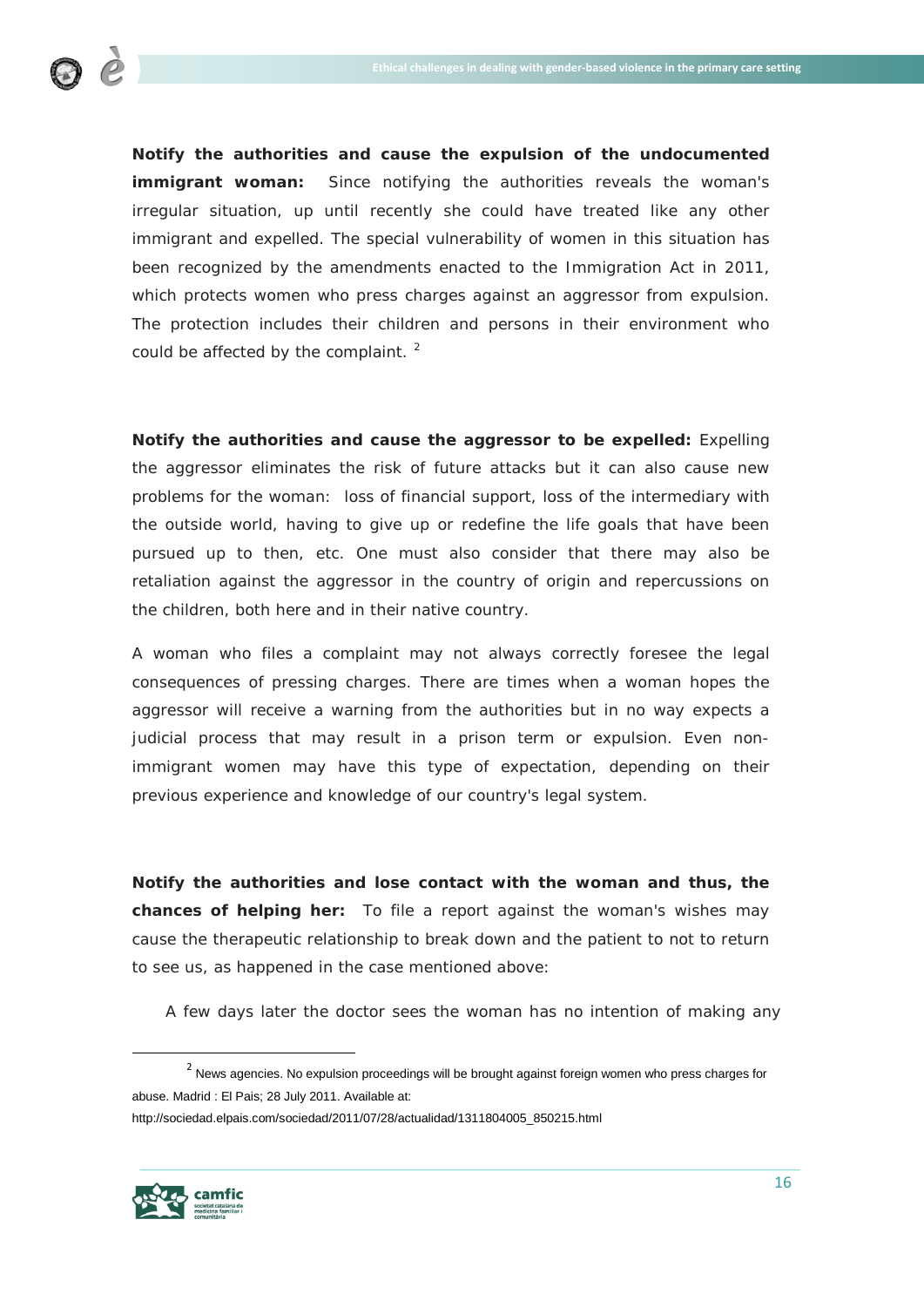

*changes and, after considering her position of vulnerability in the coming months and the risk to the baby, talks to her, explains the legal obligations she has as a health professional and tells her that she is going to file a report with the court.*

*Maria changes doctors and health center.*

By losing contact with the woman we risk losing all the work that has been done with her. Data in the patient's medical history may well be retained, but everything else that was achieved through the relationship with the physician may be thrown away, and so will the work performed by the support network to which we belong. However, there are two consequences that are especially harmful to the woman's recovery: in the first place, as she feels that we have betrayed her trust in us, it will be more difficult for her to address her situation of abuse later on. Finally, the loss of contact with the health system leads to increased risk, that is, it makes her more vulnerable.

We need to be aware that in recent years, in the health care system we have gone from secondary victimization by questioning a woman's story, to secondary victimization by going over their heads.

Looking at it in another way, the relationship is essential to helping the woman regain the autonomy that is becoming more and more eroded the longer she is victimized. Pushing the woman to take decisions when she has not really regained a genuine capacity for decision making (devictimization) further erodes the woman's autonomy instead of strengthening it. Not to take the woman's will into account harms her because empowerment becomes both the strategy and the end goal.

Thus, committing to autonomous decision making amounts to providing the conditions necessary for restoring autonomy and actively working for it. This conception of autonomy goes beyond the narrow conception that is prevalent in

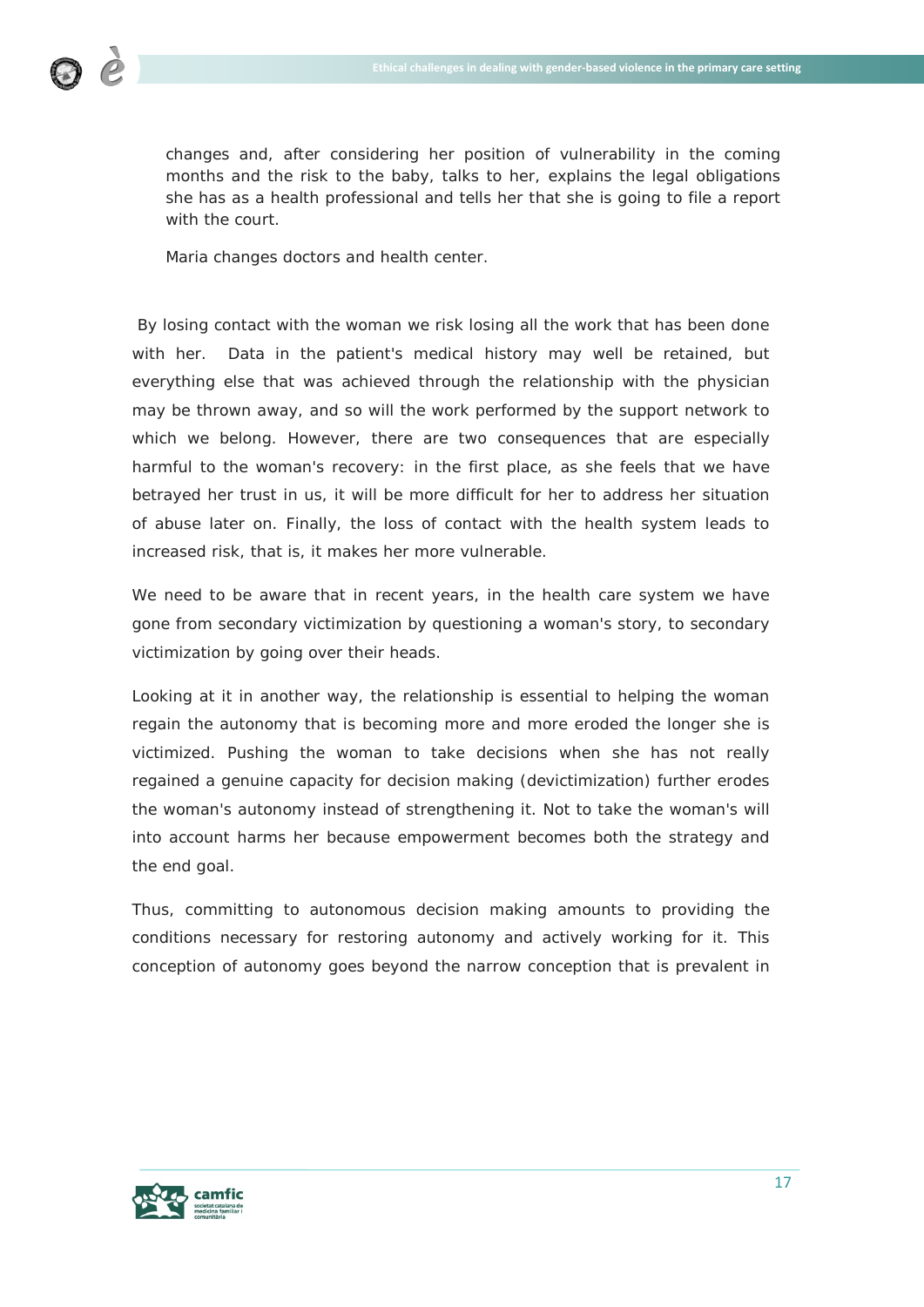

the healthcare field, as it incorporates the relationship and the consideration of a process as essential <sup>[3](#page-17-0)</sup>.

Therefore, we should not unconditionally accept just any request to not file a report with the authorities, nor allow ourselves to be guided only by considerations of whether or not it will put the woman and her children into jeopardy, but we do have to consider whether it contributes to increasing the degree of autonomy for a decision. As we already know, the healing process for women is very long and is measured in years. That is why we insist on what the Framework Document on Male Violence and Immigration published by the Department of Health of the Generalitat of Catalonia (5) repeats over and over again, even for cases of serious, violent abuse: *"Avoid hasty action. It may take a woman some time before she can recognize male violence and it is especially important to respect this time for the sake of her life processes. There are times when the woman will seem to be myopic and impervious, so taking hasty action*  without her consent may be counterproductive and weaken or break the bond of *trust that has been established*".

*After assessing the risk, the doctor agrees to delay filing an Injury report, provided that the patient maintains contact, with the intention of allowing her to examine her goals and find the means necessary to carry them out: to protect the baby, acquire financial independence, a safe place to live, press charges, separate from her partner, etc.*

**Not notify the authorities and leave the woman and her children in the hands of the aggressor:** Filing a complaint makes it possible for the authorities to act against the aggressor and in favor of the woman and children. This is the argument in support of the moral and legal obligation to file a report. Paying attention to the health issues, such as suspicious injuries or other signs of abuse



<span id="page-17-0"></span> $3$  We also talk about care as a process in a chapter below on the topic of "When the abuser and the victim are patients at the same health care doctor's office". The idea of process is implicit in the interpretative and deliberative models in the physician-patient relationship proposed by Emanuel EJ and Emanuel LL in 1992. (4)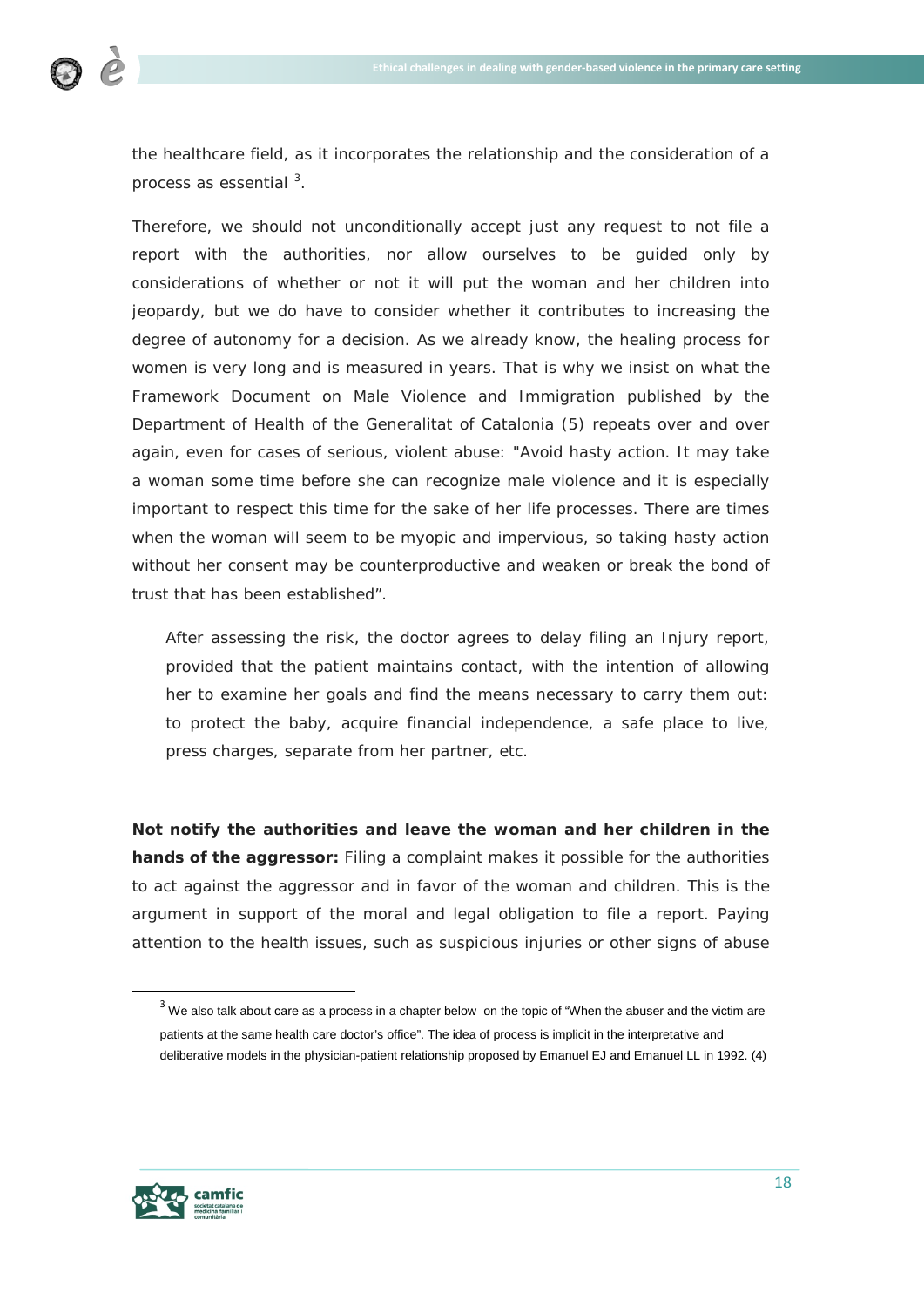

in the absence of physical signs, is not enough; we must also be aware that by notifying the authorities we can stop the aggressor.

**Not notify the authorities and increase the woman's invisibility, especially if she is an immigrant:** Mistreatment of women relies on a concept of privacy that makes a distinction between the public and private spheres, so intrafamily relationships are concealed from public interference, whether they are functional or dysfunctional, whether they are based on agreement or coercion. This has provoked that relationships based on the submission of women are regarded as a private matter.

Decades ago, the feminist movement claimed that "the personal is political". Since then, and along the same lines, our gaze has shifted and we have learned that structural inequality within the couple relationship makes women very vulnerable to abuse and it is necessary to limit the scope of privacy so it is not turned against women. A woman's freedom or her physical or psychological integrity cannot be put in jeopardy in the name of privacy. We should therefore strive to ensure that the home, in addition to being a shelter of privacy, is always a safe place for women. We note - as stated in Annex 2 of this paper: "Personal Stance With Regard to Violence: Structural Violence" - the need to modify the structure of relationships in order to build them under a code that does not include violence.

When dealing with immigrant women and, in general, whenever there are situations of inequality that cause greater dependence and vulnerability, there are several factors which together increase a woman's invisibility: financial dependence, limited opportunities for contact with the outside world (because the husband monopolizes the telephone or there are restrictions on movement outside the home), limited access to social and family relationships, less knowledge of "host" language than the husband, depending on the couple's country of origin, cultural values of the country of origin that are not always the same as those of the host country (related to maternity, hierarchy, family structure, loyalty to the group from the same country, etc.). On top of that, all these factors may hinder understanding and management of the violent situation from our part and limit our effectiveness.

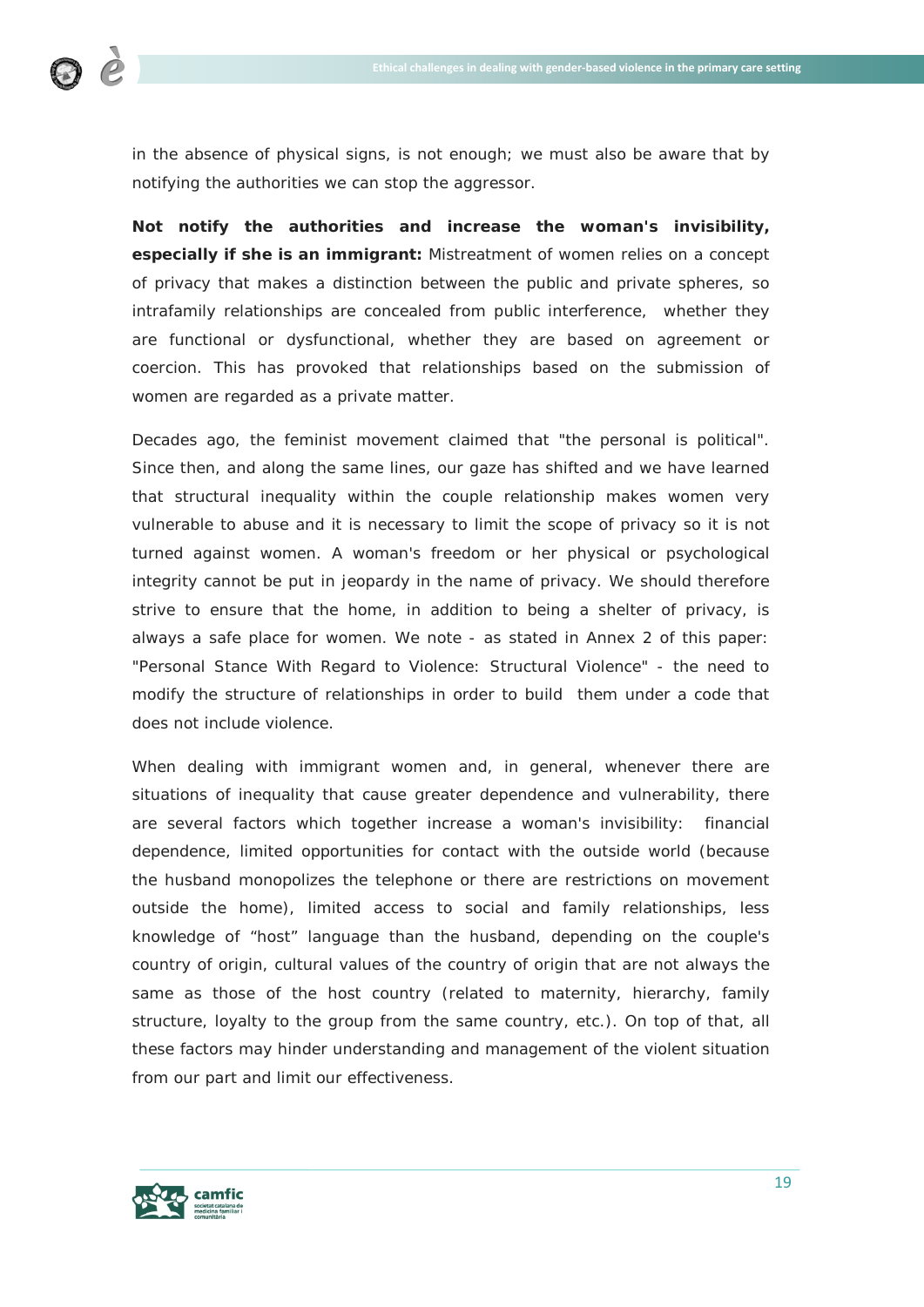

Notification to the law enforcement authorities, which allows the violence in the relationship to become socially visible, can be especially beneficial in the immigration context.

# **2. Fear of what could happen to us**

Up to this point we have discussed the risks of notifying the legal authorities when a woman asks us not to do so. However, we, the health professionals, what are we scared of?

**Fear of being accused of not having filed a notification:** Not to notify the authorities is risky. If there is an assault on the woman after we have decided to refrain from notifying the authorities, then we could be legally liable. Yet we will have taken that decision because we felt that the potential benefit for the patient was sufficient to justify taking that risk. The truth of the matter is that we are constantly making assessments of this type in our work: when we treat patients for asthenia or paresthesia or chest pain the decisions we make are either probably right or probably wrong, we do not have any certainty. Therefore, we encounter the same difficulties in assessing risk as we do in establishing a prognosis.

That is why it is essential to explain and justify our decisions in the medical records, particularly if we have decided not to notify the authorities or to postpone the notification because we believe it doesn't make sense from a healthcare point of view (1). We understand health care to mean the entire help process involved in the patient-physician relationship.

After all, when a notification of injury is filed following an assault on a woman, even if this is done only after much thought and careful consideration, we still have to ask ourselves if we have done the right thing, if we have done the best we could do for the patient. To have acted in accordance with the law does not

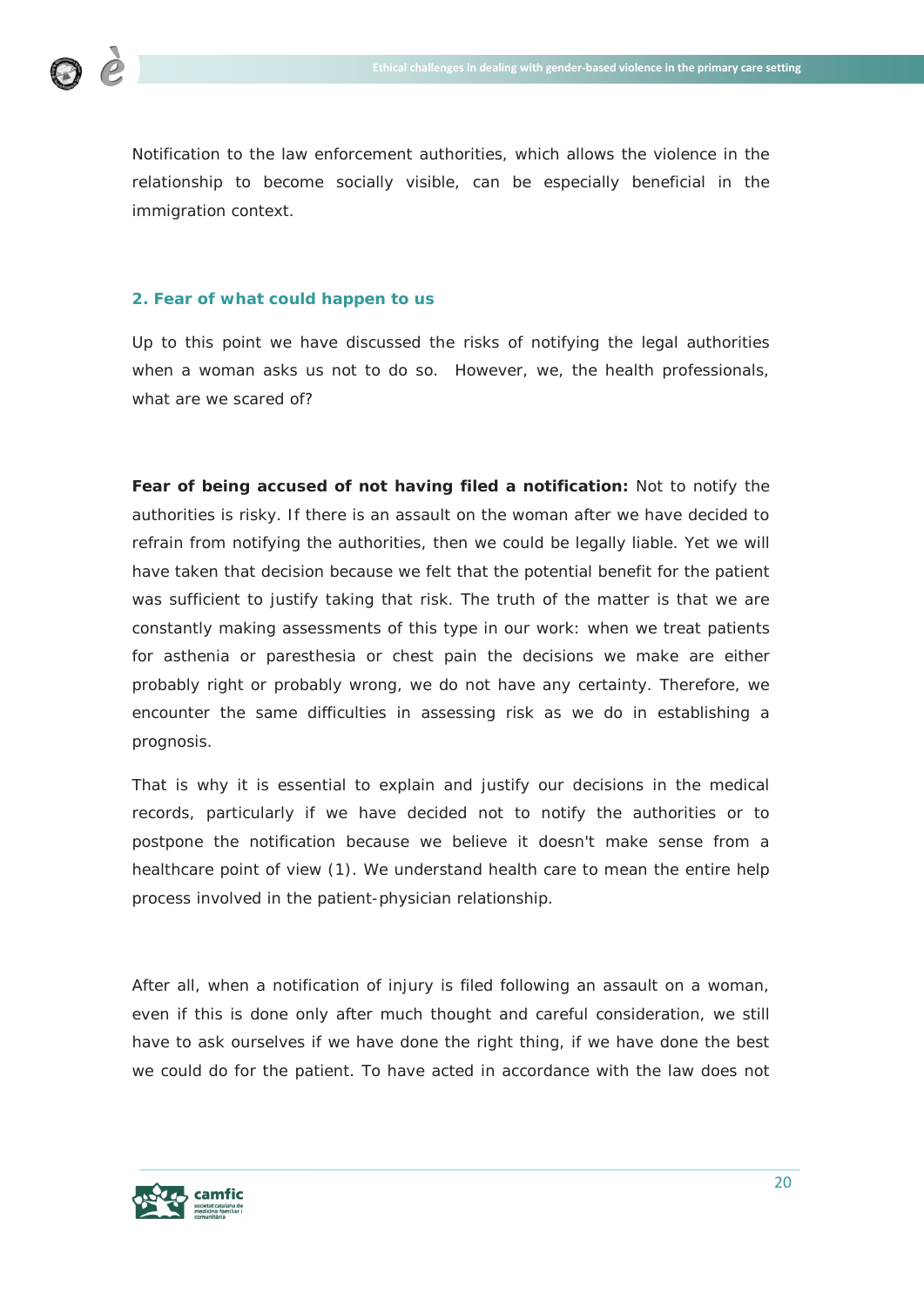

absolve us of moral responsibility. It seems to us that the analogy above between the difficulty of prognosis and the risk involved is equally relevant here.

**Fear of seeing ourselves involved in a legal action:** Imagining ourselves involved in legal proceedings and all that that entails (having to testify in court, the possibility of having to come face to face with the aggressor, of having to explain our professional actions, etc.) can get in the way of our obligation to notify or report. Nonetheless, fear of legal proceedings does not justify our turning a blind eye.

**Fear of the aggressor:** Although most abusive men are only violent towards their family, some are also abusive in other social relationships. The relationship with the perpetrator can be difficult, especially if the doctor is a woman, as the abuser may assume sexist attitudes towards her. After all, threats by the abuser to healthcare workers, both male and female, are not so rare.

Our name appears on reports, accounts of injuries, etc. that will be used by the victim against the aggressor if the case goes to court, and sooner or later he will know it. In addition, the fact is that very often nowadays we are the primary care physician for both the victim and the agressor Additionally, many healthcare and social service facilities do not have sufficient security measures in place.

# **BEYOND THE CONFLICT: THE PROCESS, THE INCREASE IN THE RELATIONSHIP BETWEEN INSTITUTIONS AND RESEARCH.**

The conflict we have spoken of above, that we have an obligation to notify the authorities but reasons for not doing so, when considered dichotomously as we have done up to now, can be useful for analytical or educational purposes but does not allow us to go any further. Moreover, as is often the case with arguments that are antithetical, a hierarchy is formed: the law ends up by sucking up all the air and arguments from the health care provider are rendered helpless, seeming to be

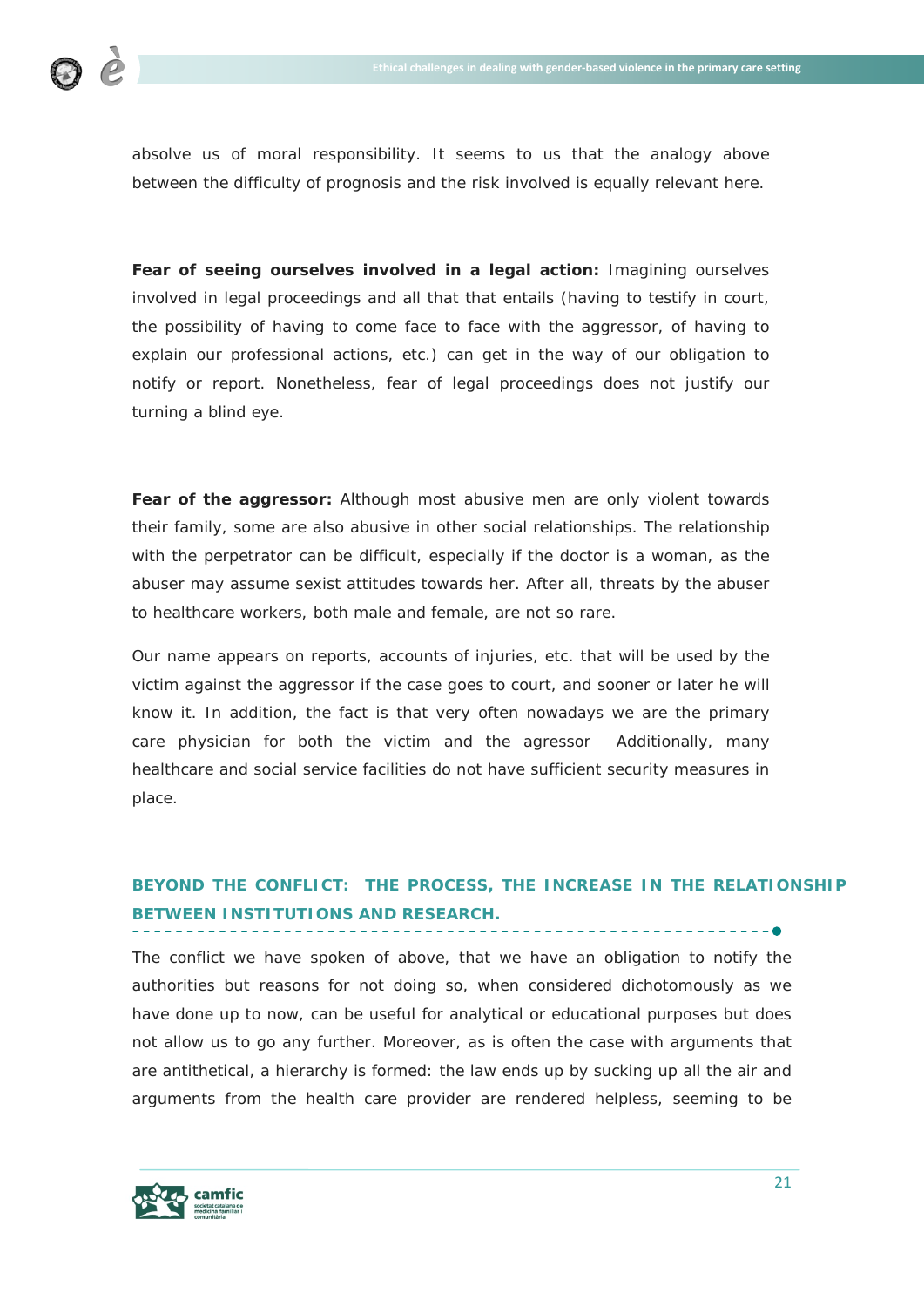

written off as inconsequential. Annex 1 addresses this issue in the analysis of the reasons for conflict between health care providers and the legal system.

We therefore propose to widen our horizons on the issues that surround this matter, to leave behind the dichotomies and conflicting positions and consider the idea of a process.

# **1. The idea of process**

**Basis.** The law requires us both to report the violence and to treat the woman: as often as not, the time required for care and that required by the law are not the same and we are supposed to comply with both.

The Framework Document of which we spoke of earlier (5) warns against making hasty decisions. And it does so repeatedly at every stage, thereby emphasizing the importance of respecting the time for care and the woman's time.

The aforementioned 2005 CCMA (Council of Catalonian Medical Associations) Code of Ethics goes along with the idea of process when it states that the duty to notify the authorities should be performed "*as soon as it is ensured that the victim is protected to the extent possible"* (3).

Health professionals and social workers pertaining to different health care levels and having different resources, who largely opt to apply caution when it comes to notifying the authorities without the woman's consent, do not do so because they are afraid of something, but from an understanding gained from experience.

**Time.** The law says we must report incidences of gender-based violence, but, except when physical injury is involved, does not say when precisely we must do so. Given that the same law asks us to not stop caring for the victim, we must understand that we are beginning a process with different types of objectives: some are clinical, some are social, others are legal or deal with providing assistance. In order to fulfill the objectives, time and a project are needed: a process.

Responsibility under the law and in caring for a woman in a violent situation is

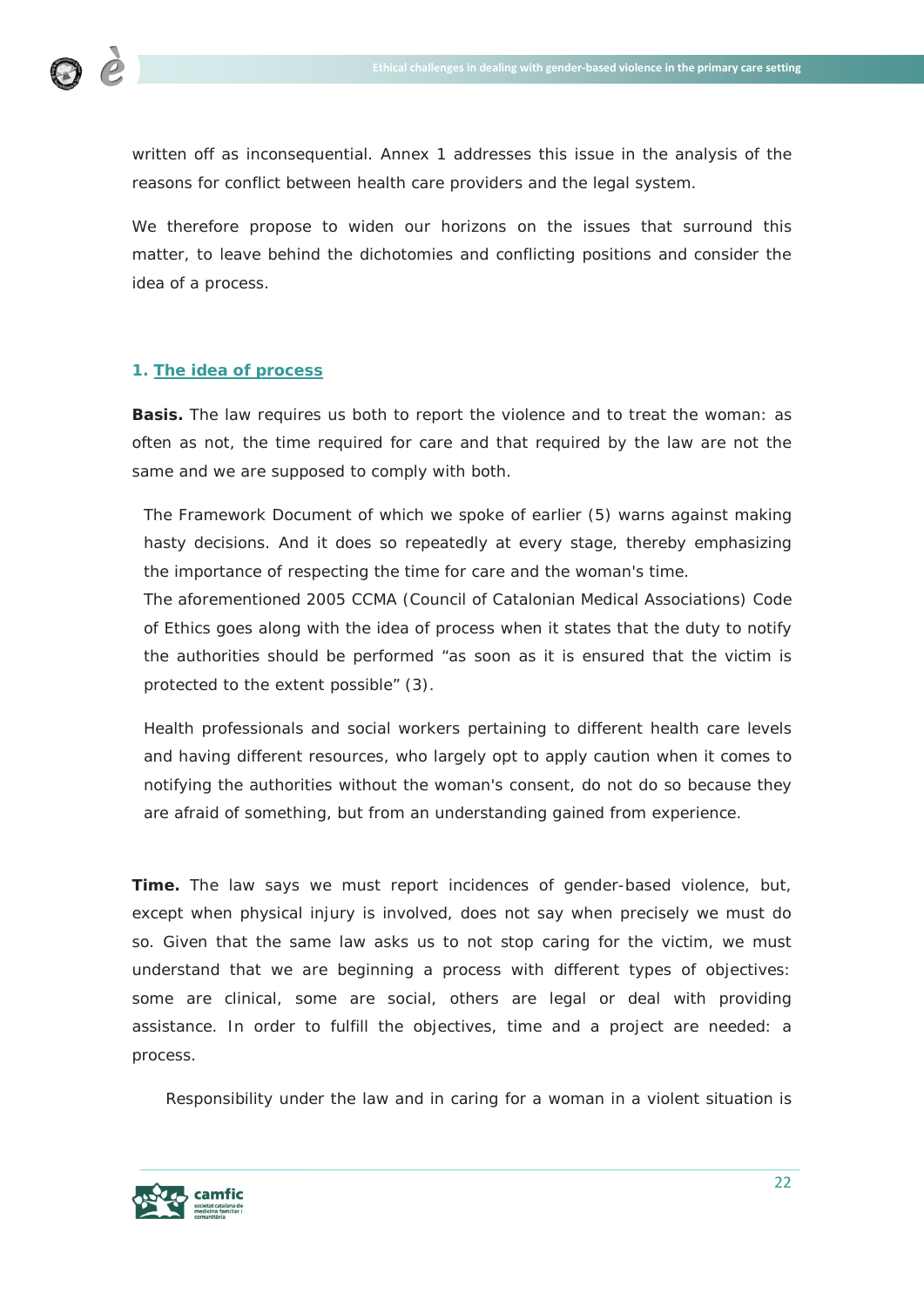

not the yardstick by which a single heroic, solitary and urgent decision can be taken. It is the sum of many clinical and support services that define the physician's responsibility to a situation of gender-based violence.

When we say that responsibility under the law is a process, we do not mean to reduce this responsibility, nor to increase it either, but to have it adapt to the reality of our work and our helping relationship.

Many medical processes involve multidisciplinary teamwork. The biopsychosocial model helps us to be aware of that in our everyday medical practice. That said, if ever an issue required an interdisciplinary approach, that would be gender-based violence. We have insisted on the need to share information, define responsibilities, coordinate treatment, etc. The legal authorities are also grateful for multi-disciplinary reports that provide a comprehensive view of the problem. However, none of this is easy or quick. Teamwork requires time and dedication.

We need to be very careful in making sure the different services and programs that exist to help women who find themselves in violent situations do not become places where the woman is put through the wringer: working in a network has to mean that the different professionals act in a coordinated fashion and must not, as women who find themselves in abusive situations sometimes complain they do, force the women into making the rounds of the entire health support services network.

*With Maria's agreement, the doctor contacts the gynecologist and social worker*  to alert them to the risks she faces of abuse during her pregnancy, the *occurrence of new attacks and need to improve her lack of social support. The Social Welfare services offer her specific programs for women who experience abuse*.

**Process accelerators.** Reasoned decision making conducted in collaboration with the woman takes time, but there are circumstances in which we may be forced to make quick decisions. We call them process accelerators. These circumstances may

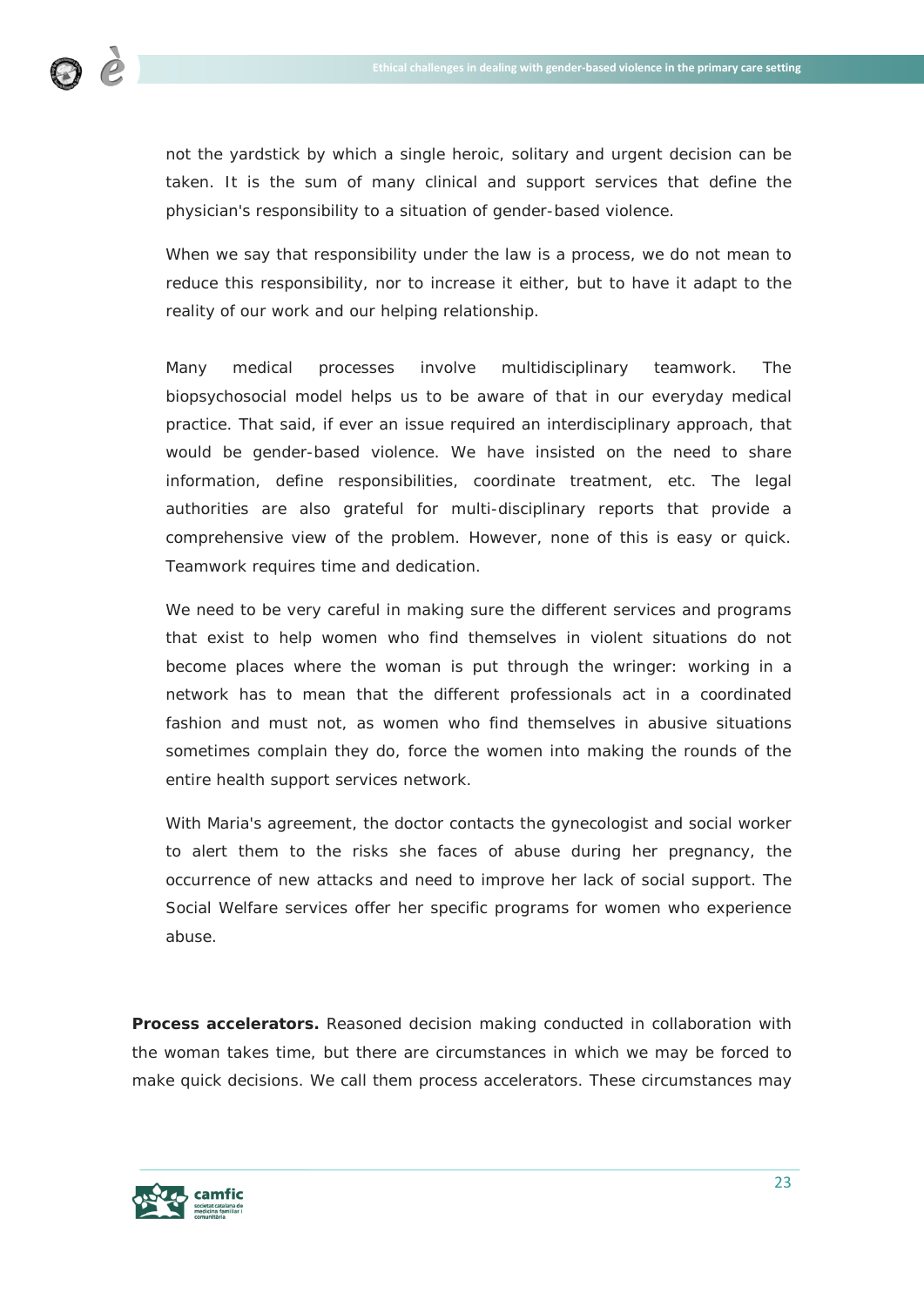

have to do with the woman, the time of the violence taking place, the aggressor, people around the woman or even the support program itself.

## **Table 1:** Accelerators of the decision-making process

**Social isolation:** All of the factors associated with social isolation increase the risk of serious violence.

**Any mental dysfunction that prevents a woman** from assessing or reporting on the severity of the situation (assessment of the patient's competence will be necessary).

**Maltreatment with very significant victimization** causing the woman to have great difficulty in identifying serious forms of violence.

**Information from other institutions** that furnish evidence of a serious problem (Social services, schools, other healthcare services, etc.).

**Emergency room treatment:** The risk-benefit assessment in these health care facilities make them opt for immediate report filing, as they usually lack the means to monitor the situation.

**The presence of children or other dependents at risk.** Gender-based violence statistics<sup>a</sup> sadly remind us that too often the murders of women are accompanied by the murder of children and other members of the household.

**Any situation that seems to warrant intervention following clinical evaluation:** Unfavorable risk assessment, increase in the related ailment or its seriousness, etc. Indications of danger. Risk assessment in the doctor's office is very important. Various texts<sup>b</sup> provide risk screening instruments that allow the assessment of danger in the situation we are dealing with.

 (a) Centro Reina Sofía para el estudio de la violencia, Feminicidios de pareja: [Centro Reina Sofía for the Study of Violence, Intimate partner femicides] Available at:<http://www.centroreinasofia.es/femicidios.asp>

Álvarez Freijo M, Andrés-Pueyo A, Augé Gomà M, et al. Circuit Barcelona contra la violència vers les dones. RVD-BCN: protocol de valoració del risc de violència contra la dona per part de la seva parella o exparella. Barcelona: Circuit Barcelona contra la violència vers les dones; 2011. Disponible a: [The Barcelona Network to Fight Violence against Women. The RVD-BCN Risk Assessment Guide for Violence Against Women Perpetrated



 <sup>(</sup>b) Ministerio de Sanidad y Consumo. Protocolo común para la actuación sanitaria ante la violencia de género. Madrid: Ministerio de Sanidad y Consumo; 2007. Disponible a: [Spanish Ministry of Health and Consumer Affairs. Common Protocol for a Healthcare Response to Gender Violence. Madrid: Ministry of Health and Consumer Affairs; 2007. Available at:

http://www.msc.es/organizacion/sns/planCalidadSNS/pdf/equidad/commonProtocol.pdf] [http://www.sergas.es/Docs/muller/protocoloComun\\_violenciagenero.pdf](http://www.sergas.es/Docs/muller/protocoloComun_violenciagenero.pdf)

Generalitat de Catalunya, Departament de Salut. Protocol per a l'abordatge de la violència masclista en l'àmbit de la salut a Catalunya. Barcelona: Generalitat de Catalunya, Departament de Salut; 2009. Disponible a: [Generalitat de Catalunya, Department of Health. Protocol for Addressing Gender-Based Violence in the Healthcare Environment in Catalonia. Barcelona: Generalitat of Catalonia, Department of Health; 2009] Available at:

[http://www20.gencat.cat/docs/canalsalut/Home%20Canal%20Salut/Professionals/Temes\\_de\\_salut/Violencia\\_i\\_](http://www20.gencat.cat/docs/canalsalut/Home%20Canal%20Salut/Professionals/Temes_de_salut/Violencia_i_maltractaments/pdf/abordatge.pdf) [maltractaments/pdf/abordatge.pdf](http://www20.gencat.cat/docs/canalsalut/Home%20Canal%20Salut/Professionals/Temes_de_salut/Violencia_i_maltractaments/pdf/abordatge.pdf)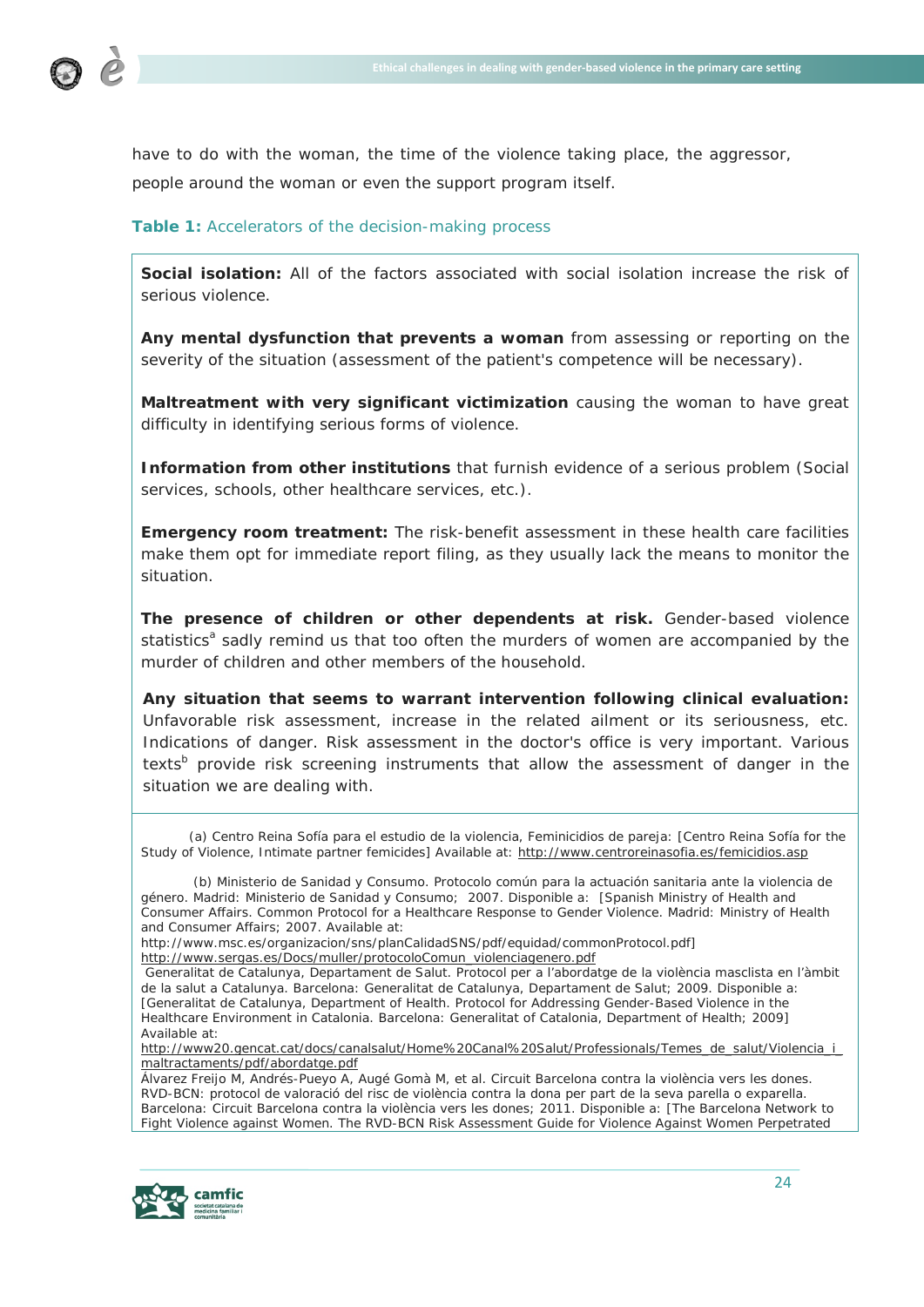

by Their Partner or Former Partner. Barcelona: The Barcelona Network to Fight Violence; 2011. Available at: <http://w3.bcn.cat/fitxers/dona/rvdbcncatalaperinternetdefinitiu8febrer20121.421.pdf>

The idea of process that is being proposed here is in no way against the notification the authorities, but it is opposed to doing so too hastily without first obtaining the woman's consent and thus jeopardizing the health care intervention. Being held to account by the law while still caring for the woman should be possible to achieve within the health care system.

*A few days later the doctor sees the woman has no intention of making any changes and, after considering her position of vulnerability in the coming months and the risk to the baby, talks to her, explains the legal obligations she has as a health professional and tells her that she is going to file a report with the court.*

*Maria changes doctor and health center.*

## **2. Proposals for the future:**

**Increase the opportunities for inter-institutional exchanges.**  Institutions often display an inbred nature. The lack of connection with others causes us to regard them with a distance that can easily turn into hostility. A lack of understanding of their discipline and procedures can make us feel alone within our own better-known and safer environment and our own specific languages, which are often cryptic.

We need places to connect with the various legal bodies (judiciary, prosecutor's office, victim assistance office, prison managers) to establish dialogues that go beyond mere information, to reach understanding. We need to move beyond difficulties and work together to find solutions.

We also need circuits to be established and feedback mechanisms with the prosecutor's office and the courts in general so that, among other things, we can learn what has happened to our patients, about restraining orders that affect us, to clarify which lines of communication are most effective for making sure the information reaches the authorities, etc.

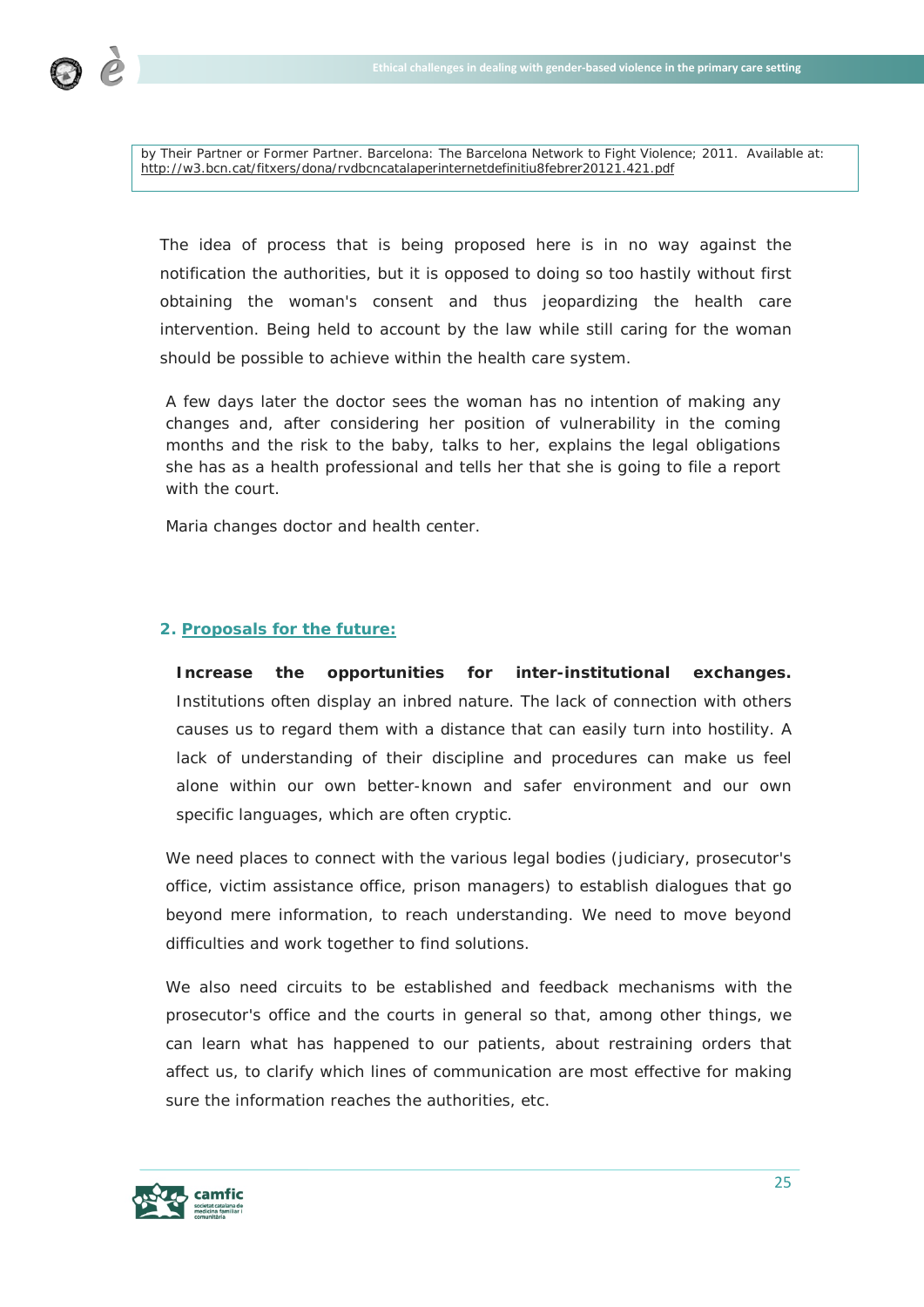

It is true that very often there are individuals who are able to look beyond their specific roles and we must recognize the efforts some law professionals make to approach the realities of health care intervention, but there is also a larger institutional responsibility in making these encounters possible and attractive, from a professional perspective. Sadly, we must also be aware that up to now the lines of communication and protocols have failed to promote an effective dialogue among professionals.

**Research.** There is much we simply do not know. There are few data to determine what type of intervention, what professionals or what strategies are most effective in protecting women and dependent persons. This kind of research presents difficulties that can not be discussed in this paper, and yet, despite the difficulties, it is essential to allow us to prepare for and evaluate our work. We do not know whether the cases that are brought to justice differ from those that are not, or if legal and medical outcomes are comparable between one group and another, or whether there are services or types of care that vary greatly depending on what other measures are taken, in short, we need an analysis to be made of the variables related to filing a report with the law enforcement authorities and the consequences in the short, medium and long term.

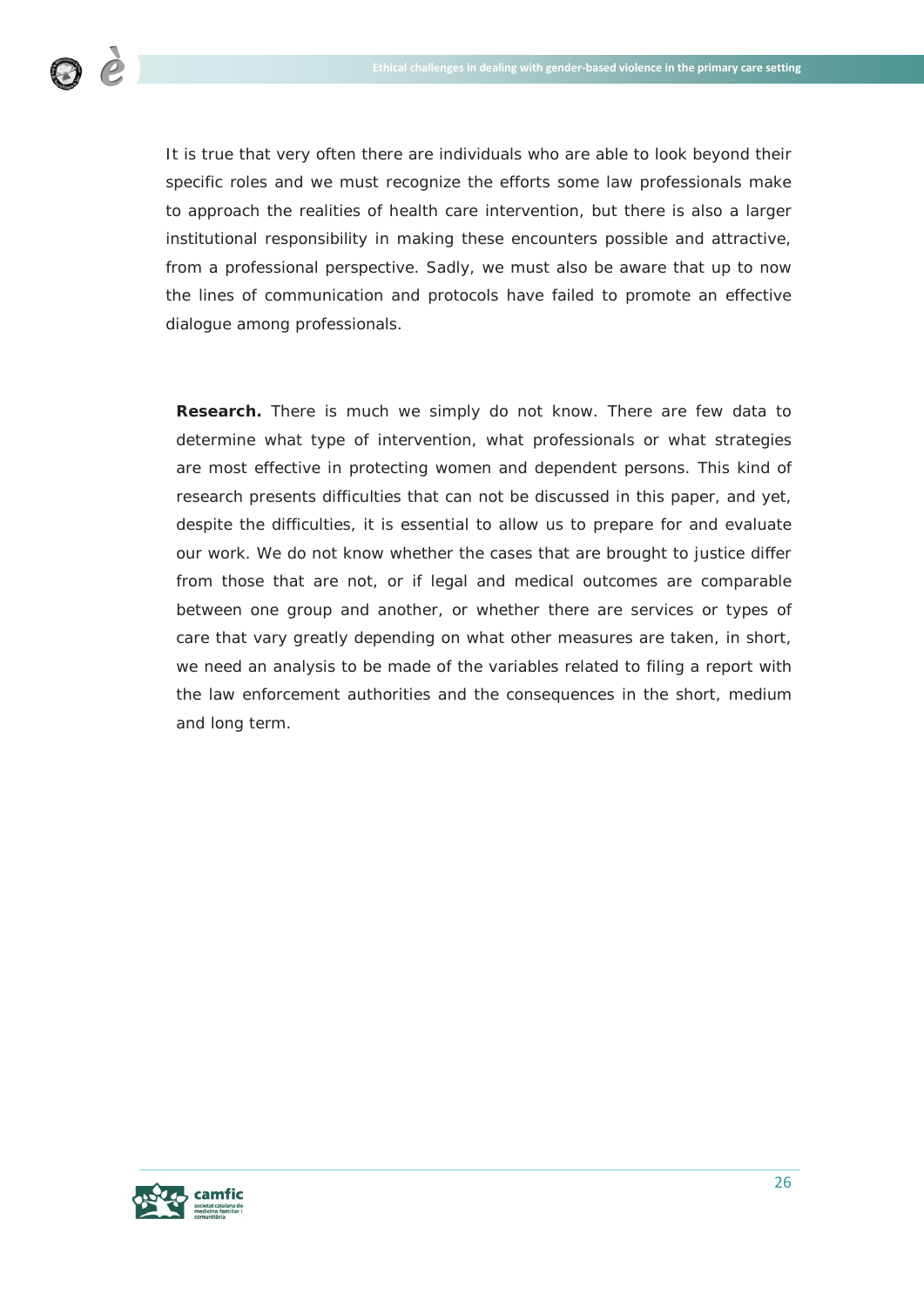

# **II. WHEN THE ABUSER AND THE VICTIM ARE PATIENTS AT THE SAME HEALTH CARE DOCTOR'S OFFICE**

As we first began to prepare this chapter, someone pointed out that in discussing the difficulty of treating both victim and aggressor at the same doctor's office, we were focusing almost exclusively on the abusser and ignoring the victim. That is, the woman is moved out of the scene<sup>[4](#page-26-0)</sup>. On the other hand, treatment for the abuser is still underdeveloped. To the point that we could say that the abuser is practically off the radar in terms of care, as we have always approached the issue from the woman's standpoint. There is a tension between the risk of rendering the woman invisible if she is off the stage because the man has been brought in, and the risk of her being revictimized if we consider the man to be out of bounds in terms of care. How to include health care of the aggressor from the medical professional perspective, without causing revictimization of the woman, is one of the challenges of this paper.

# **CASE REPORT:**

*Rosa is a 59 year old woman, who has been treated at this center for the last 15 years. She is married and has two sons and a daughter between the ages of 20 and 30, who still live at home. She works as a cleaning lady. She has a history of migraine headaches and hip osteoarthritis. Her husband, Artur, is a 61 year old man who works as a taxi driver, is an ex-smoker with a history of high blood pressure, obesity and excessive alcohol consumption.*

*On a visit alone to see her doctor, Rosa asked her about vaginal dryness and told her that the truth of the matter was, "she didn't want to have sex". She*  spoke to her confidentially about her husband, a man with a gambling problem *("a year ago he spent all the money she had saved, and their children and the*  family found out") and who is also sexually promiscuous "since the first *pregnancy". She described him as a man who is dirty and a slob, but "hardworking and a good father". She feels anger, loneliness and disgust, but she also feels sorry for her husband and does not consider leaving him. The doctor determined there was emotional, sexual and financial abuse by the* 

<span id="page-26-0"></span><sup>&</sup>lt;sup>4</sup> We thank Beatriu Macià for making this comment to us; it has been most useful to find an apropriate point of view from which to write not only this chapter but also the whole document.

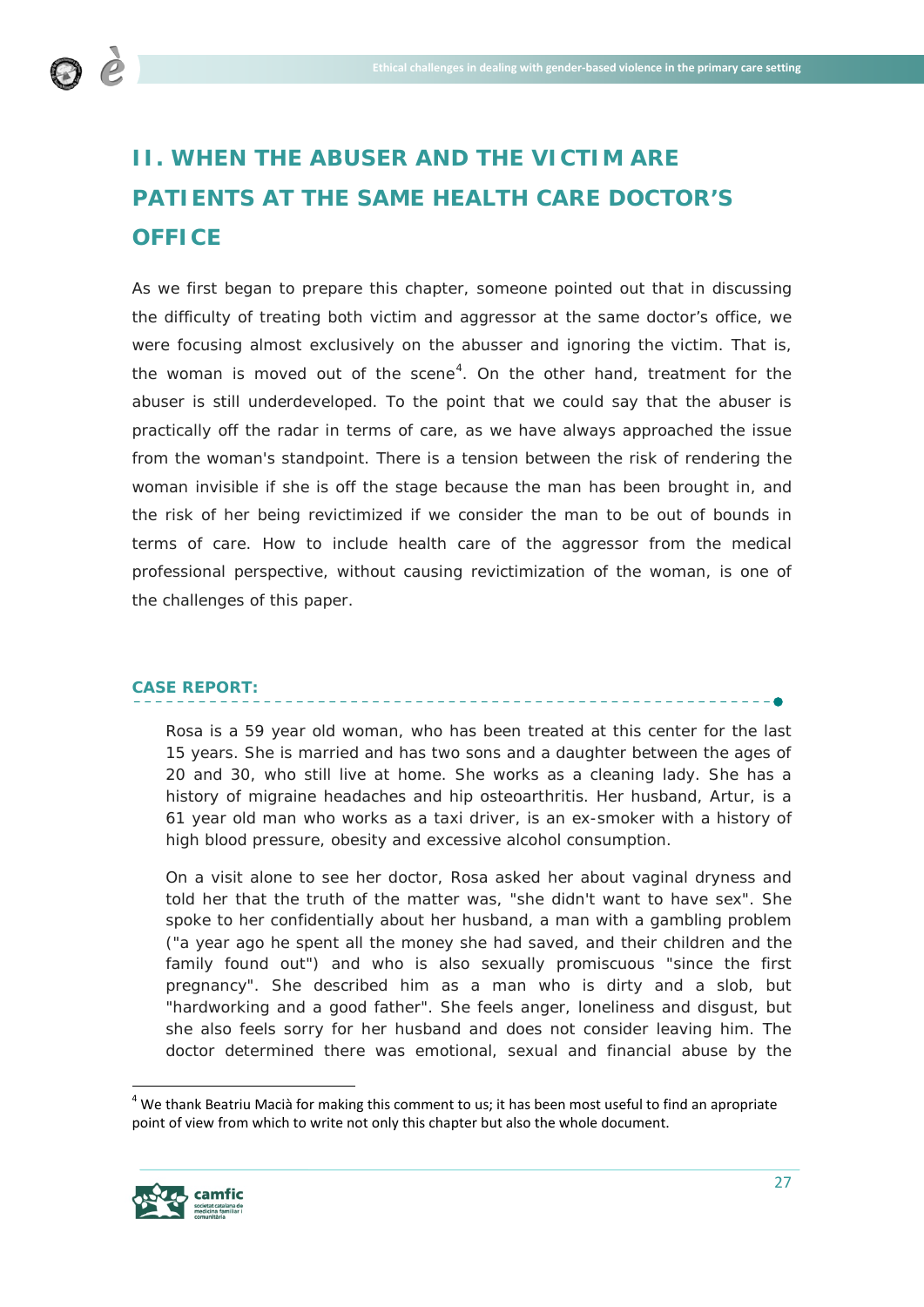

husband, but she also realized that it was difficult for Rosa to identify the *abuse. She also found the patient had high levels of emotional distress and was at risk for sexually transmitted diseases, and spoke to her about all of these things. Afterward, she reviewed Rosa's medical records and found she had been diagnosed with anxiety, which she had related work, and a visit 6 years*  earlier for perineal bleeding with injuries to the vaginal introitus, for which she had been referred to the gynecologist (the patient said she had not had sexual *relations in the previous 15 days).*

*One month later, Artur went to the doctor for erectile dysfunction and asked if he could take Viagra® (sildenafil). Faced with this request, the doctor feels a conflict of loyalties; she is afraid there will be an increase in the abuse and risk*  for the wife, and hesitates over how to use the information she has for the *benefit of the two, while duty-bound to maintain the confidentiality she owes to both patients. In the end, she prescribed the sildenafil and spoke with the husband about how sexual relationships change over time and the importance of having regard for women's desires.* 

*Two months later, when Rosa goes to see her for another reason, the doctor brings up the subject of her relationship with her husband. The patient seems to be aware that she is being abused financially and sexually, claims they use condoms when they have sex and denies any physical abuse; they talk about her feeling guilty about her lack of desire and anxiety. The doctor tries to make her understand what it means to be the doctor both for her and her husband at the same time, and insists on the preservation of confidentiality and her aim of acting for the benefit of both of them.* 

# **INTRODUCTION**

In the practice of family medicine it is very common to have information of the bio-psycho-social sphere of the various members of a family. This is frequently an advantage and helps to better treat the different family members. Sometimes, as in the example above, the doctor has information that generates emotions that make decision making difficult.

In the case presented here, the physician may have doubts about the appropriateness of prescribing sildenafil that could be summarized as follows:

 By giving him the prescription, will it contribute to hurting his wife, to facilitate a sexual assault or increase the risk of sexually transmitted disease?

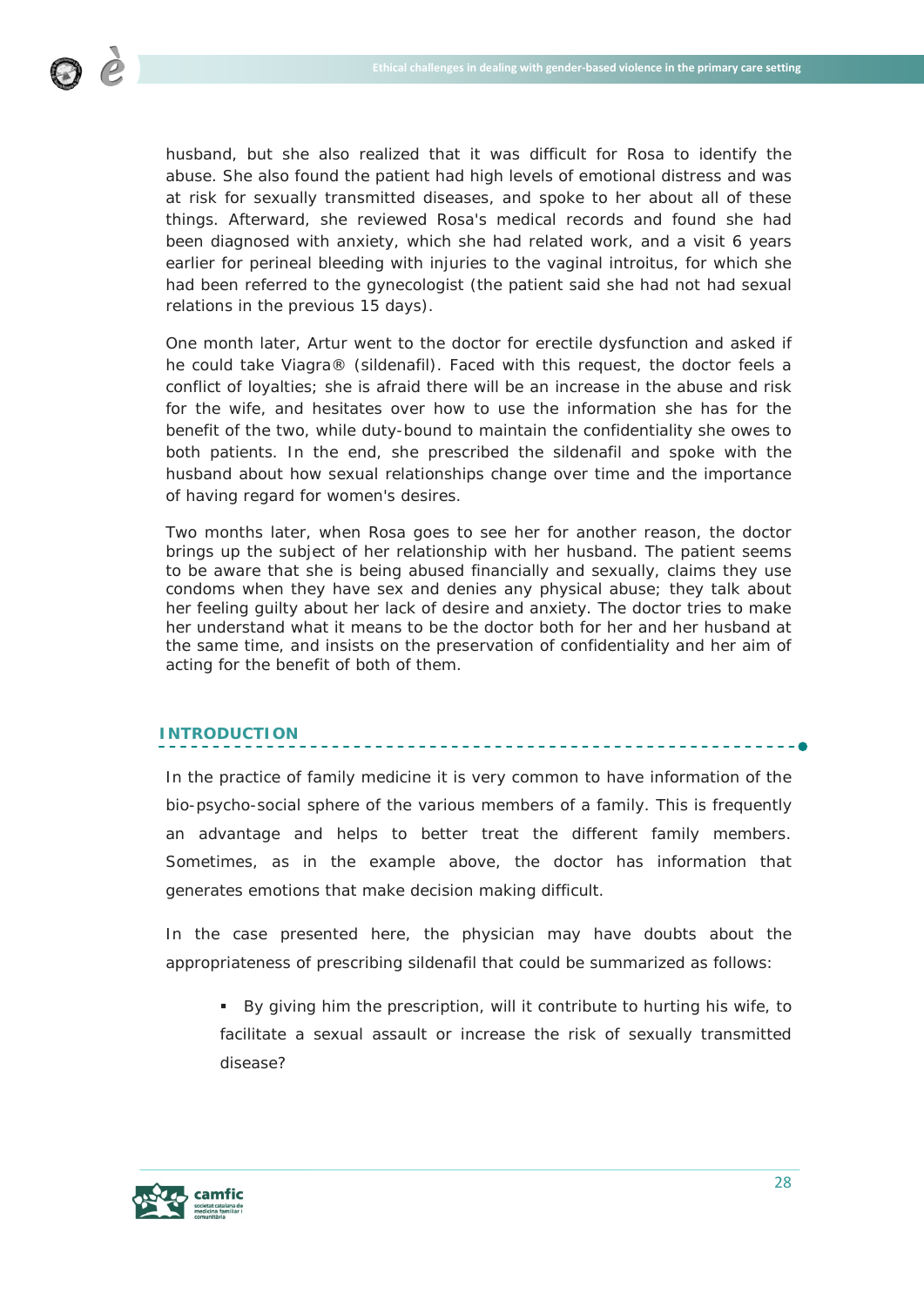

 Not giving him the prescription, could it be bad for the patient? The information disclosed by the wife is confidential, how then can we justify our concerns to the abuser?

We have posed a very specific ethical conflict here - should I or should I not write the prescription? - and yet this is but one aspect among the many difficulties that may arise when both the victim and the man who abuses her are treated by the same doctor. To address these conflicts we will use the following scheme:

- 1. Rethinking the doctor-patient relationship.
- 2. Resorting to ethical principles.
- 3. Health care as a process. How to approach the abuser.
- 4. Other aspects.

# **RETHINKING THE DOCTOR-PATIENT RELATIONSHIP**

It is well known that empathy is essential in a doctor-patient relationship. Empathy, in the technical sense<sup>[5](#page-28-0)</sup>, allows us the capacity to understand and share the patient's vital objectives and, in this sense, support, for instance, their autonomy, an action guided by beneficence and respect for the value of loyalty to the patient.

That said, it is not easy to empathize with a man who assaults his partner. In the health care relationship with the abuser, one may have feelings of rejection, distaste, perhaps even a sense that somehow, by caring for him, the victim is being betrayed, or we feel that in some way our loyalty is being



<span id="page-28-0"></span><sup>&</sup>lt;sup>5</sup> Empathy, in its simplest form, is equivalent to "being in tune" and it is in this sense that it is most commonly used by health professionals not working in the field of mental health. This term is the one used in the "Diccionario terminológico de las ciencias médicas" (Terminological dictionary of medical sciences) (6): "Level of affective attunement with other people and the surrounding environment". In this paper, however, we will use empathy in the technical sense, according to the description of C. Rogers (7): "To sense the client's private world as if it were your own, but without ever losing the "as if" quality—this is empathy, and this seems essential to our field. To sense the client's anger, fear, or confusion as if it were your own, yet without your own anger, fear, or confusion getting bound up in it, is the condition we are endeavoring to describe".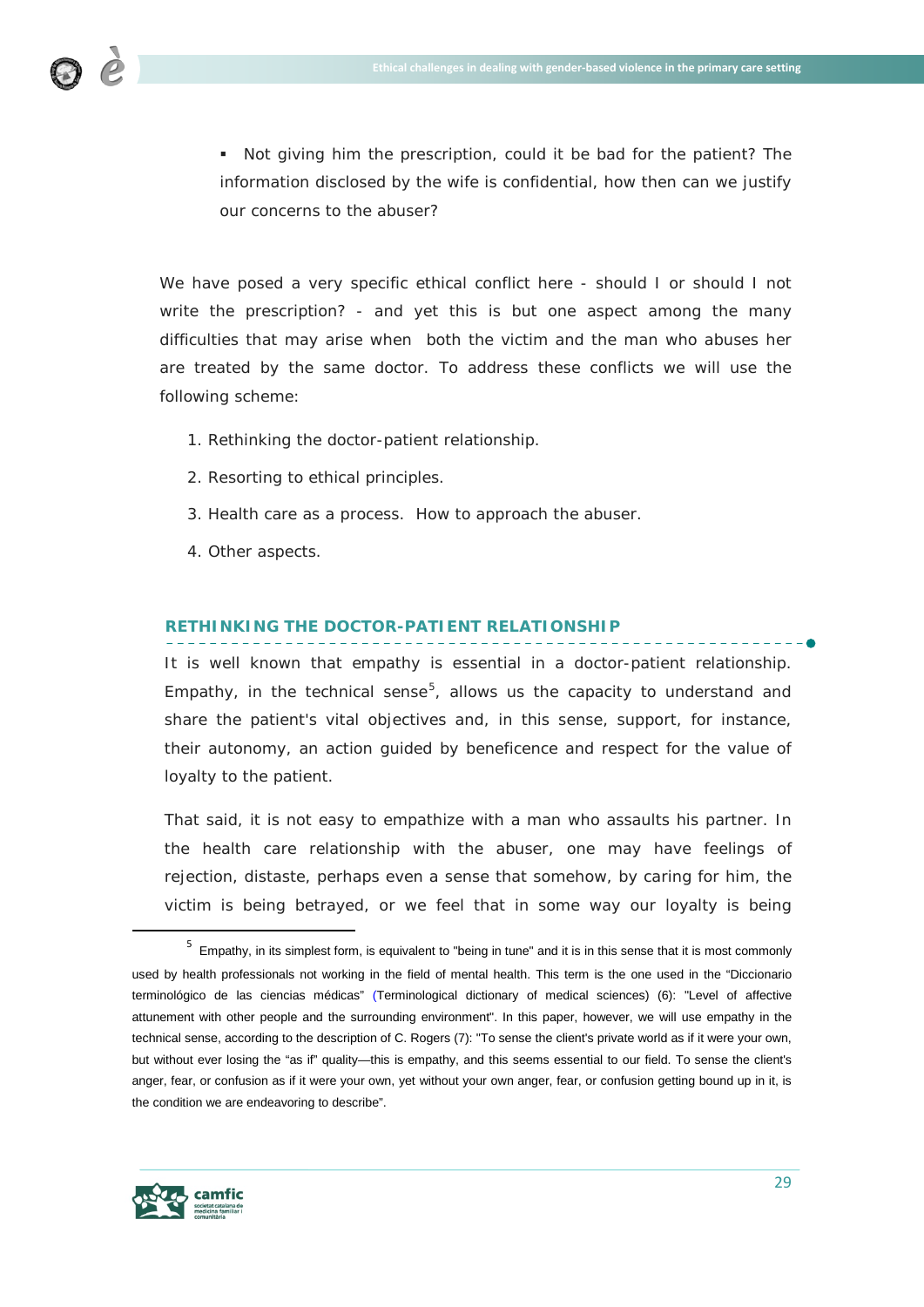

questioned. We understand that taking into account both this aversion and the professional need to establish an empathic relationship with a patient, no matter who it is, contributes to the difficulty of treating the abusive man and his partner, both on ethical and emotional grounds:

The difficulty of empathizing with patients who commit criminal acts, especially if they are against people. This difficulty may pervade the relationship to varying degrees and be an obstacle only to issues related to the abuse or it may qualify the general quality of the physician's relationship with the abuser. We are not talking here about fear of the abuser by the physician, which is sometimes present and which was discussed in the previous chapter  $6$ .

The difficulty of empathizing with patients who are abusive towards other patients of our office. We are doctors caring both for the abuser and the abused, and it is therefore very difficult to remain close to both the aggressor and the victim at the same time, to care for and understand the two of them without abandoning either one.

These difficulties also appear in various forms of family violence, in violence against children or adolescents and violence against old people. Although they can occur in other areas of care, such as treatment centers for drug addiction, they seem to us to be a glaring difficulty within the primary care environment.

**The duty of confidentiality** means we can not bring up the problem, namely that we have information about the patient that he has not given to us and about which we cannot speak with him, because the information comes from his partner who is also our patient. If we speak to the aggressor we would be violating the confidentiality of the information from the battered woman, and furthermore, we know that this could trigger an assault. It would therefore be a maleficent act.



<span id="page-29-0"></span> $6$  We have discussed the health care staff's fear of the aggressor in the section entitled "Fear of what could happen to us" in the chapter on "What sould we do when the woman does not wish to press charges".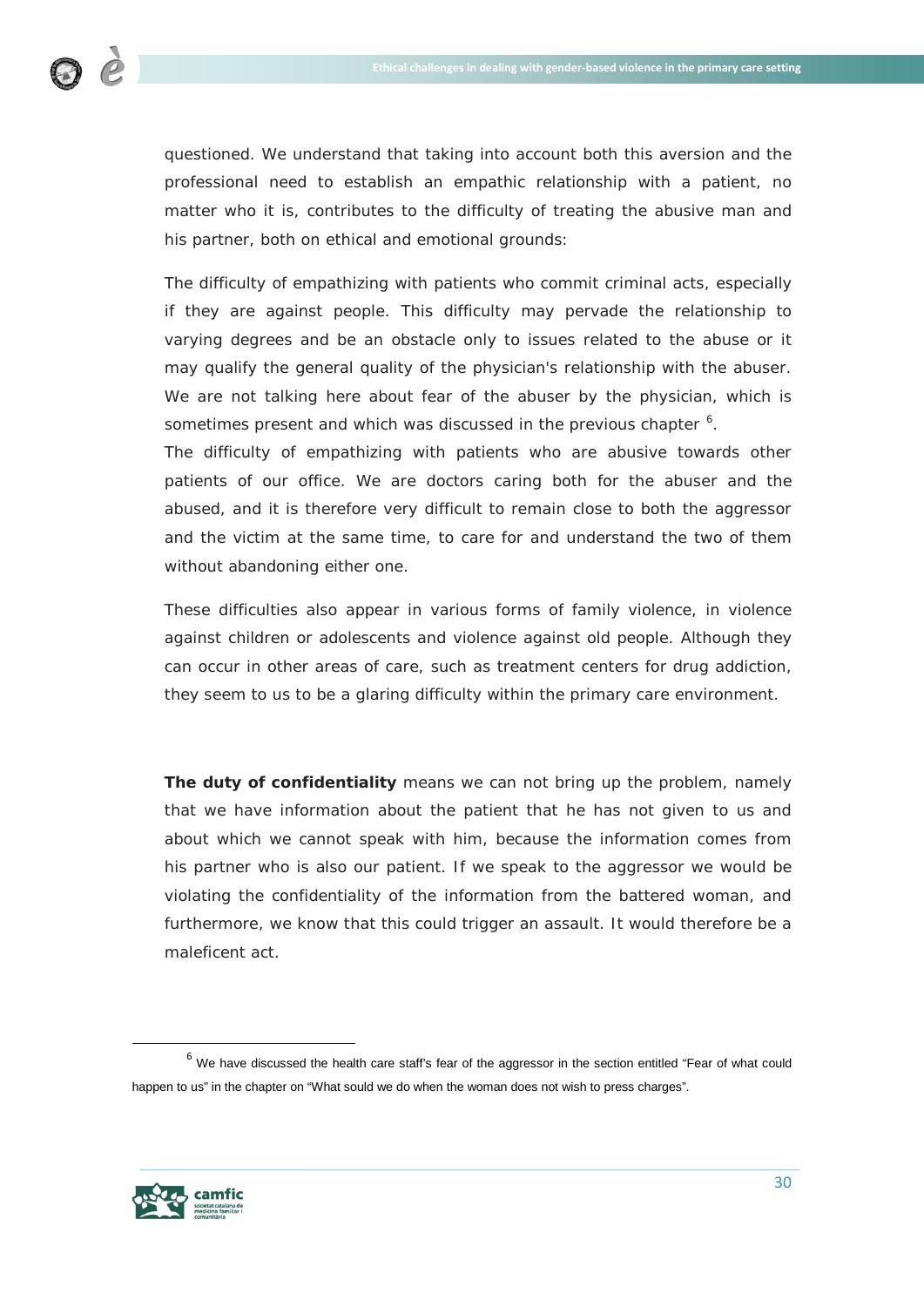With regard to the aggressor, if we were to think about not agreeing to his request, we would not be able to justify our decision and he would think it was arbitrary. We would be undermining his autonomy and, by not treating him like any other patient to whom we would give clear and understandable information for the denial, we would be unfair too.

**The possibility of having the aggressor change doctors.** Despite the strong obligation to not abandon the patient (8), the situation can be intolerable from the physician's viewpoint. He or she then has the possibility of requesting that the offender be cared for by another physician. A situation in which the physician feels he or she is incapable of providing adequate treatment to one of the members of the couple or that treating both members of the couple would harm one of them, could motivate a decision to request a change that originates with the physician without following the issuance of a restraining order.

We must do everything we possibly can so that the decision does not harm the aggressor.

We must do everything we possibly can so that the abused woman can decide whether she wants to continue to be cared for by the same person who treats her partner, and if she does not, we will also make it easy for her to change doctors.

Finally, we need to reflect on the fact that male violence within the couple is not well understood when it is considered just like any other crime, in which the perpetrator and the victim often have no personal relationship, let alone an intimate relationship. In the case of gender-based violence, the couple shares in common not only the violence but also many other things: house, children, life projects, doctors too, and all of that remains valid even as an abusive situation is occurring.

# **RESORTING TO ETHICAL PRINCIPLES**

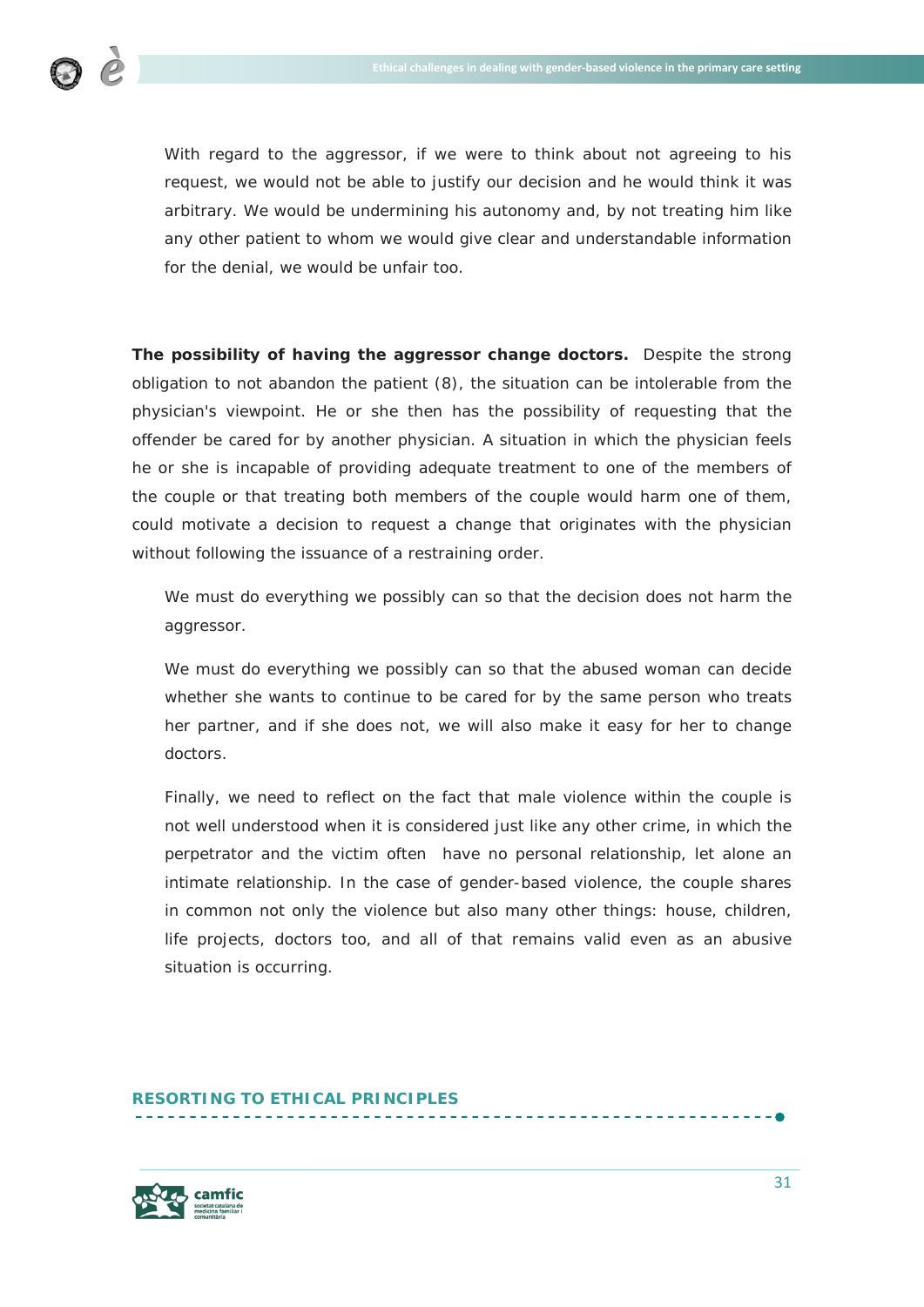

The ethical principles as applied to the prescription of sildenafil for a man who abuses his wife can be expressed schematically as follows:

**Table 2:** Effects of the prescription for sildenafil in relation to various ethical principles, according to whether they affect the man who is abusive or the woman who is abused

|                               | On the abuser                                                                                                                            | On the victim                                                                                                                                                                                                 |
|-------------------------------|------------------------------------------------------------------------------------------------------------------------------------------|---------------------------------------------------------------------------------------------------------------------------------------------------------------------------------------------------------------|
| <b>On Autonomy</b>            | <b>Positive: Allows</b><br>the patient to make<br>an informed choice<br>without coercion on<br>how to improve his<br>sexual performance. | Negative: Could the woman be<br>forced to have sex against her will due<br>to the use of the drug?                                                                                                            |
| On<br><b>Beneficence</b>      | <b>Positive: Allows</b><br>the patient to enjoy<br>satisfactory sexual<br>activity.                                                      | Negative <sup>*</sup> : Can sex become less<br>enjoyable for the woman?                                                                                                                                       |
| <b>On Non-</b><br>malfeasance | Positive: Helps to<br>avoid the harm<br>repeated sexual<br>dysfunction can<br>cause.                                                     | Negative <sup>**</sup> : Could it lead to the<br>infliction of physical and mental harm<br>caused by sexual relations that we<br>know are unwanted?                                                           |
| <b>On Justice</b>             | <b>Positive: Treats the</b><br>aggressor like any<br>other patient in the<br>same position.                                              | Given that this principle also protects<br>the rights of others, it is the only one<br>that allows the woman's interests to<br>be considered when it comes to<br>writing the prescription for her<br>partner. |

\* It is necessary to keep in mind that sexual relations in a violent context can constitute an instrument of abuse.

\*\* The effects on the victim are assumptions that cause a conflict for the physician but for which we have no certainty (e.g., we do not know with whom he will use the sildenafil). It would therefore be necessary for the evaluation of the risk of aggression to be very unfavorable for this principle to enter into play and in that case, it would also be necessary to consider the advisability of notifying the authorities.

**HEALTH CARE TREATMENT AS A PROCESS. ADDRESSING THE ABUSER**

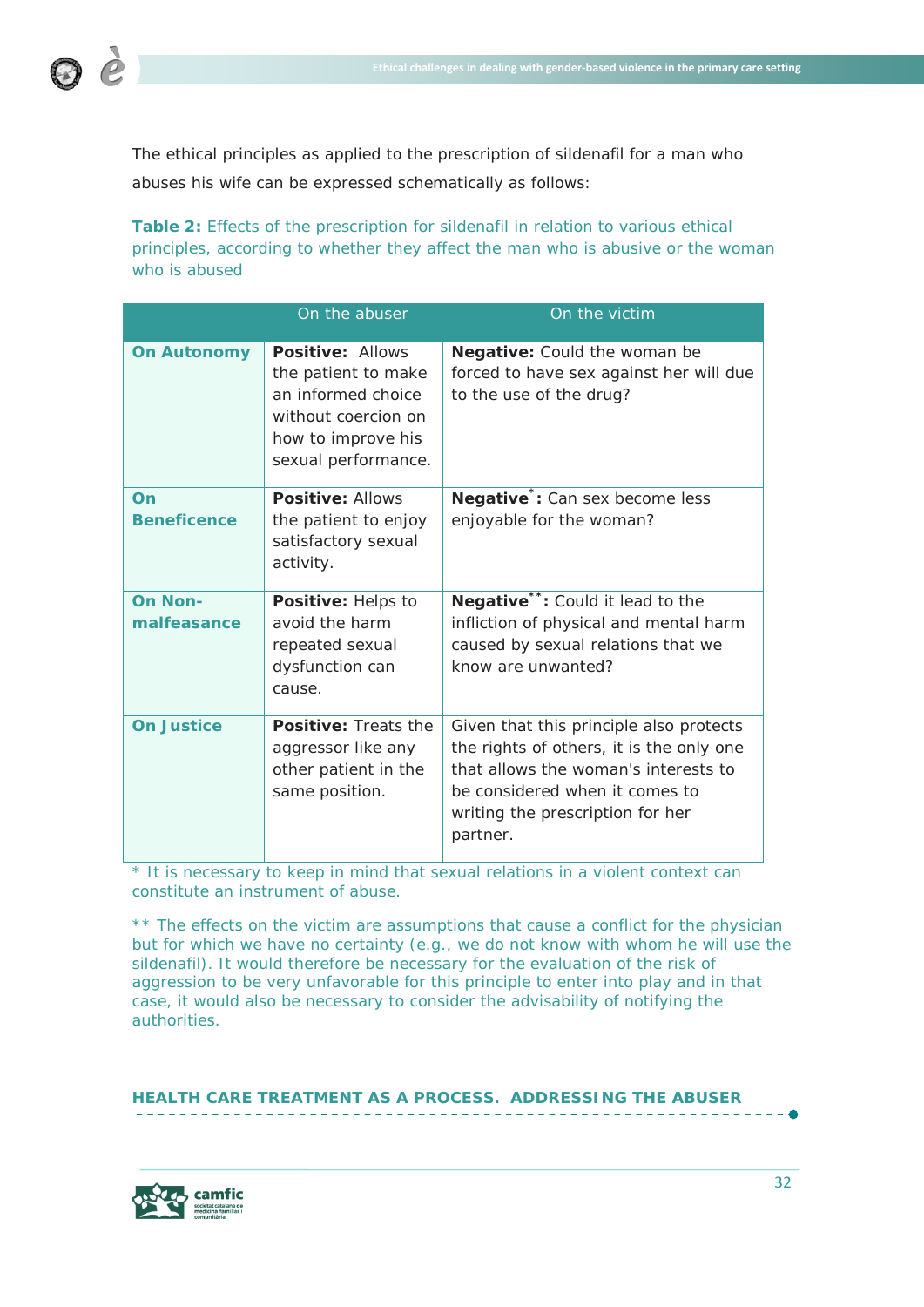

Up to now, family medicine had not contemplated the idea of treatment for the man who is abusive and indeed, it is not often that a patient who is an abuser will recognize that he is. However, more and more frequently, we are seeing men who, whether motivated by themselves or persuaded to do so by their spouses, are seeking help in a roundabout sort of way (because of nerves, arguments, etc.) for an uneasiness that is related to their violent behavior towards their partners<sup>[7](#page-32-0)</sup>.

With regard to how to establish an empathic relationship with a man who is abusive, there is a proposal based on violence's structural nature in ANNEX 2.

Addressing the man  $^8$  $^8$ , not avoiding the issue, trying to get him to "loosen his tongue", talking to him, looking into his request to see where he wants to go and trying to find out from what he has to say whether he really is being abusive is, at present, a challenge that has become more and more necessary to take on in primary health care. We must do all of this, with an awareness of our own limitations and poor training in the helping relationship with the man who is abusive, trying to treat him and/or refer him to specialist programs.

In this area and within the framework of a reflection on the need to approach the man who is abusive, we need to consider the initiatives directed towards getting the abuser to question his stance ("I deny my partner the same rights that I have"), or at least to not allow it to harden. And we need to do it in such a way that we do not betray the victim's trust or put her in danger.

We know it is not easy to acknowledge one's own violence. It is necessary to take advantage of other reasons for seeing the doctor, together with the uneasiness described above, in order to suggest long term treatment. The patient may very well insist on the immediate difficulties that motivate his plea and therefore the doctor's attempts to dissociate care from the strictly immediate plea may come to nothing. That is why it is necessary to insist on detection without being afraid, as was done initially in detecting the abuse in the woman. The same persistence and

<span id="page-32-1"></span><span id="page-32-0"></span> $^8$ Although no reference is made to healthcare matters, the case for focusing on the male aggressor so as to stop talking about "the issue of women who suffer violence", may be found at Montero Gómez A. Reenfocar la antiviolencia de género. El Correo: 18 de Julio 2007; opinión. Disponible a: [Refocusing anti-gender based violence. El Correo: 18 July 2007; opinion. Available at:] [http://www.observatorioviolencia.org/upload\\_images/File/DOC1188469885\\_antiviolenciadegenero.pdf](http://www.observatorioviolencia.org/upload_images/File/DOC1188469885_antiviolenciadegenero.pdf)



 $7$  Geldschläger H, Ginés, O . Abordaje terapéutico de hombres que ejercen violencia de género. [Therapeutic approach to men who commit gender-based violence] FMC. 2013;20(2):89-99.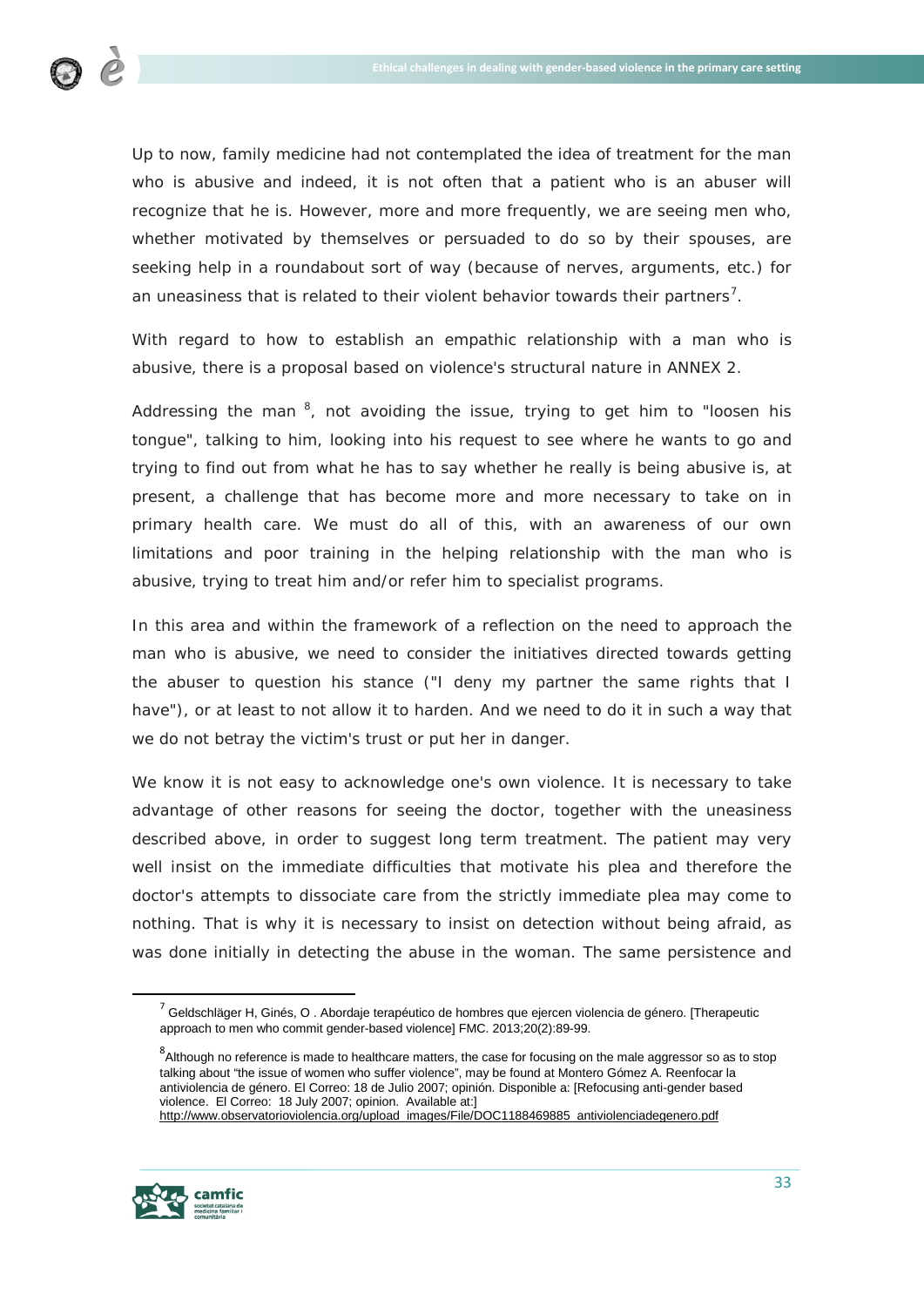

the same tact must be used and, when all is said and done, we need more studies to confirm the effectiveness of this approach.

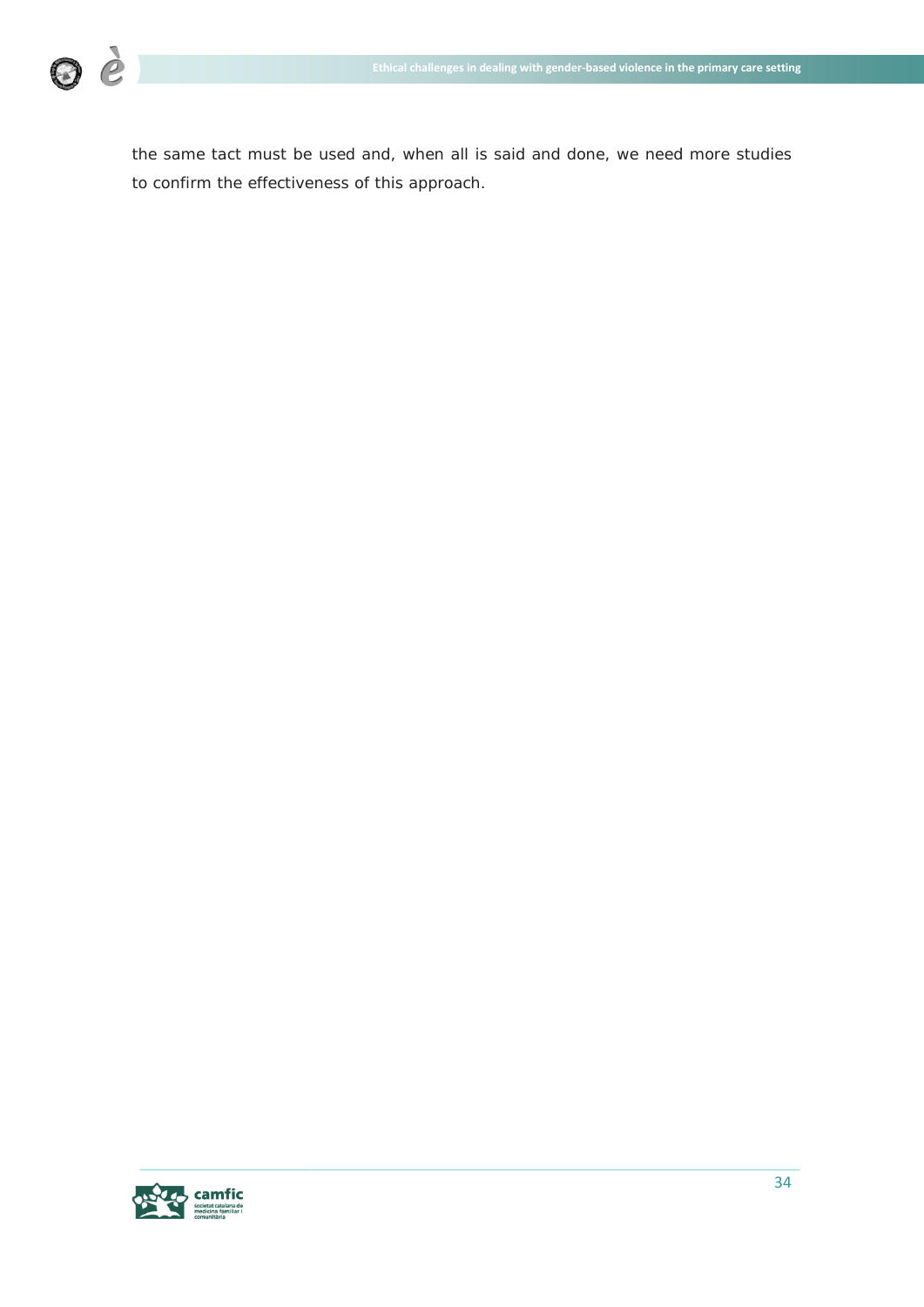

# **OTHER ASPECTS**

**When restraining orders involve health centers.** When a restraining order is issued, the authorities have to do whatever is required to ensure that the protective distance maintained. The case may arise that the Health Center is within the established perimeter of compliance, and that the aggressor is able to get close to the victim simply by going to the Center he is assigned to. In this case, it will be necessary to officially assign him to another Health Center.<sup>[9](#page-34-0)</sup> Nevertheless the aggressor's choice will be respected if he chooses a Center that is outside of the established safe distance. If the aggressor shows up at the Center, he should be treated only in case of an emergency, otherwise it is best to call the appropriate police force (in Catalonia, the Mossos d'Esquadra).

There are other scenarios that have not yet been resolved: if the man who is abusive is the father of underage children whom he must accompany on a visit to the doctor at the corresponding Health Center, his obligations as a father conflict with obedience to the court order and it is not up to the Health Center to decide which of the two duties gets top priority. It is also worth pointing out that the Health Center usually finds out about the existence of a restraining order informally, often through the victim or the people around her.

**Difficulties in recording the abuser's status.** This issue is dealt with in the section on "Problems arising from cross-references in the medical records of the victim, the aggressor, their children and other household members" in the chapter on "Gender-based violence: the need for keeping records, the difficulties with records".



<span id="page-34-0"></span><sup>&</sup>lt;sup>9</sup> According to an inquiry made to the legal services of the Catalan Institute of Health (4 December 2009).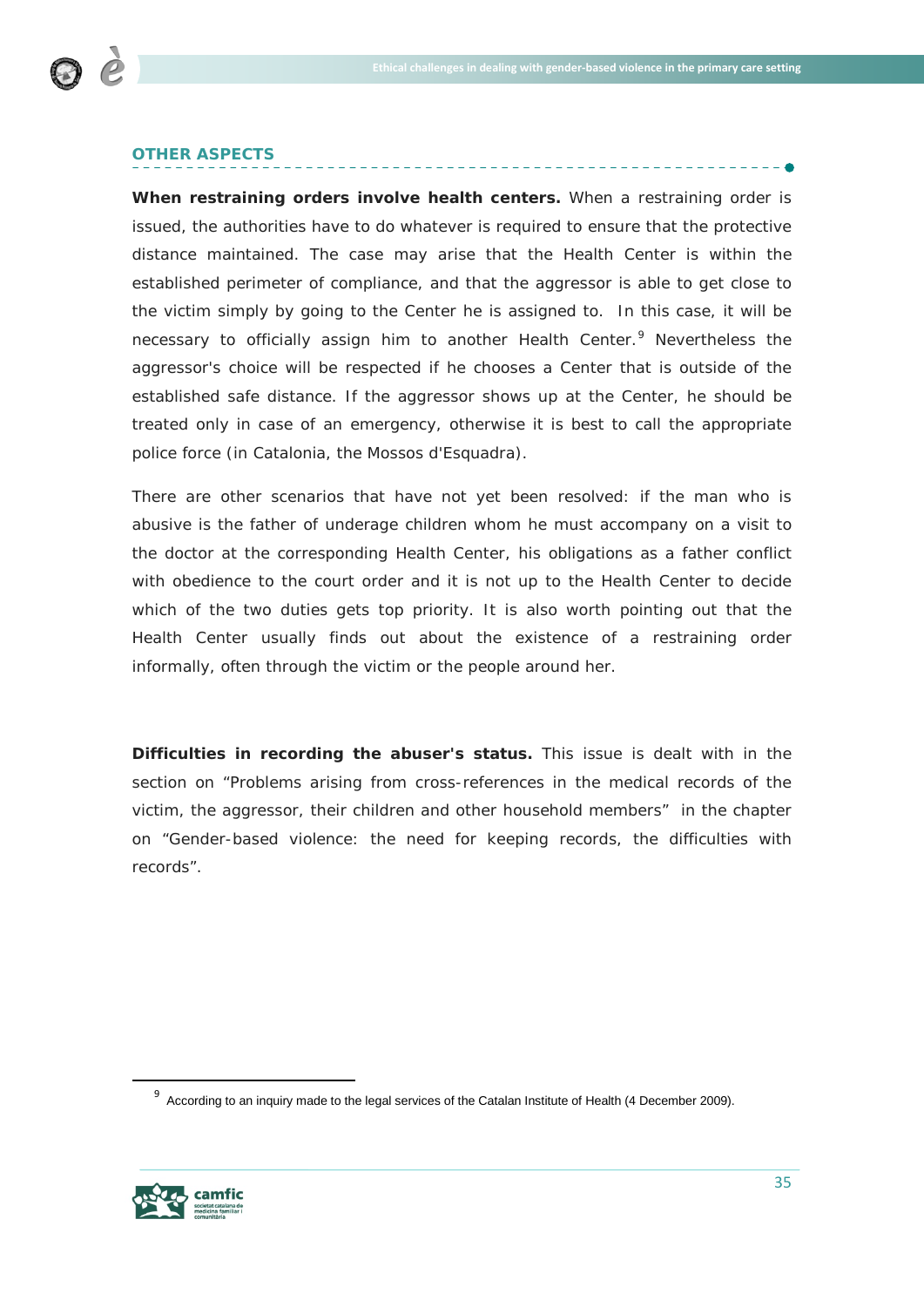

# **III. GENDER-BASED VIOLENCE: THE NEED FOR KEEPING RECORDS, THE DIFFICULTIES WITH RECORDS**

<u> - - - - - - - -</u>

# **CASE REPORT:**

Paula, 32 years of age, goes to see her family doctor. She begins by complaining of *insomnia and fatigue-related health problems that she ascribes to her job as an executive secretary. During the course of the conversation with the doctor, she reveals a recent breakdown of a relationship in which there was psychological* abuse that continues although they are no longer living together: the ex-partner *threatens to take her child away, to hurt her, continuously puts her down, refuses to provide financial support for the child, etc. By the end of the visit they have* agreed that it is this situation that is causing her health problems and that there *may be no need to take any drugs or for any referrals to specialists. The physician informs her about various services where she can find help and which, in part, the patient already knows about.*

*Two years later the patient returns to see the doctor with a man. During the conversation the doctor sees the woman looking at the computer screen, first with amazement and then with concern. Emotional abuse is conspicuously identified as a determinant of health. The man also looks at the screen.* 

*The doctor is worried for a moment as she doesn't know whether or not the*  companion is also the abuser. The patient openly asks why that information is *there. The doctor explains the reasons why it is important to make a record of health problems. She understands but asks that the information not be so conspicuous.*

*The man, who is a new partner, listens in astonishment to the conversation.*

#### **INTRODUCTION**

In this chapter we will mostly deal with recording everything that refers to the victim, as we are only just beginning to learn about how to address the man who is abusive.

In the healthcare environment, we tend to speak about abuse as a diagnosis. To think of it in that way makes it easier to keep records on it besides making the act itself and the woman who suffers from it visible. Nevertheless, although abuse can lead to symptoms, severe distress and in the end, can make a woman sick, it is not

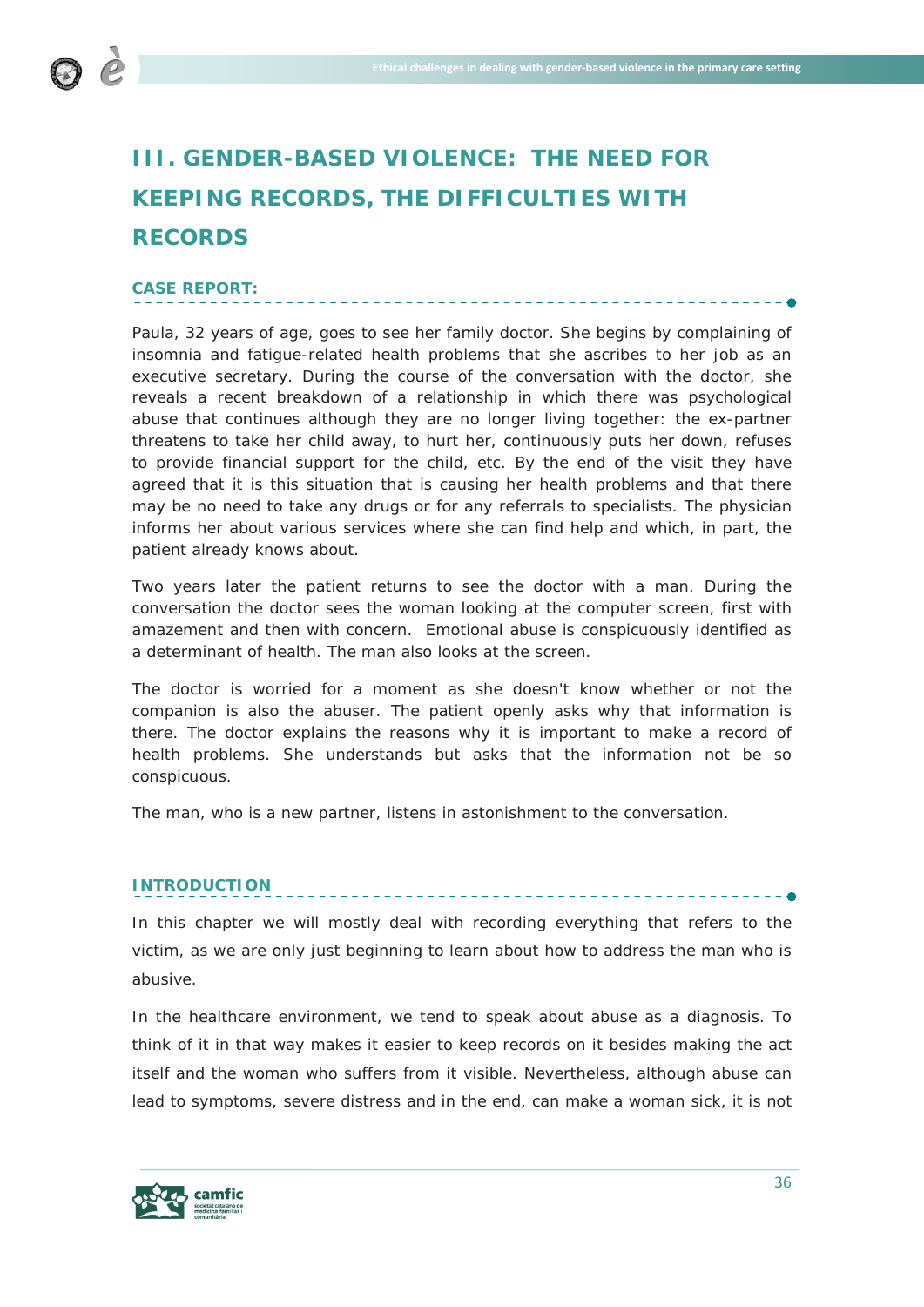

in itself a disease. Speaking of abuse as a diagnosis turns the woman who suffers from mistreatment into a sick person. It medicalizes suffering and, in the case of gender-based violence, is a form of victimization. That is why we have tried to talk about the abuse as a determinant of health.

It has also been argued that it would be more appropriate to record the consequences of abuse to health rather than as a determinant of health: we would record major depression or irritable bowel, for example, instead of recording abuse. However, to do so would on the one hand, invisibilize a situation that affects the woman's health and on the other, make it difficult to understand ailments and diseases that have a common origin but which do not always seem to be related. It is for these reasons and also because of the legal and administrative implications for the woman, that some coding systems recommend recording the abuse as a major determinant of health, as detailed in "The coding of abuse as a determinant of health", later in this chapter.

With regard to health data, as a whole they are considered to be sensitive data. That said, if certain health information loses its quality of confidentiality, that can especially harm the person to whom it belongs. Examples include sexually transmitted diseases, and AIDS in particular, psychiatric illnesses, certain bad habits, and so forth. It is also true of the mistreatment of women. What these health conditions have in common is that:

- They contain even more sensitive privacy-related factors than most health data.

- In different ways and to varying degrees they can affect third parties.

- Any breach of confidentiality that occurs in handling the data may entail varying degrees of stigma.

These consequences need to be kept in mind when this information is recorded in the medical records and when it is or is not passed on to other health professionals. This is not a matter of letting the guard down when dealing with health issues that carry no stigma, but rather to consider the possibility of stigmatization as a red flag so that on the one hand, we take greater precautions to preserve confidentiality and on the other, that we discuss the issue with the patient, as we will see later.

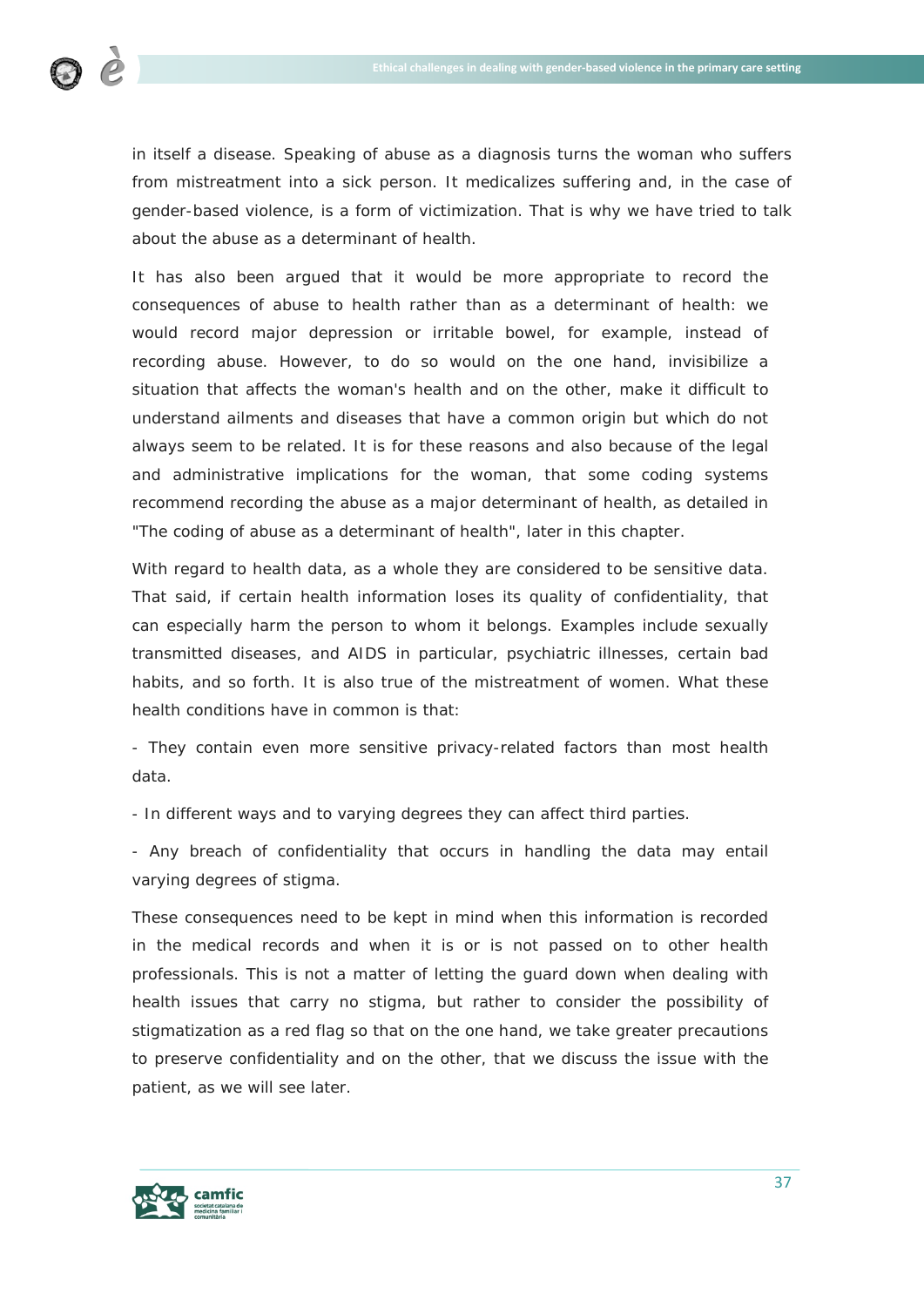

As for abuse as a determinant of health, the importance of discussing when, how and where to keep records resides in large part in the fact that this determinant is associated with a crime, and that this crime is made visible by its impact on the health of the woman who suffers from it. Keeping a record of this determinant of health may affect the woman's safety because, depending on how it is performed, it can become known to the perpetrator and of itself, facilitate, aggravate or trigger an assault $10$ .

Furthermore, this is a crime that is perpetrated within the family setting, where members often share information regarding health. What is more, in our environment, both professionally and socially, it is considered "normal" to share this information within the family, unlike what happens in other cultural environments.

The issue of confidentiality in relation to abuse takes place against a background in which scant attention is paid to the confidentiality of health records in general. These and other common topics have already been addressed in the following papers published by the Ethics Group of the Catalan Society of Family and Community Medicine (CAMFiC):

- *● Medical records in the electronic age*. (9)
- *● Confidentiality: The right to privacy*. (10)
- *● Autonomy, the right to decide*. (11)

In addition there is a document by the Bioethics Working Group of the Spanish Society of Family and Community Medicine entitled *Medical records, use of information technology and confidentiality.* (12)

We have grouped specific aspects of record keeping into five areas for consideration:

1.- The tension between the need to keep records, the visibility given to abuse as a determinant of health and the confidentiality of the data.

<span id="page-37-0"></span> $10$  We need to remember that attacks often occur when the abusive man loses control over certain areas, such as when the woman talks about her situation, when she sees the doctor for health problems related to the abuse, when she files a complaint, etc

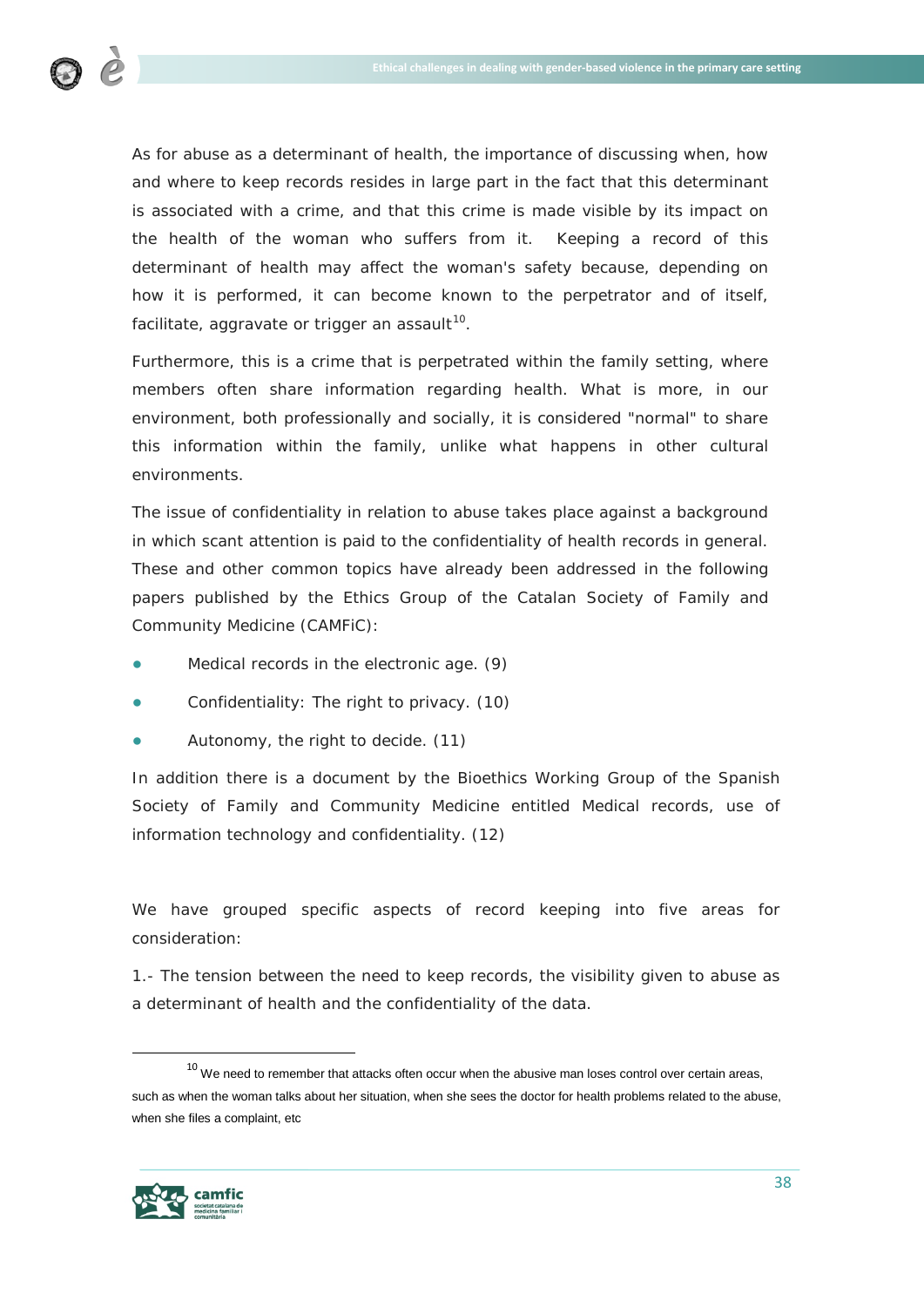

2.- The difficulty with cross references.

3.- Mandatory information sharing between government agencies under Catalan law.

4.- Do we have to notify the authorities of everything we record as abuse?

5.- Print-outs of patients subjected to abuse.

# **1. THE TENSION BETWEEN THE NEED TO KEEP RECORDS, THE VISIBILITY GIVEN TO ABUSE AS A DETERMINANT OF HEALTH AND THE CONFIDENTIALITY OF THE DATA.**

The **record** of what takes place in the doctor-patient relationship is of fundamental importance in the health care process, as it also is in cases of abuse. To refrain from recording abuse is not to act neutrally but instead gives an advantage to the man who is abusive, at least from a legal standpoint (13), because it assumes that anything that has not been recorded does not exist: if there are no records, there is no abuse.

The benefits of recording in cases of abuse have already been studied by other authors and are listed in Table 3. As for the disadvantages, recording abuse involves the same difficulties as those involved in the use of electronic media in general healthcare practice. That is why the amount and type of information to be recorded are relevant issues to consider. In Table 4 we have summarized the four ethical principles that specifically apply to electronic recording of health information. They have been discussed at length in the paper on *Medical records, use of information technology and* (12) mentioned above.

On top of that, recording abuse involves some difficulties and consequences of its own, as discussed below.

# **Table 3:** Arguments in support of keeping accurate records of abuse in the medical history

To ensure the continuity of health care.

Make communication between the various professionals involved in caring for the wo easier.

Legal value of the medical records.

Improve our understanding of the impact of violence on the woman (create new

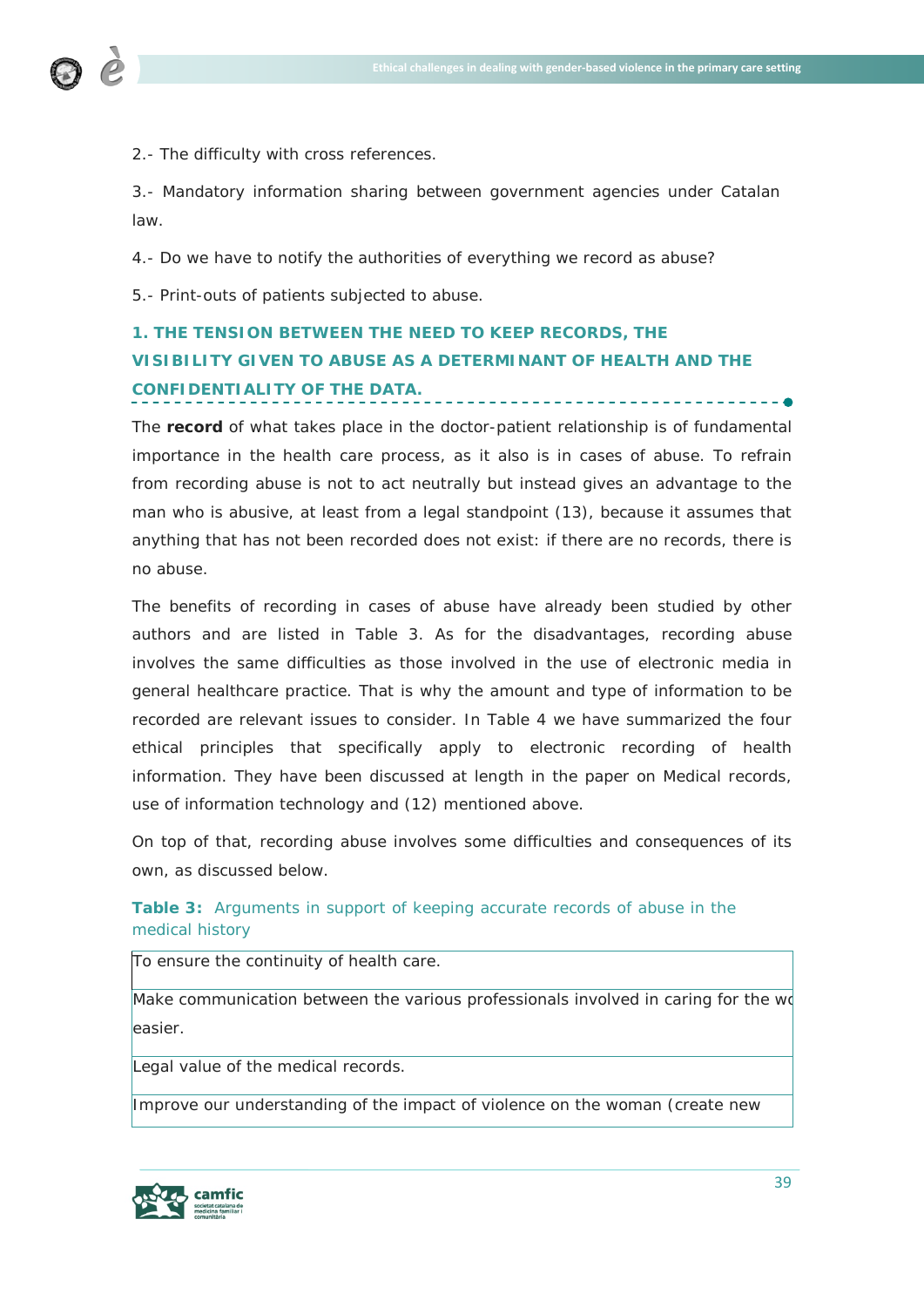

knowledge).

The data collected provide justification for evidence-based clinical recommendations

Legal protection for health care providers

Allows collection of data to justify investment in detection, intervention and support services.

Modified from: William J. Rudman. Coding and documentation of domestic violence. Family Violence Prevention Fund, 2000 http://endabuse.org/userfiles/file/HealthCare/codingpaper.pdf

**Table 4:** Ethical principles that specifically apply to electronic recording of health information

Principle of restraint (relevance):

Under this principle, health care practitioners need to limit themselves to collecting and recording only what is strictly necessary to ensure quality medical care.

Principle of openness:

Acting appropriately is important, but so is allowing it to be known, (…) Therefore, it is best for the patients to know what type of information is being collected about themselves, as well as who may have or has access to it and under what circumstances.

Principle of responsibility:

For one thing, it means that the practitioners need to be careful and responsible in handling the data, being mindful of the consequences that minor flaws or omissions may have on patients. For another, it is necessary to remember that teamwork can not be used as an excuse for blurring responsibilities.

Principle of security:

This refers to the fact that security measures to protect health information must be implemented at all times, in all centers and for all users (including for health care professionals when they are the patients, for example).

Modified and translated from: Semfyc Bioethics Working Group. Informatización y confidencialidad de la historia clínica. Aten Primaria. Julio-Agosto 2004; 34(3): 140- 2. [Maintaining the confidentiality of electronic medical records. Primary Care. July-August 2004; 34(3): 140-2.]

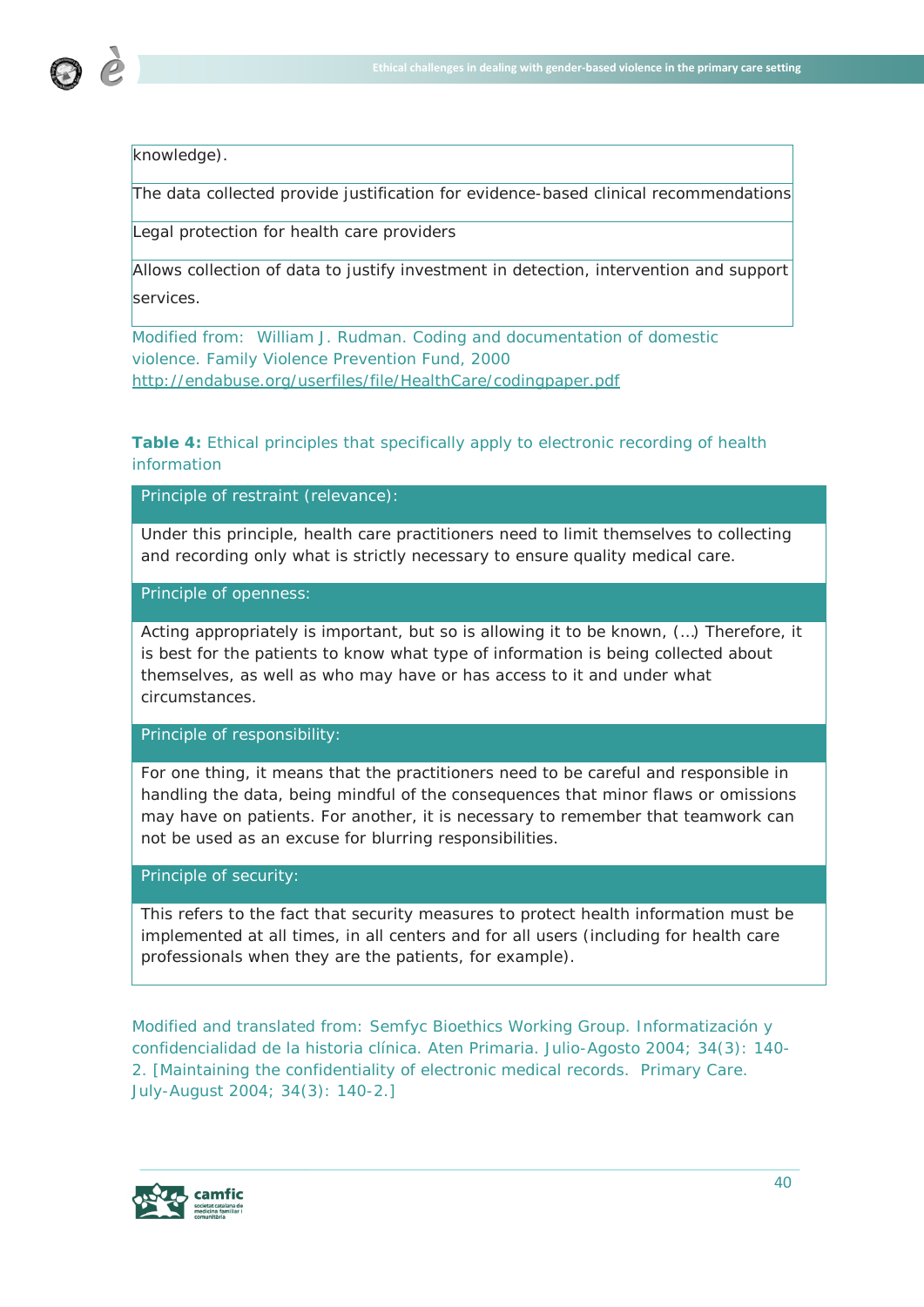

**Visibility of the determinant of health** refers to how diagnoses and determinants of health can be displayed on electronic media to people who have no connection with the health care process.

From the perspective of a proper therapeutic relationship, in order to maximize the benefit to the patient and avoid doing her any harm, abuse as a determinant of health must be clearly visible. That said, if it is too visible it has the following serious shortcomings:

- The computer screen may be visible to the relatives or persons accompanying the patient, as well as the patient herself.

- Referral notes, which are often passed along from one desk to another and will end up in the home where the abuser lives, may unnecessarily make reference to abuse as a determinant of health.

- Other medical specialists will be able to learn about the abuse as a determinant of health through shared medical records, although it may be irrelevant to the type of care they need to provide, etc.

With regard to the **confidentiality of the data**, the especially sensitive nature of abuse as a determinant of health makes it difficult to simultaneously protect the patient's privacy and provide the best possible care.

Nonetheless, as health care providers our actions should be guided by what will benefit the patient, avoid harming her and, for all these reasons, we should take her wishes into account. (14)

# **1.1. About abuse as a determinant of health**

Abuse has an intensity gradient that is such that it is possible to describe similar situations in very different ways. For example, where one person just sees brusqueness or stinginess, another may see emotional abuse or financial control. We need to work toward a consensus as that is essential to communication between professionals, for teamwork and so forth.

It seems to us that this issue carries much weight in ethical reflections on abuse and, even more so, in a general reflection on abuse (as concerns diagnosis, classification, etc.), because we often do not know if we are all talking about the

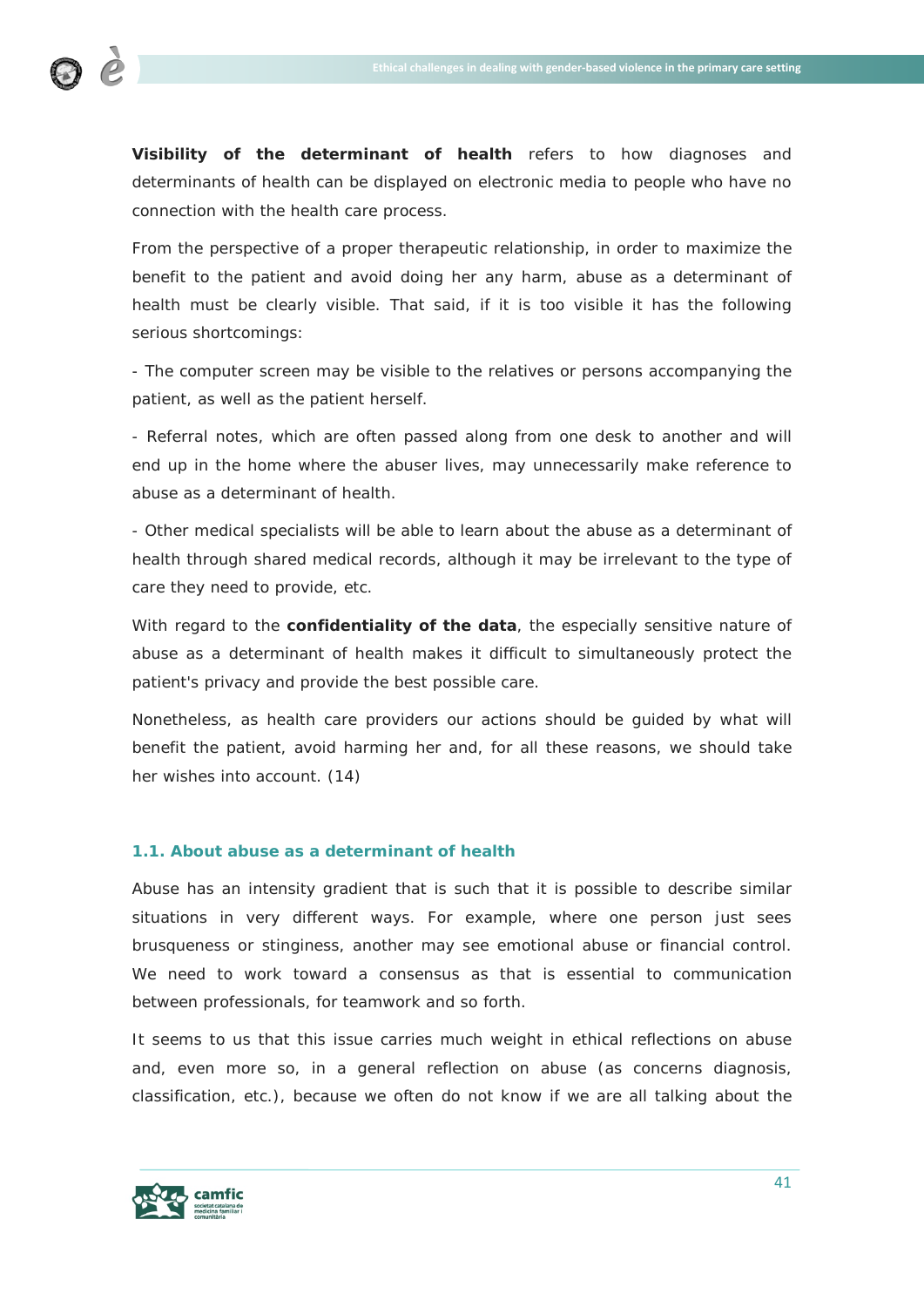

same thing. Now then, the challenge of making an accurate diagnosis is something that is shared with, for instance, the majority of psychiatric diagnoses.

# **1.2. About the decision to make an entry in the records**

It is recommended in the literature that the woman be informed about what level of confidentiality she can expect the entry in the record to have (where it will be placed, who will see it, how it will be used) so that the woman can decide whether or not she wants it to be recorded. She should also be informed about our legal obligations with regard to confidentiality (lists, shared medical records, documents on comprehensive care for the woman, etc.). (14,15)

For our part, we submit the following considerations:

# To record or not to record abuse as a determinant of health:

**To record:** There is the possibility that making an entry in the record will harm the patient. A breach of confidentiality is in and of itself harmful even if there are no consequences, as this is information that belongs to the patient and is private. Furthermore, this is a deed that can lead to stigmatization of the woman as much as an assault by her partner.

**Not to record:** It may happen that the continuity of care will be broken, if the woman sees a different doctor than the one who usually cares for her. There is also the possibility that her regular doctor will forget.

# Record abuse as a determinant of health prematurely or too late:

**To record the abuse as a determinant of health from the outset** is supported by the effort to maximize beneficence. However, rushing to make a record of abuse as a determinant of health without the consent of the patient, when the abuse has barely been detected, can be perceived as an imposition by the patient and thereby become an instrument of victimization. This could happen especially in two types of situations:

- The patient knows that we are making entries into the record and does not feel it is necessary to do so.

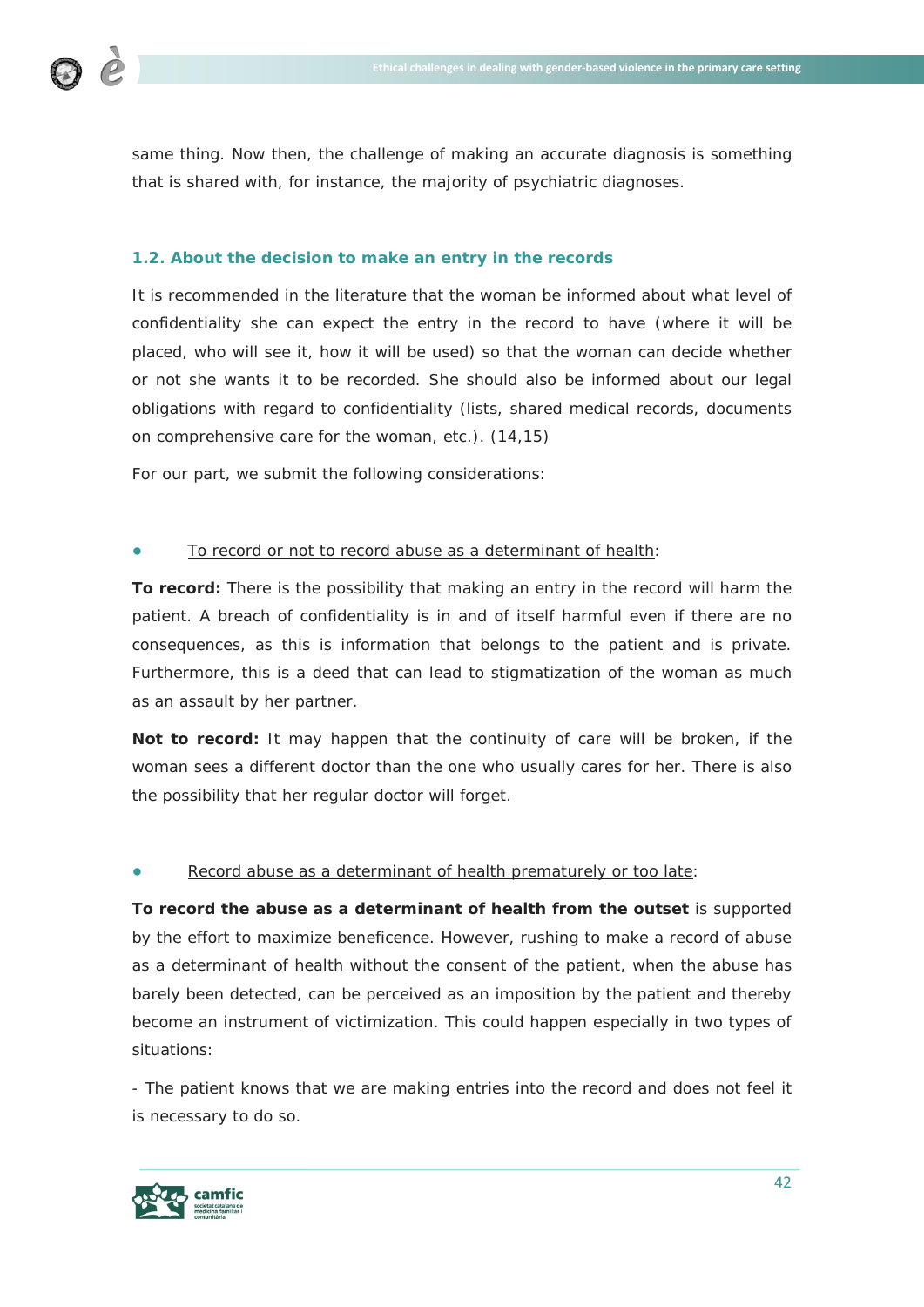

- The patient knows that we are making entries into the record but is not aware that she is being abused.

**Waiting until the relationship has progressed**, and making the entry with the woman's agreement may be advisable as it is based on the notion of the patient's autonomy.

#### The woman does not want the information to be recorded:

What do we do if the woman requests that the information provided not be recorded anywhere? On one hand, we must respect her autonomy, that is to say, that any decisions must be respected insofar as possible because of the fact that she is the owner of the health information that concerns her. On the other hand though, not recording the abuse as a determinant of health could lead to her not receiving the best possible care and even endanger her. For this reason the patient should be informed in detail of the possible consequences, while being mindful of the conditions designed to assess the degree of autonomy in a decision. These conditions are "...an absence of coercion, the ability to distinguish between several possible actions, an ability to choose and the capacity to defend a choice in accordance with individually chosen values". (11)

If we agree that a patient's decision making capacity should be directly proportional to the risk involved in the decision to be made, so that the higher the potential risk, the higher the level of competence required<sup>[11](#page-42-0)</sup>, we will need to ask ourselves whether the patient has the capacity to make such a serious decision.<sup>[12](#page-42-1)</sup> It may



<span id="page-42-0"></span> $11$  This is the idea behind Drane's sliding scale for competency assessment. The author proposed that the greater the level of risk in the decision to be made, the higher the required standard of competency should be for the patient. Thus, in low-risk decisions (for example, consenting to antibiotic treatment for uncomplicated pneumonia on an outpatient basis) a minimal level of competency is sufficient. On the other hand, for decisions with a high level of risk (rejecting treatment for a malignant solitary pulmonary nodule with no invasion of surrounding tissues and no metastasis), the patient must have a high level of competency for it to be able to be considered an autonomous decision. Drane's sliding scale is presented and discussed by Simón Lorda, P. El Consentimiento Informado [Informed Consent], pp. 289-295. For the meanings of capacity and competency, *Ibid.* 277 and subsequent pages. (16)

<span id="page-42-1"></span><sup>12</sup> We want to emphasize that we are referring to the patient's *competency* in a technical sense, and are using it as a term established by custom. We do not underestimate the possibility of its being used inappropriately as an instrument for gender discrimination or victimization, by being applied to every woman who is mistreated or in other ways.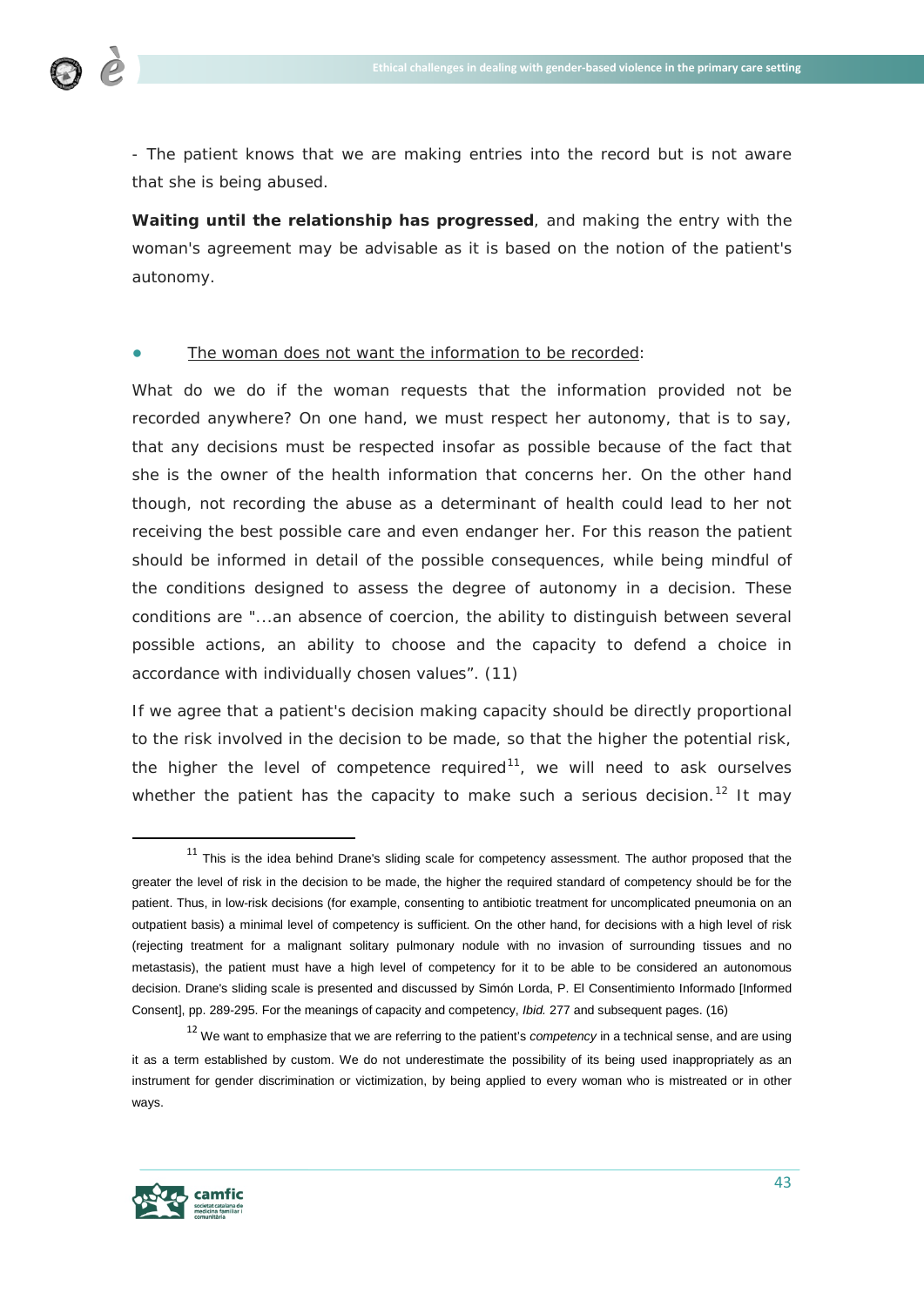

have important consequences for the woman's physical safety. For example, if there are no entries in the medical records, any future report to the court will carry a lot less force than if there are, and this may have an influence on the judge's decision to issue a restraining order on the aggressor.

It should be noted how difficult it is to treat a battered woman who comes to see us, in the first place because of the shortage of time available to deal with a matter, the abuse, which requires much time. If on top of that we want to make sure that decisions will be taken with adequate information, a certain feeling of being overwhelmed is inevitable.

We also need to be aware of the fact that the notion of informed consent has brought about a perverse change; it has gone from being an instrument that provides the patient with the right to receive information prior to making a decision to becoming an obligation for the patient prior to receiving some type of health treatment (typically invasive diagnostic tests or surgery). This is especially relevant in cases of abuse, because it would turn informed consent into an instrument for the victimization of women by the health system.

A slightly different matter is the question of how to record abuse as a determinant of health if the woman expresses that she does not feel herself to be a victim of abuse. It is obvious that we shall have to weigh the relationship between beneficence-nonmalfeasance and autonomy, and if we are dealing with a problem that is current and clinically relevant, we will probably have to record it. In any case, the question is not whether or not to record the abuse, but rather when should we do so: as we have already said before, postponing the decision, despite the risks, may be a suitable option. Another alternative would be to use the section for subjective notes in the computer program.

Also keep in mind the possibility of writing in the patient's clinical record that "the patient refuses to allow the recording of personal information", without being specific.

The relevance of abuse as a determinant of health may vary over time depending on a number of circumstances. We have to try and make sure that we do not turn a determinant of health that may already be out of date into something chronic, as in the example above, for instance. We still need to reach a sufficiently large

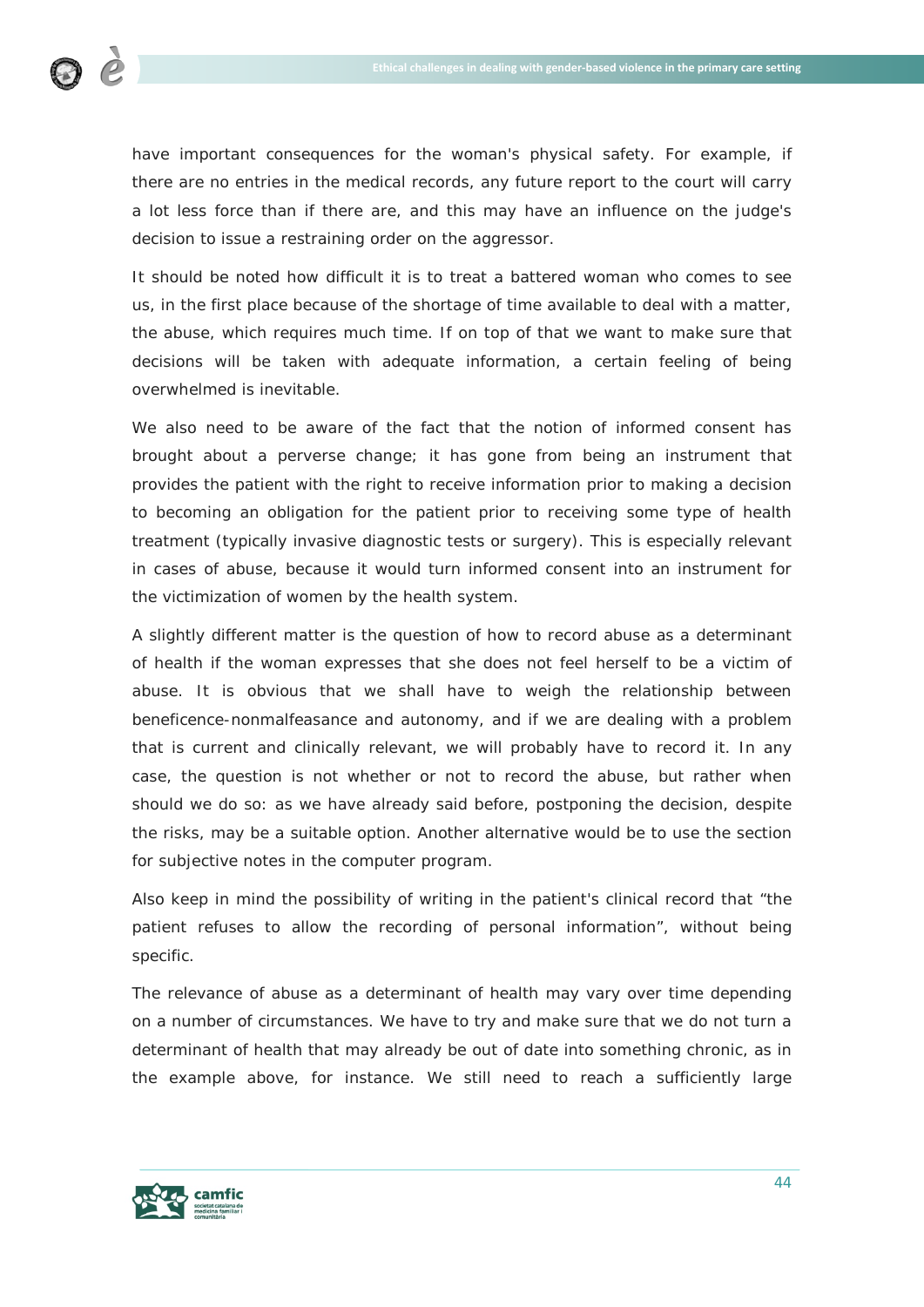

consensus on this issue, especially as to when to consider the violence and its effects on health have ended.

To conclude, we think that all we have reflected on regarding the difficulties in taking a decision before making an entry in the records, would benefit from considering that abuse, as a determinant of health, is not just an isolated event or as a decision to be taken at a given moment, but as a process that develops over time.

#### **1.3. Various technical methods of record keeping:**

We need to be aware that referral sheets on paper are on their way out. Also that the trend is toward shared medical records, with the serious problems of maintaining confidentiality that entails: every healthcare professional will have access to the entire contents of the medical records.

We propose several possibilities:

○ Encrypting abuse as a determinant of health would be a good solution, since it would prevent uncontrolled "leakage" of information but, on the other hand, the entire team could know the code. Obviously though, if abuse is the only determinant of health that is encrypted, it will not be necessary to read about it to know that it is abuse, and so would have the opposite effect to what was intended.

○ View all the information on the computer screen and just have it encrypted when printed out (so only the code for abuse as a determinant of health is printed but not the text, or something to that effect), also it would be made possible for it to be decrypted by clicking on the code. The disadvantage to this is that the encryption could be negative for a woman if the doctor treating her (e.g. in an emergency room) did not know the code and this information were relevant to her treatment. In some cases encryption may not be sufficient, in cases of women who are health professionals, for instance.

○ Option of selecting the sections of the medical records that must remain confidential, just by asking the patient what she prefers during the conversation with her.

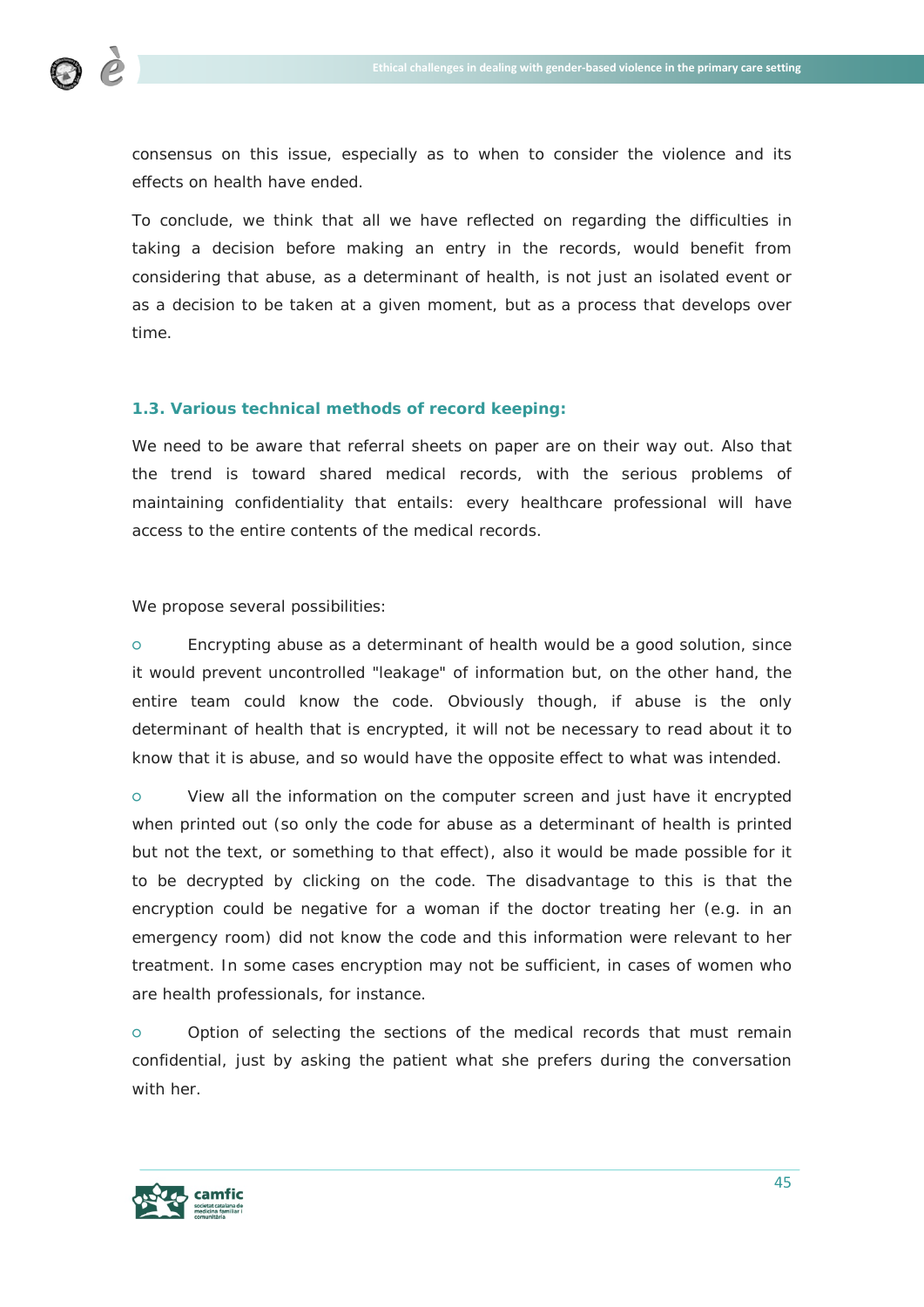

○ It will probably be necessary to prevent access to any descriptions, actions, agreements with the woman, etc. that are of no interest to anyone outside the doctor's office.

# **1.4. The coding of abuse as a determinant of health**

Annex 3 shows the codes for the mistreatment of women in the two classification systems that are most commonly used in primary care health systems: the International Classification of Diseases, 10th Edition (ICD-10) and the International Classification of Primary Care, 2nd Edition (ICPC-2). (17,18)

It is necessary to remember that coding guidelines developed for ICD-9 recommend that abuse always be coded as the principal diagnosis for an admission to the hospital or an episode, and all others as secondary diagnoses regardless of severity (19). At present, this especially affects visits to the emergency room and hospital admissions. We must also underline that there are implications to coding violence as the primary condition:

- the primary condition is responsible causing the admission, and if it is for violence, it will result in treatment, scientific, economic and political implications.

- scientific research often considers only the primary or principal condition, so this guarantees it will show up in data collection.

# **2. PROBLEMS ARISING FROM CROSS-REFERENCES IN THE MEDICAL RECORDS OF THE VICTIM, THE AGGRESSOR, THEIR CHILDREN AND OTHER HOUSEHOLD MEMBERS**

Other publications have highlighted the contradictory nature of the recommendations for recording information relating to abuse in the medical records of children (15). It is important for a child's medical records to show the abuse of

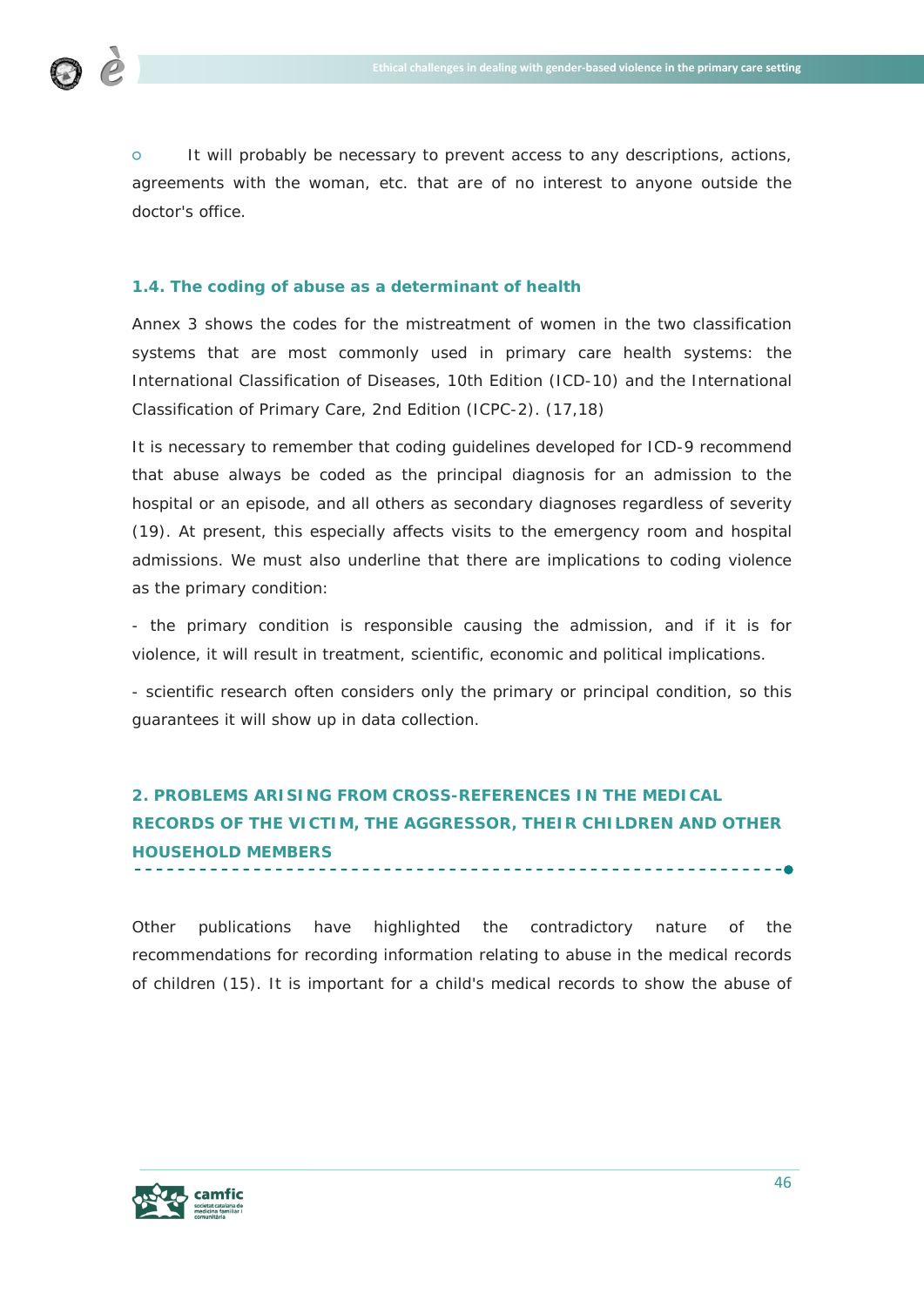

the mother, but we have to remember that if the agressor is the father, he will be able to have access to them. $^{13}$  $^{13}$  $^{13}$ 

Entering information in the medical records of an abusive man also calls for reflection:

○ It is debatable whether a crime, with or without a sentence, should be recorded in a patient's medical record: in the coding systems that are commonly used there are no codes for designating an abuser. Moreover, that is also not a fact that he has communicated himself.

○ The decision to include the label of abuser only in cases resulting in a sentence, as some experts advise, although it may ensure the legality of the entry, does not solve the issues that are raised concerning the ethical problems, the woman's safety or non-discriminatory medical treatment for her husband<sup>14</sup>.

○ Although recording the status of the abuser may benefit both the victim (for instance, by preventing the giving of information to the aggressor) and the man who is abusive (by alerting to the possibility of providing him with specific professional help), we believe it is not a sufficiently strong argument to justify the desirability of recording this fact  $15$ .

Finally, the reflection we have made regarding the children can also be applied to other members of the household, for example, elderly relatives who live in the home.

# **3. MANDATORY INFORMATION SHARING BETWEEN GOVERNMENT AGENCIES UNDER CATALAN LAW**

<span id="page-46-2"></span><sup>&</sup>lt;sup>15</sup> Having to treat the abuse through the victim creates an imbalance between that which hope to know and what we have a duty to do in each case: with regard to the woman, we record, we refer, we ask her to file a complaint, we ask her to understand, to accept the decision and so forth, but no comparable demands are placed upon the man who is the abuser. We can not deal in any depth on this issue, as that could yet force us to rewrite this text.



<span id="page-46-0"></span><sup>&</sup>lt;sup>13</sup> Keep in mind that a significant proportion of children of battered women experience abuse directly. Witnessing violence against the mother has consequences on the child's health. If abuse to the mother is documented in the child's medical records, it may provide the pediatrician with some clues to interpret the child's condition.

<span id="page-46-1"></span><sup>&</sup>lt;sup>14</sup> Perhaps some practitioners will reject the possibility of less conscientious care, however remote it may be, if they believe that it is viable to treat patients on a strictly objective basis, with no emotional interference, for example. We have dealt with this issue in the section about "Rethinking the doctor-patient relationship" in the chapter on "When the abuser and the victim are patients at the same health care doctor's office".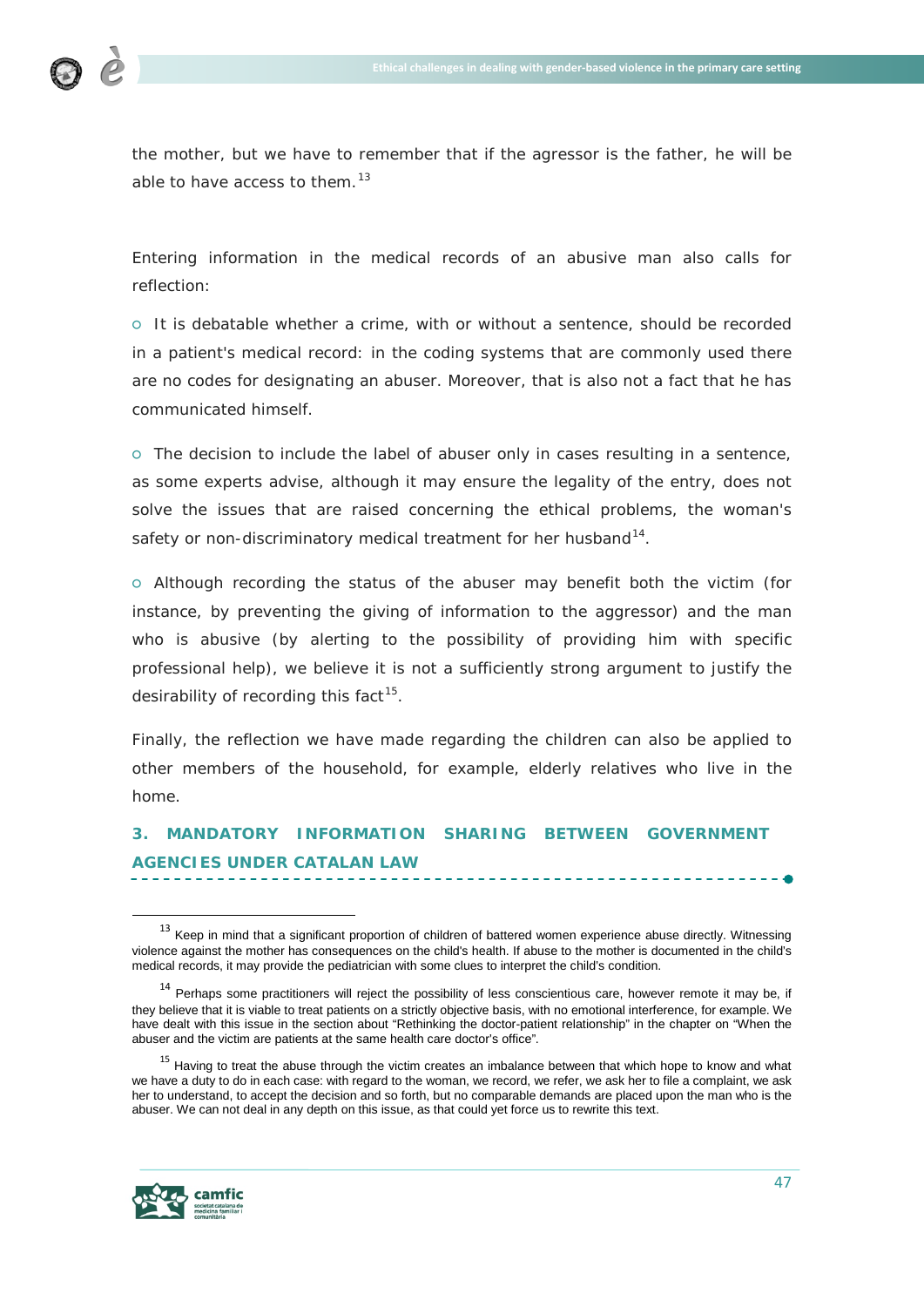

Under the heading *"*Data Transfer", Article 78 of Catalan Law 5/2008, of 24th April, on the right of women to eradicate sexist violence establishes that:

*"The competent public bodies must share the data of a personal nature required to*  be able to manage the services of the Health Care and Recovery Network and the *financial provisions made under this law, as well as others established by law and related to sexist violence in an appropriate way. To this effect a specific registry must be created, and which must be controlled by regulation*". (20)

The law states that there must be a mutual sharing of information, but what tends to happen is that certain areas do the providing of information (e.g. the healthcare services) and others do the receiving (e.g., the justice system or the police). In this way, information flows are clearly asymmetric and often entirely unidirectional.

In the event that, in our capacity as health professionals, we are requested to turn over this information, from an ethics standpoint we need to consider:

○ The mandatory nature of the data transfer.

○ The indeterminacy of the data. The law only states explicitly that the "required" data must be shared without specifying what that means.

○ The scope of "*the services of the Health Care and Recovery Network and the financial provisions*" that are indicated.

○ The existence of a specific database (a subject we will deal with in the last point).

Beyond the legal imperative, there is the matter of the network of institutions, which is perhaps not very extensive but which is being driven at different levels and which offers clear advantages in many ways, such as, for example, getting information to flow smoothly so that the victim does not have to repeat her story every time someone at another professional level or at a different agency interviews her, and can also decrease her being forced to make the rounds of the different services. However, the chances of information leaking and the stigma that

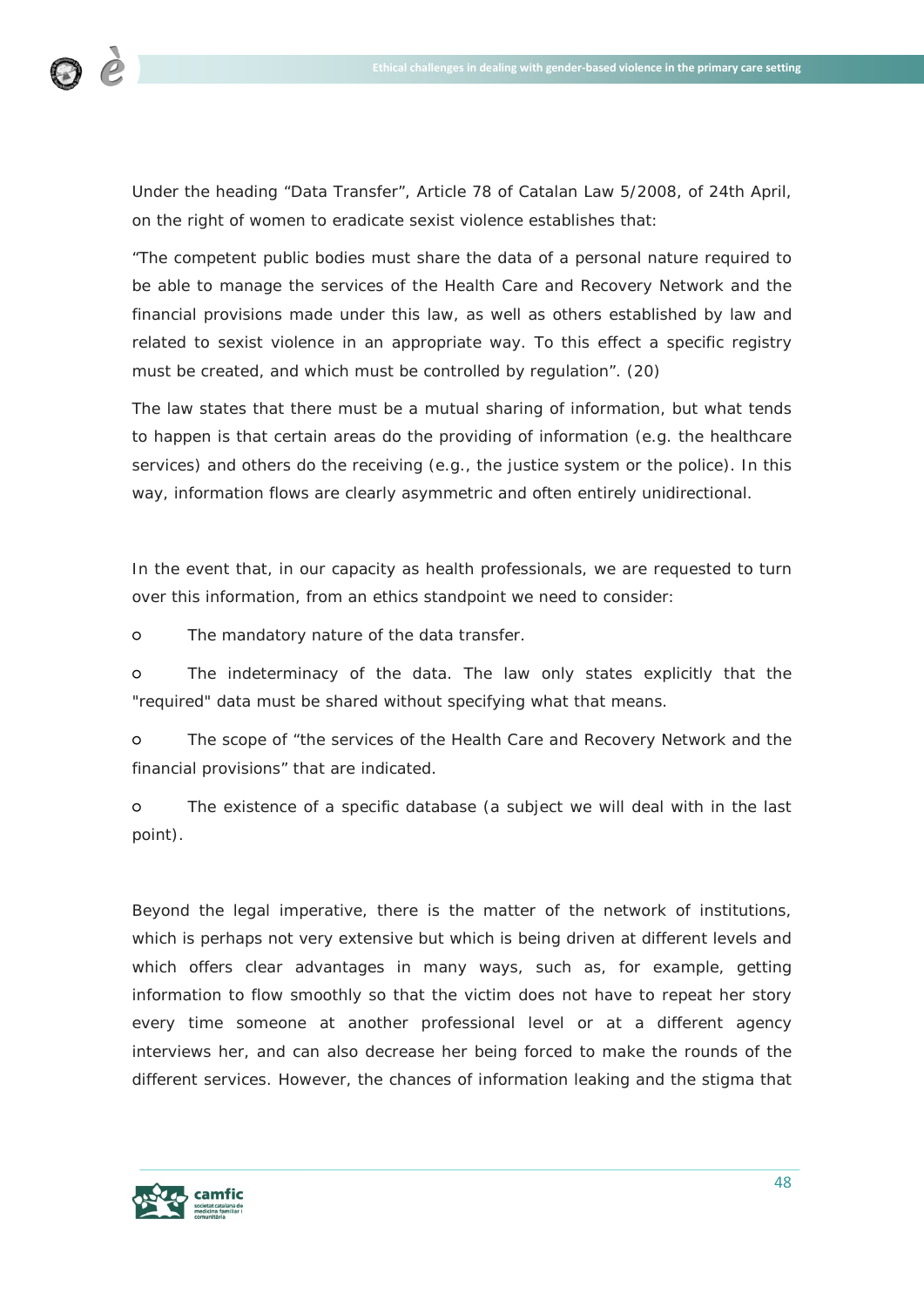

could result is a risk that needs to be limited. This risk is especially great in smaller communities and when the battered woman works in the health care field.

Controlling information is therefore one challenge. Another is to provide adequate information to the woman and obtain her consent. The conflict will arise if the patient objects to allowing the information to flow through this network. As mentioned above, we need to consider the possibility of writing in the patient's clinical record that the patient refuses to allow the recording of personal information, without going into specifics.

# **4. DO WE HAVE TO NOTIFY THE AUTHORITIES OF EVERYTHING WE RECORD AS ABUSE?**

We know that as professionals we have a legal obligation to report any abusive situation we are aware of. Moreover, the report has positive consequences for the woman: it allows legal action to be taken to protect her from further attacks, aid and assistance to be obtained to break the cycle of violence, support so she can keep her job or attain financial independence, etc. Even if charges are not pressed, filing a complaint will set a precedent so that if there is another assault the authorities will be compelled to act more forcefully.

Nevertheless, there are a number of situations in which, from the medical point of view, we see that notifying the authorities is not in the interest of our patient or that it will do more harm than good. Therefore, reflection on this point should not be based on the principle of autonomy, as in the case described above in the chapter entitled *Do we have to notify the authorities of everything we record as abuse?*, but on the principle of beneficence.

For example, take the case of an elderly couple living on the husband's pension, where the abuse has lasted for years but where the physical violence ended long ago, where at present the man has a domineering attitude, which could be considered emotional abuse, and the wife shows signs of victimization, but where their relationship has reached an equilibrium and the wife enjoys taking care of the grandchildren, states that she loves her husband and under no

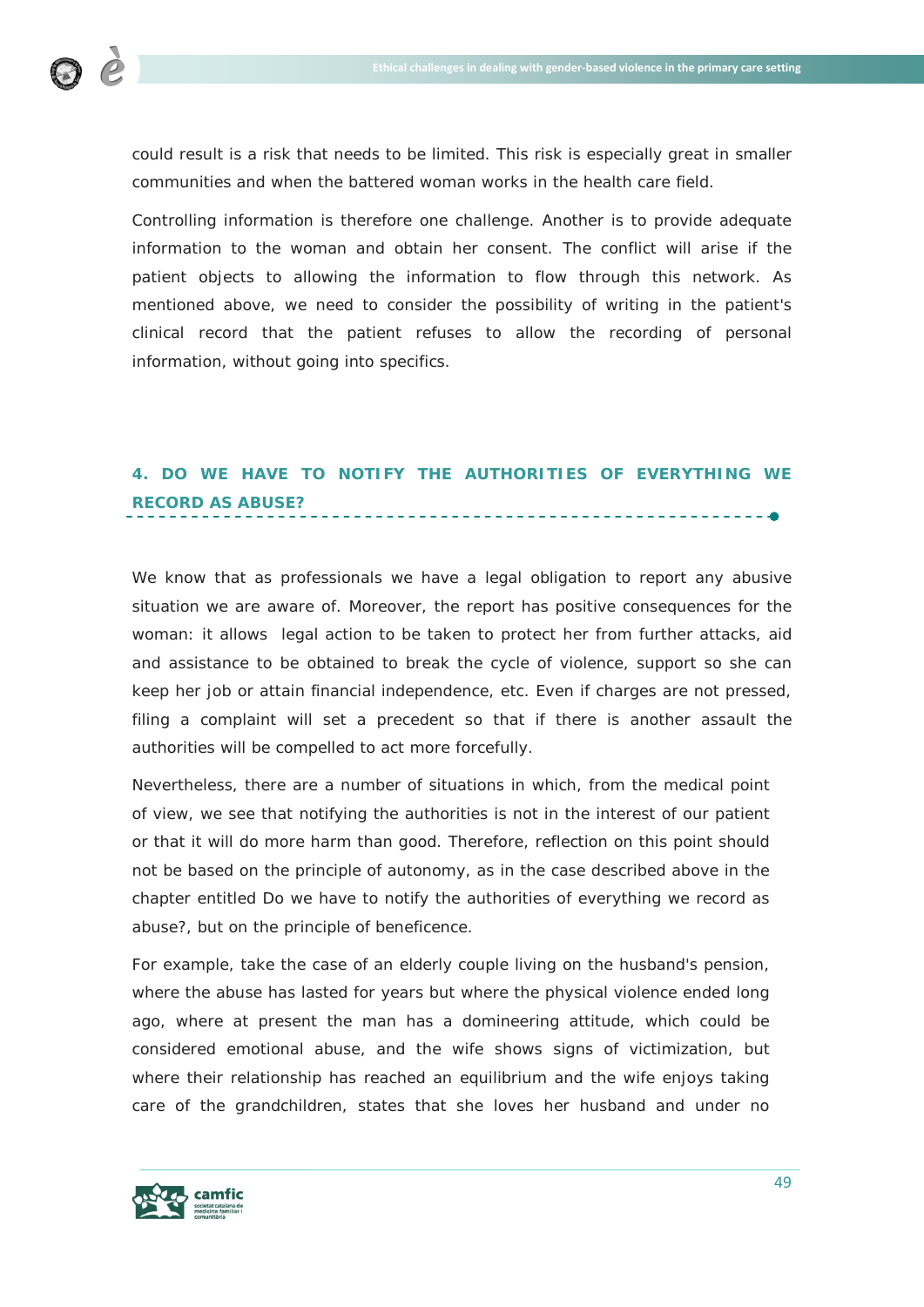

circumstances does she want to file a complaint. Does it make sense to bring the law into this situation?

In many relationships where the emotional abuse doesn't appear to be severe, we may have doubts about whether initiating legal proceedings is best for the patient. Not because we believe that to some degree violence is acceptable, indeed it is certainly not, and furthermore, let us not forget, it also has health consequences. The thing is, that these incidents occur in private, often without any witnesses. Unless the physician has an extraordinarily close relationship with the woman, she is likely to back off.

From the legal point of view it is clear that one has done what was supposed to be done, but from the health care perspective the treatment process will have been interrupted by the woman's withdrawal, and therefore it will have to start all over again, if the true goal is to help the patient break the cycle of abuse. In other words, the intent of the law has been complied with but nothing else. And, from the health care standpoint, the work that has been done thus far has been lost and nothing has been gained.

Furthermore, and in relation to the intensity gradient of abuse as a determinant of health mentioned above, many men have very subtle but identifiable sexist attitudes (Luis Bonino speaks of "micro-sexism", discussed in Annex 2) that cause discomfort and dysfunction, but where one can hardly speak of abuse unless it is meant in the structural sense set forth by this author. So, does it benefit the patient in these circumstances to file a report with the authorities?

At the root of this disagreement, among other things, there is a question of semantics: we use the same words to talk about concepts - for example, violence against women - that do not have an identical meaning in the legal and medical contexts. That is because the law and medicine are not only different fields of knowledge, but are also removed from each other<sup>[16](#page-49-0)</sup>. This means that, for example, the detection of maltreatment in a relationship that has ended with the death of the man who was the abuser probably has no legal significance, but that the health consequences may persist and they need to be addressed.

Finally, we wish to stress that the conflict is between acting according to the law and acting in the patient's best interests, not in obeying or disobeying the law.

<span id="page-49-0"></span> $16$  See Appendix 1: Why is there conflict between the areas of health care and law enforcement?

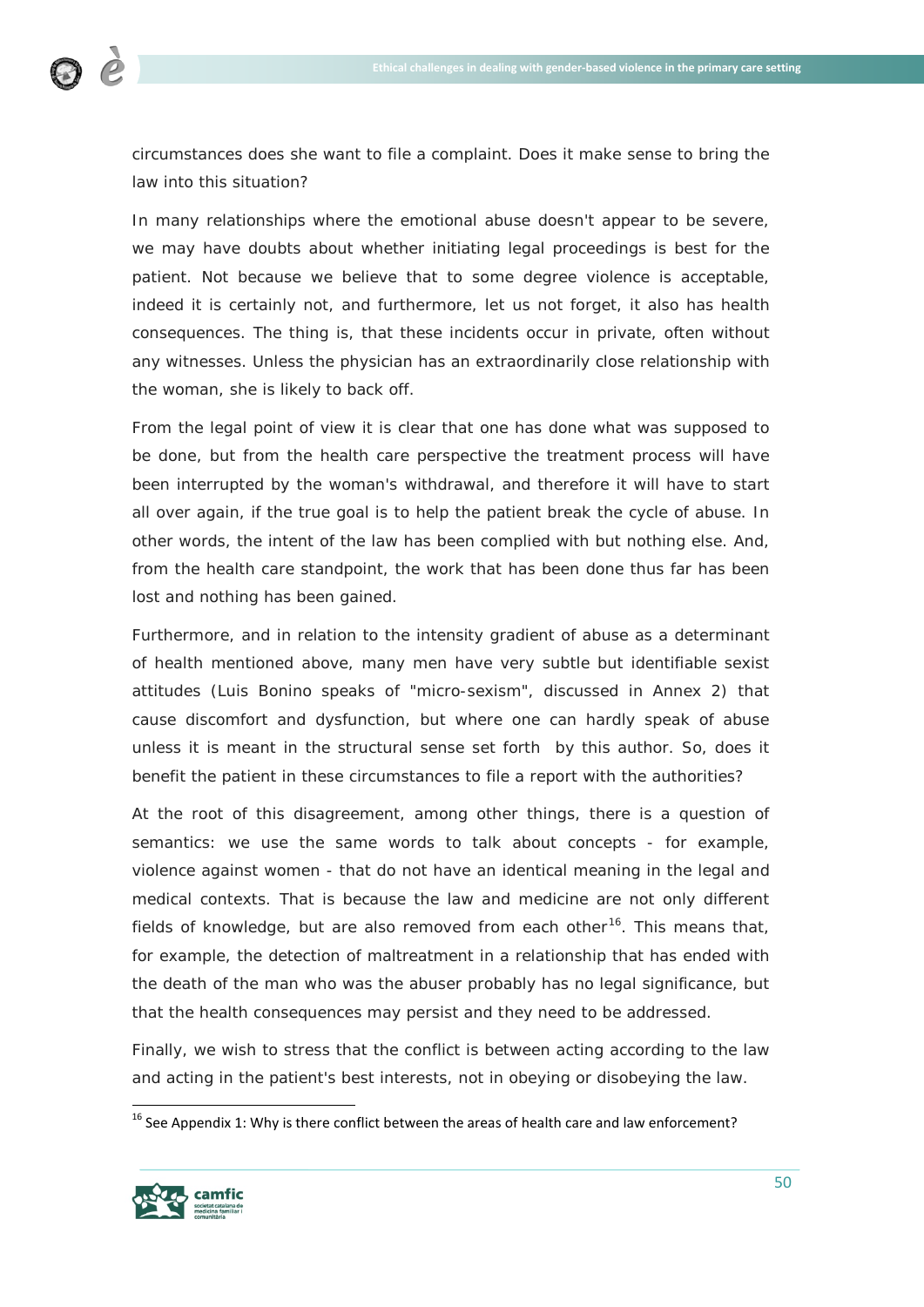

# **5. PRINT-OUTS OF PATIENTS SUBJECTED TO ABUSE.**

Health care providers and government agencies often consider lists of patients who are victims of gender-based violence as a useful tool to gauge the extent of the problem, to achieve more comprehensive monitoring of the cases, as an aid in research, as a tool for teaching, etc.

We have to be very clear that under Organic Law 15/1999 of 13 December on the Protection of Personal Data (21), any list of this kind may be considered to be a data file and to create them legally, data files must meet a number of conditions.

From an ethical point of view these print-outs pose difficulties with regard to privacy and non-discrimination, even if they are made in accordance with the law (22). Specifically speaking, since they deal with women who are victims of violence, we need to think about the possibility of their being victimized by the healthcare system.

For research on violence against women, WHO has developed guidelines for the protection of privacy and safety of participating women (23).

# **KEY POINTS**

#### **Introduction.**

Health care for women who are victims of gender-based violence very often raises ethical dilemmas.

Care for women who are victims of violence and reflection on the decisions that need to be taken require continuity, longitudinality in the care and time for the visits.

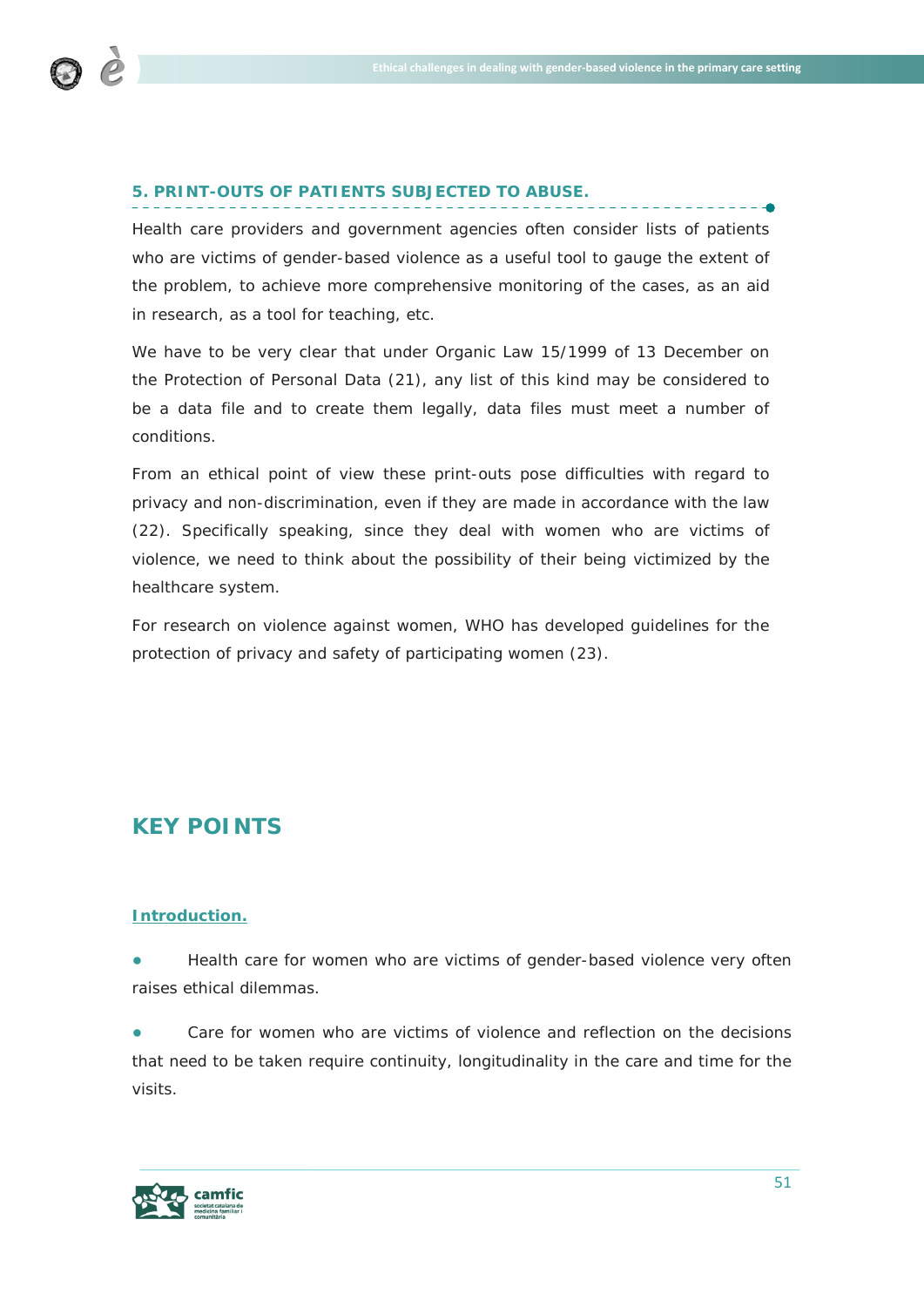

# **I. What to do when a woman does not wish to press charges**

#### **What are we afraid of when a woman does not wish to press charges?**

When a woman who is subjected to abuse does not want to file a complaint there is an ethical dilemma between the professional obligation to respect the woman's autonomy and the legal duty to report the abuse to the authorities.

Notification to the authorities allows the violence to become visible, for measures to protect the women to be taken and to act against the aggressor. Not to notify may have negative consequences for a woman who is a victim of violence.

Notification to the authorities does not end the health care process, which is aimed at helping the woman to set goals so she can get out of the abusive situation with whatever help she may need.

We need to consider what negative consequences our filing a report with the authorities may have for the woman: objectively worsen her living circumstances, increase the danger, not foresee what consequences legal action may have.

Not respecting the woman's autonomy can lead to greater victimization, cause the therapeutic relationship to break down and make the violence invisible again.

Other factors that may have an influence on our professional decisions do not justify our reticence: fear of incurring legal responsibilities or finding ourselves involved in a trial, difficulties in the assessment of risk or fear of the perpetrator.

It is necessary to record our assessment and justify our decisions in the medical records.

**Beyond the conflict: the process.**

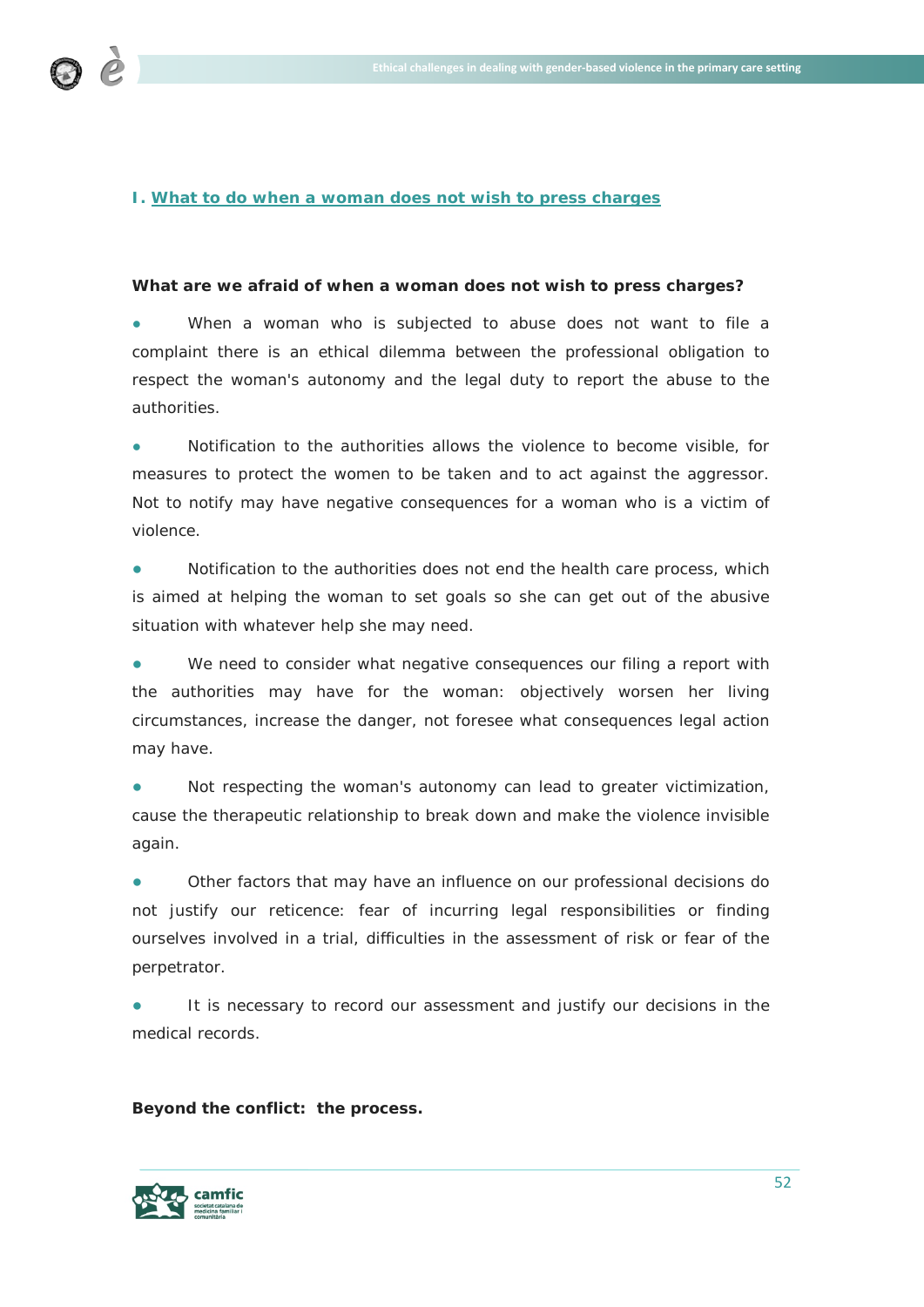

Care for a woman in an abusive situation initiates a process that has clinical, social and legal objectives that extends over several visits.

We must avoid hasty action, work to help the woman to recover and regain her autonomy, ensure her safety conditions are adequate, allow time to seek her agreement and facilitate a multidisciplinary approach.

There are circumstances that may force us to accelerate the process: children at risk, danger indicators, very significant victimization, the woman is mentally incompetent, social isolation, lack of continuity of care, or other serious situations.

We present two proposals for the future: increase the opportunities for inter-institutional exchanges and promote research on the ways of addressing gender-based violence and their results.

# **II. When the abuser and the victim are patients at the same health care doctor's office**

Having knowledge of the situation of abuse through the woman and the duty of confidentiality condition the professional treatment of the man who is abusive.

Negative emotions and loyalty conflicts may arise in the professional treatment of the man who is abusive that make care difficult. It is not always possible or it may not be best to resort to changing doctors.

Ethical analysis using the classic principles is not enough because only the principle of justice considers the rights of others.

It is becoming more and more frequent for men to seek help for conditions that are related to the violence they exert against their partners. Treatment for the abuser is not very developed in primary care and poses an unavoidable challenge.

Knowledge and understanding of the structural quality of male violence allows us to find the context in which to treat the man who is abusive.

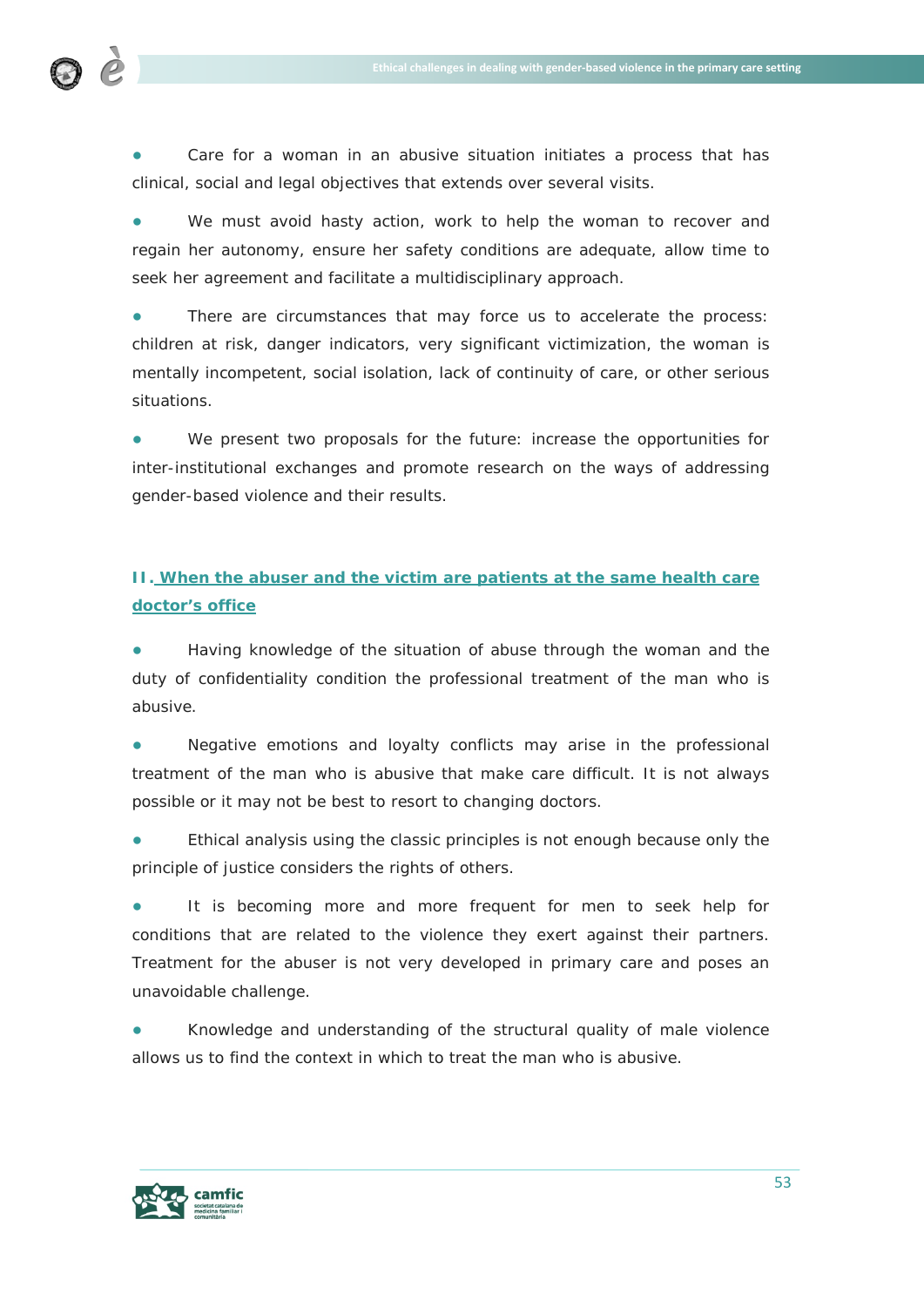

The existence of a restraining order poses complex organizational issues and decisions with regard to the man under the order if both he and his wife have been assigned the same health facility.

# **III. Gender-based violence: the need for keeping records, the difficulties with records**

**●** To refrain from recording abuse as a determinant of health is not to act neutrally but instead gives an advantage to the man who is abusive. An entry in the medical record is important both from the health care and legal standpoints.

**●** Recording a situation of abuse may stigmatize a woman and put her safety at risk if there is any breach of confidentiality.

**●** The ethical dilemma arises from the need to make entries in the medical records that are sufficiently visible while simultaneously ensuring the confidentiality of the data, explaining to the woman what the limits are and taking her wishes into account.

The decision to record, what to record and when to do so has implications for care and ethics. We need to integrate the matter of recordkeeping in the process of caring for the woman, seeking her agreement.

**●** Shared electronic medical records, multidisciplinary networking and legal imperatives pose privacy risks.

**●** Recording abuse of the mother in the medical records of her children and recording the designation of the abuser in the abusive man's medical records raises specific ethical problems.

For research on violence against women, WHO has developed ethical guidelines that refer to the privacy and safety of participating women.

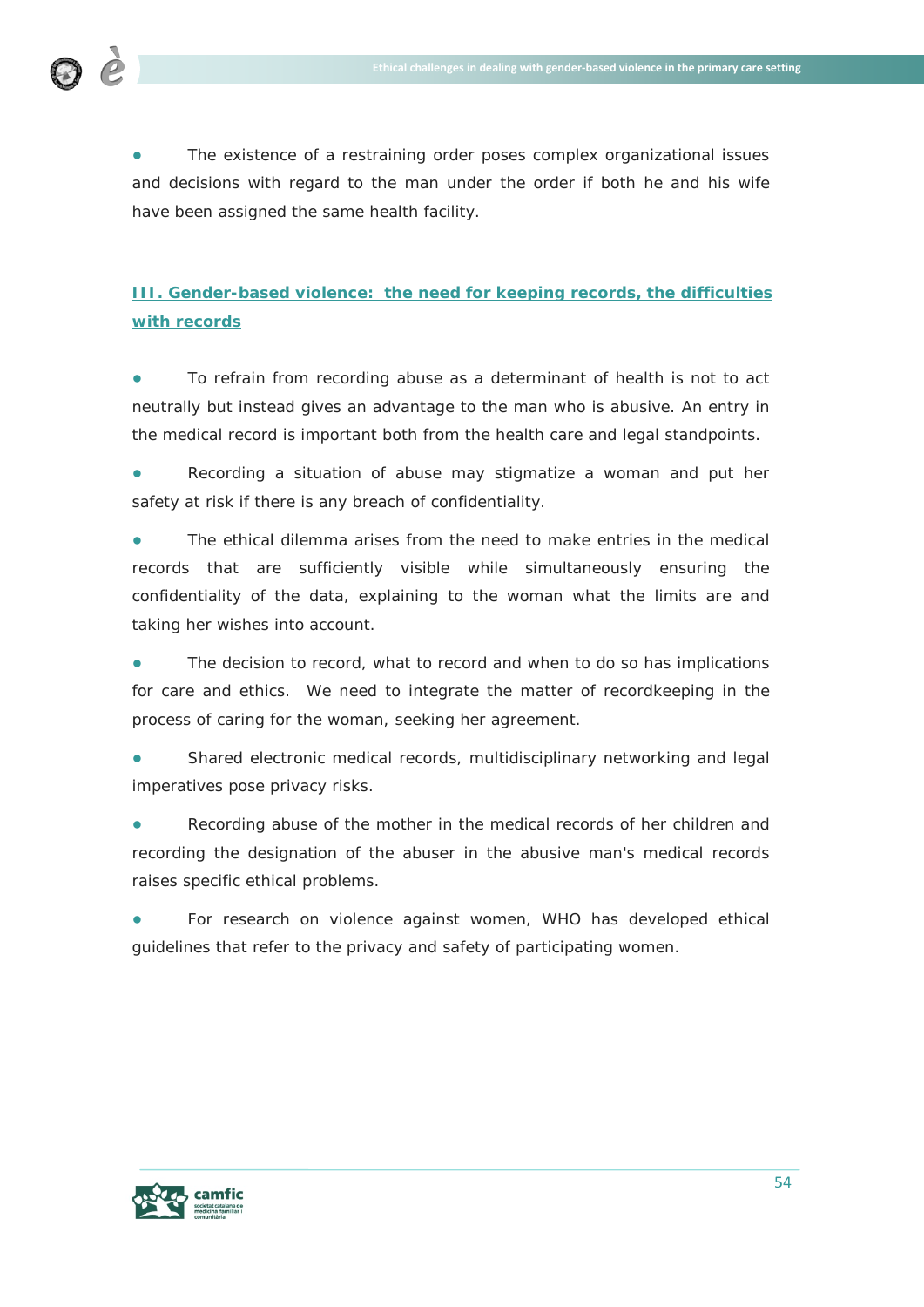

# **ANNEXES**

# **Annex 1: why is there conflict between the areas of health care and law enforcement?**

The publication of laws, in many respects pioneering, against gender-based violence by the Spanish national parliament (24) and the Catalan regional parliament (20) have been an important step for the care of women in situations of violence. Different protocols, such as the Common Protocol for a Health Care Response to Gender-Based Violence (31) and the Protocol for Dealing with Sexist Violence in the Healthcare Field in Catalonia (32), have also set the standards for care. As legislation and protocols have encountered practice issues, some difficulties, such as the ones we review in this paper, have raised. In this annex we address a very specific issue: the reasons why we believe that the areas of health care and law enforcement enter into conflict.

The areas of health care and law enforcement enter into conflict because, although they share a common interest (to end violence against women), they have different missions. We try to analyze this difference by thinking on concepts, objectives, organizational models and inter-institutional exchanges.

# **Definition**

The diversity of names and definitions given to violence against women has been discussed elsewhere. This probably reflects the fact (among other important issues that we will not address here) that we are not facing a unique situation that is well defined and easily limited. Far from it, behind the term "spousal abuse" there is a wide range of situations, some of which can be understood from a criminal law perspective but not others, as for instance, when a patient tells of the difficulty of caring for an elderly husband who had been a violent man at another time in life, or how to grieve for a man who abused his wife and children, or the effect of the socalled "micro-sexism" (Annex 2) on the emotional and social health of women, among other things.

#### **Objective**

The objectives, which are the same generally speaking, i.e. prevent gender-based violence, are not quite parallel when it comes to the specifics. The law's purpose is

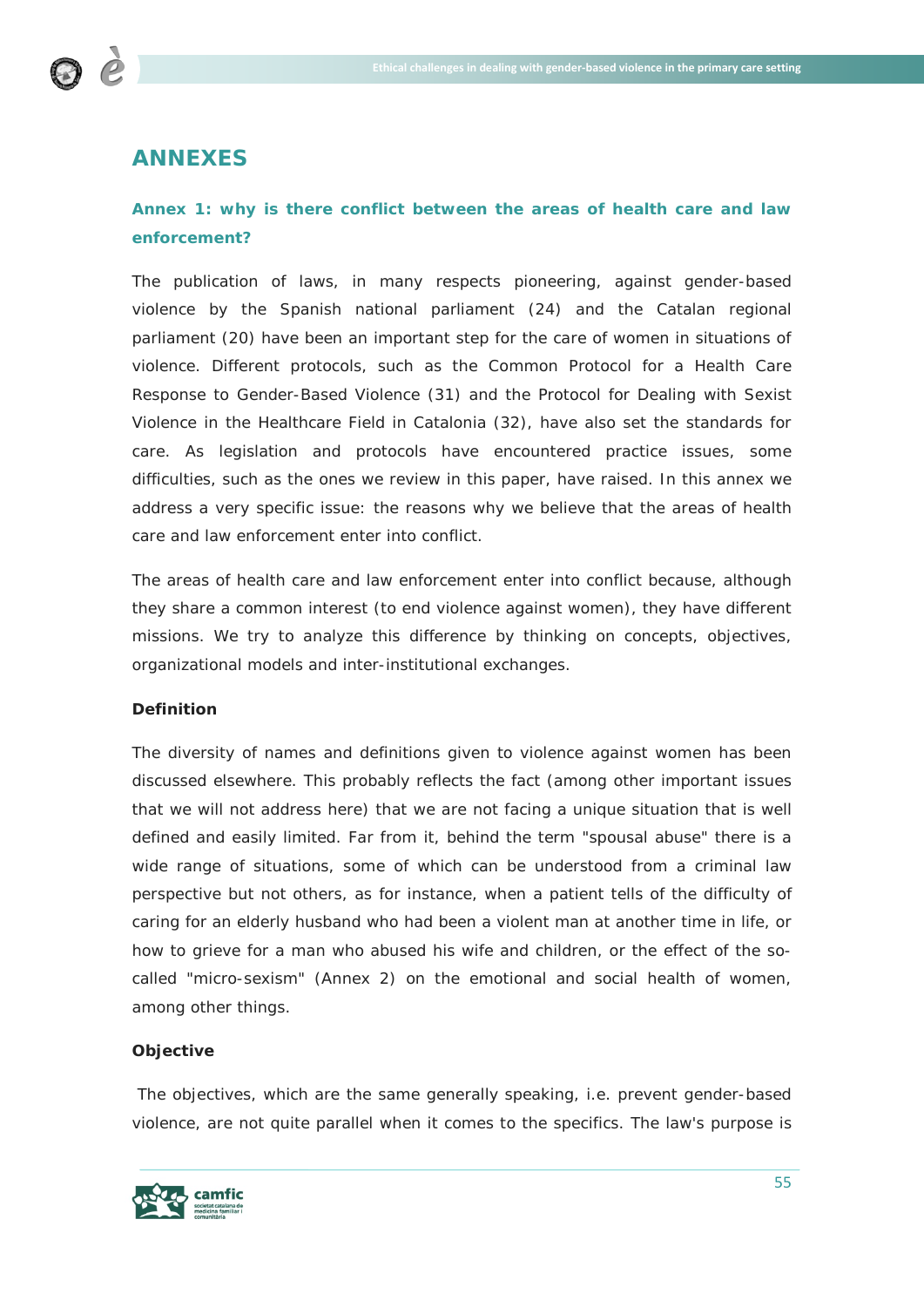

predominantly punitive and retributive, whereas the fundamental purpose of health services is to improve the woman's situation and, in the specific case of health care, to improve her health.

# **Organization**

Because the law *is a power of the state* and health care is not, the relationship between them is not symmetric: the professionals who work in different areas of health care, whether medical, social, psychological or other types, occupy the same place in society: service to the public. The legal world occupies a different social space: it is a power of the state, and the relationship is not symmetric. This causes, at least on occasion, unease. It is umpleasant when, for example, we send information regarding a woman and we are not provided any feedback, or when we do not receive information about a restraining order that affects us as a health center, just to show two everyday situations.

Indeed, sometimes more than just troubled, we feel, let's be clear, fear of the legal system: fear that we will be cited as experts or witnesses, and fear, especially in relation to violence against women, of being incriminated for failing to act in accordance with the law, despite having done everything correctly from the clinical and ethical perspective. We are often afraid.

There is a dual reality: judges and prosecutors say we have the obligation to report all kinds of abuse. The health care services, including the ones that are most focused and committed, claim that this is impossible and act differently. Whenever this has been brought up in seminars or courses with legal professionals, it always ends up by their invoking the law and the duty to enforce it, without any real discussion of the issues and experience, so weight of the law suffocates all other considerations. This, the silence, heightens the feeling of fear.

There is also a paradoxical situation that may help to better understand the disagreements:

The law acts with knowledge of the facts: without the participation of either the victim or the witnesses (we are privileged witnesses), the law must remain on the sidelines. Regarded in this way, it is understandable that they should consider our reticence to communicate facts to the law system as being obstructionist. We must

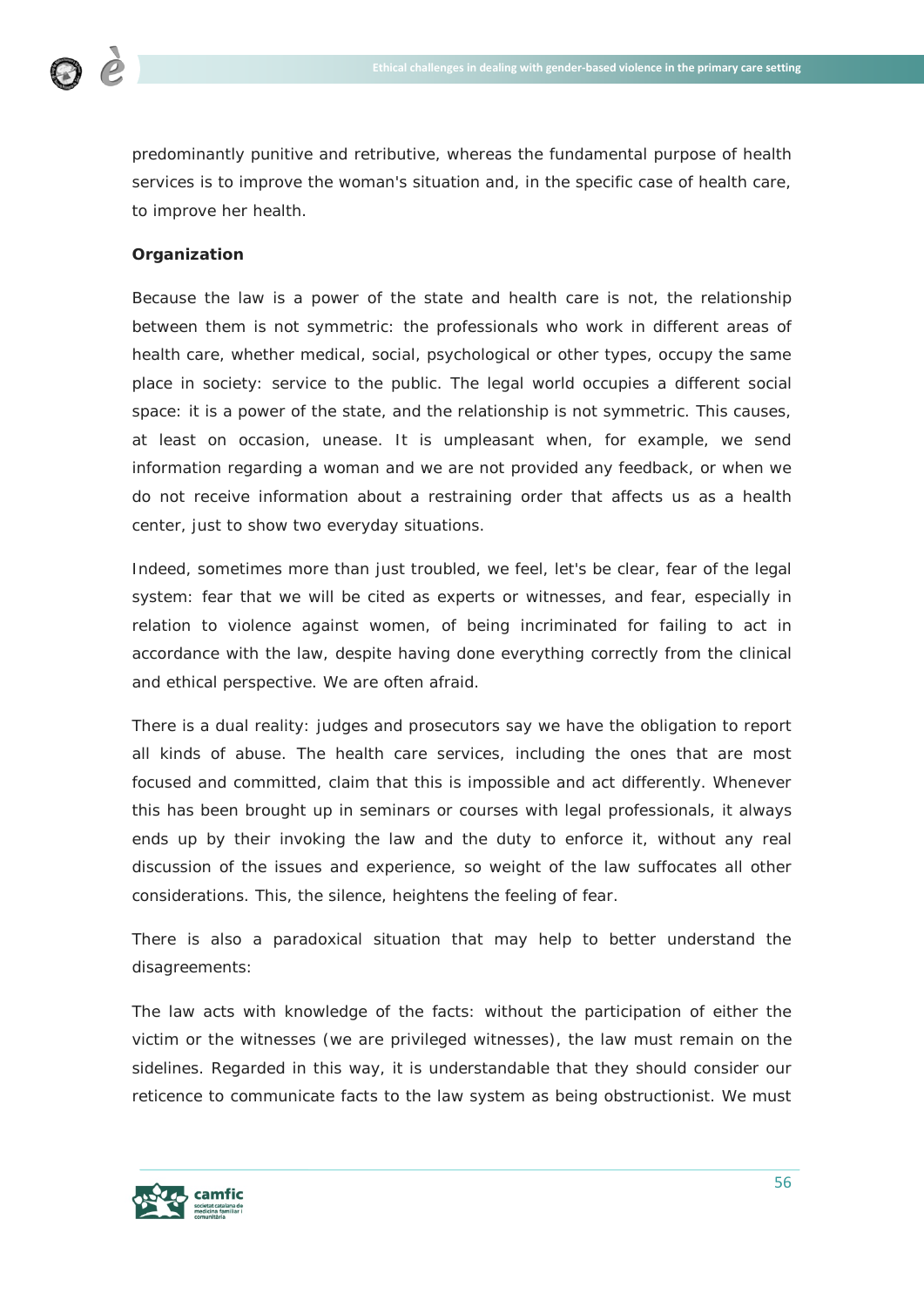

remember that violence against women is a problem that has consequences on health and also a crime that we withness through the victim who, let us not forget, frequently does not want to file a complaint. This fact, which characterizes situations of violence in the domestic setting, causes health care professionals to play an especially relevant role that is contained in the law itself.

Interestingly enough, the opposite happens in the clinical context: if we file a report with the law enforcement agencies without the woman's consent, we often lose her as a patient and we are the ones who are sidelined. Obviously, this is not about being "the center of attention" but rather that all the work that may have been done by way of detection, raising of awareness, motivation to change, etc. falls into the void when we notify the authorities without having the woman's consent. At that point, more often than not, the therapeutic assistance falls through. Some have also called this "revictimization", and it has already been discussed in the section on "What are we afraid of when a woman does not wish to press charges? " in the chapter on "The Difficulties of Reporting Gender-Based Violence to the Judicial System".

Needless to say, in this paper we emphasize the difficulties we find, while very often concurrences occur much more frequently than disagreements and it is not our intention to create a dichotomy of "us and them"; far from it, what we are trying to do is to analyze different aspects of the difficulties for the sake of overcoming them.

# **The need for places of encounter**

The lack of places where we can come together to work and reflect makes it hard to express our difficulties in a clear way or enrich our perspectives by learning about the perspective of the other (in this case, judges, prosecutors, police,etc.) and stop viewing each other from a distorting distance.

We need to have non-hierarchical places of encounter with the legal world to help us understand different points of view, be better able to comply with the law and lobby for it to be qualified or changed where appropriate.

If many professionals are afraid about filing Injury Reports, another emotion that is generated is confusion: we sometimes do not fully understand the difference

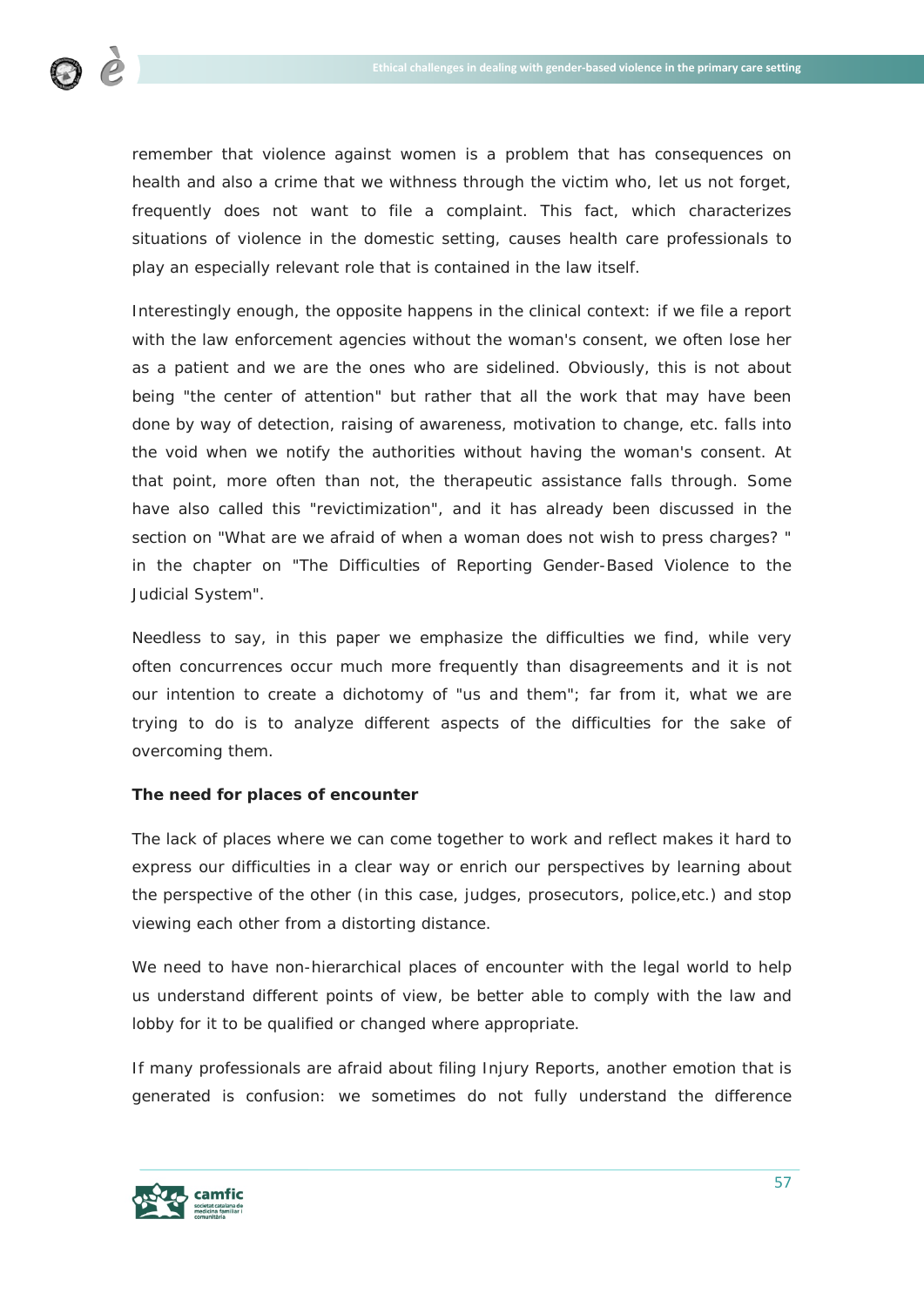

between sending the report to the prosecutor or the court, whether it should be sent by fax or through our superiors, who will see it, what will happen next, how long it will take, etc.

The purpose of this annex is not to call for constraint of the legal point of view, but it does want the difficulties to be clarified and a space that will lead to the formulation of proposals be created.

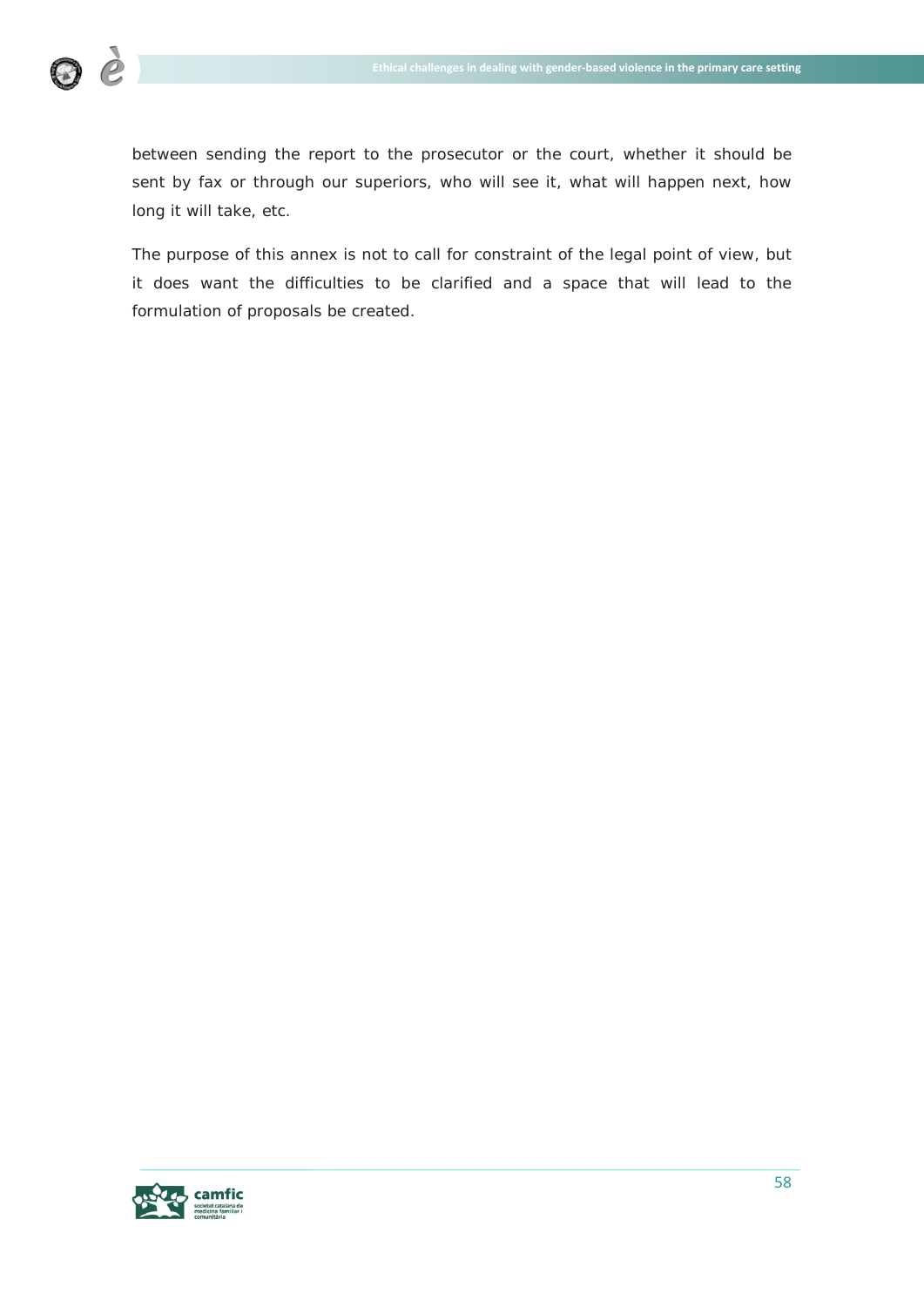

# **Annex 2: personal stance with regard to violence: structural violence.**

The abuser and his doctor share the circumstance of belonging to a society in which violence is structural. It must be said from the outset that the structural quality of gender-based violence is explicitly recognized<sup>[17](#page-58-0)</sup> in *Catalan Law 5/2008, of 24th April, on the right of women to eradicate sexist violence* (20).

We say that violence is structural because, besides being used as a method of dealing with conflict, it permeates and structures the relationships that are established by individuals and societies. We realize that it is the relationships that are based on a code of violence, regardless of whether or not any identifiable origins can be found for it in the past. Relationships are established in a violent "mode" (25) and then the difference leads to inequality, the inequality leads to hierarchization and hierarchization leads to submission. The incorporation of violence into the structure of relationships makes each of these steps necessary and natural (26).

That is why it is not enough to simply exclude violent behaviors and attitudes from our relationships if in the long term we want the effects to be lasting, but rather we would have to radically modify these relationships, rebuild them using another code, constitute them in such a way that violence can not determine the exchanges. Therefore, if the physician and the man who is an abuser belong to a society in which violence is structural, it means that they share stereotypes, patterns of behavior, that are structurally violent.<sup>[18](#page-58-1)</sup>

<span id="page-58-1"></span> $18$  We can see the danger involved in asserting that violence is structural, as it can encourage passive attitudes with considerations such as: "It is structural, there is nothing we can do, the problem is that everything is very bad." We are also aware of how risky attempting to establish a common ground between the doctor and the aggressor is, and in this sense we want to clarify that we are not proposing that any doctors should be thought about as though they were abusers (although some may be as, in theory, there should be as many men who are abusive among doctors as there are in the social class to which they belong). We also believe that we cannot consider the abusive man as an individual who is disconnected from his world, as a sort of monster with no context nor, on the contrary, can we lay most of the blame on structural violence on account of its explanatory power, thereby de-responsibilizing the aggressor.



<span id="page-58-0"></span> <sup>17</sup> *Article 7: Guiding principles in the actions of public powers: b) Due consideration of the structural and multi-dimensional nature of sexist violence, especially with regard to the involvement of all the support and compensation systems.*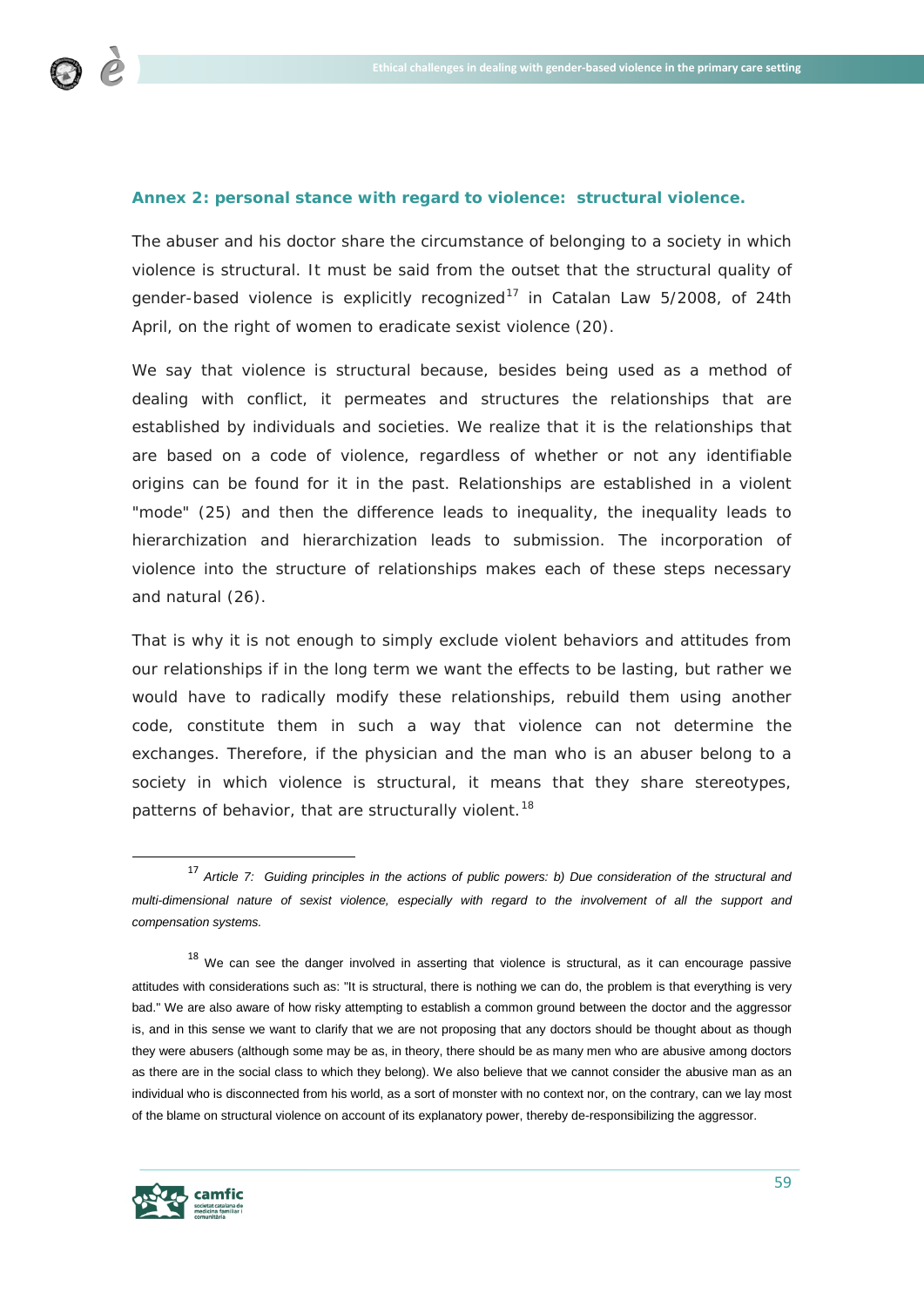

#### **Micro-sexism**

So far, our discussion regarding structural violence has not gone into specifics. Now let's look at how an analysis from the perspective of the kind of relationship a couple has helps us to understand how violence structures relationships.

According to Luis Bonino, micro-sexism or microaggressions are those *"tiny, almost imperceptible, quasi-standard controls and abuses of power that men continuously use. They are practiced in the arts of command, using small maneuvers that, without being very noticeable, insidiously and repeatedly restrict and violate women's personal power, autonomy and mental equilibrium, and also attempt against the democratization of relationships"* (27). When they are detected, it is because of the effect that they have on the woman and then, since the microaggressions remain undetected, we call them the woman's oddities and peculiarities. The effectiveness of micro-sexism lies in that it modifies the relationship, adjusting it to serve the interests of the man, and quite often not even the man himself is aware of it. What's more, as micro-sexism is at the same time a tool that shapes the male identity, there is usually remarkable resistance by men to recognize that they are behaving in this way. Abusive use of space, the maternalization of women and the pseudo support<sup>[19](#page-59-0)</sup> are examples of behaviors that can hardly be considered violent in the conventional sense but have the same goals and cause the same effects that macroaggressions do.

If microaggressions are so widespread that the issue of structural violence becomes a detectable feature of a couple's relationship, we can assume that the physician and the aggressor share common ground with structural violence. As a second step,



<span id="page-59-0"></span> <sup>19</sup> On *The expansive use of physical space* ["This practice is based on the idea that space belongs to men and that women have little need for it. Thus, in the home, the man takes over the house by leaving his clothes strewn about, taking naps on the living room couch thereby preventing the use of the common space, monopolizing the television or occupying all the space at the table by spreading his legs, among other tricks"]. On *The maternalization of the woman* ["Request, promote or create conditions so that the woman modifies her behavior to give priority to unconditional caring (especially for the man himself), cause her to put aside her own career development, acquiesce to her desire to have a child, by him promising to be a "good father" and then refusing to have anything to do with the child's care"]. On *Pseudo support*: ["Making statements of support but failing to back them up with cooperative actions, to women who improve their access to the public space"]. (28)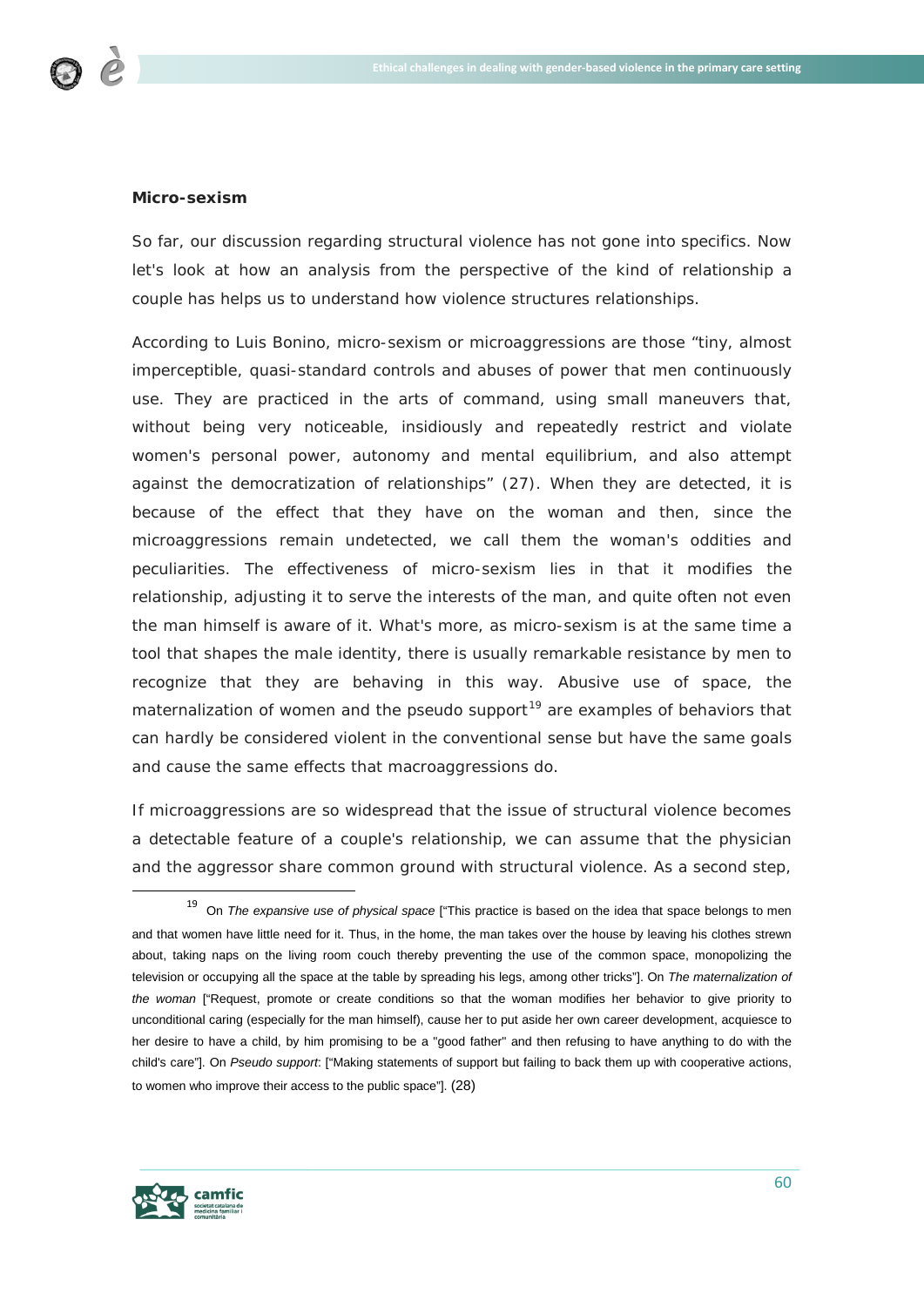

we may consider this common ground as the basis for a potential relationship between the physician and the abuser, which will have to be configured in each case. It seems to us that this professional link that includes the emotional factor is sound, and also allows an appropriate relational distance to be maintained in order to avoid any improper identification.

Although it might seem more appropriate for a male doctor to use this resource, we suggest that recognizing the microaggressions that men and women commit in every field, and not just within intimate relationships, will provide the necessary empathy with the abuser.

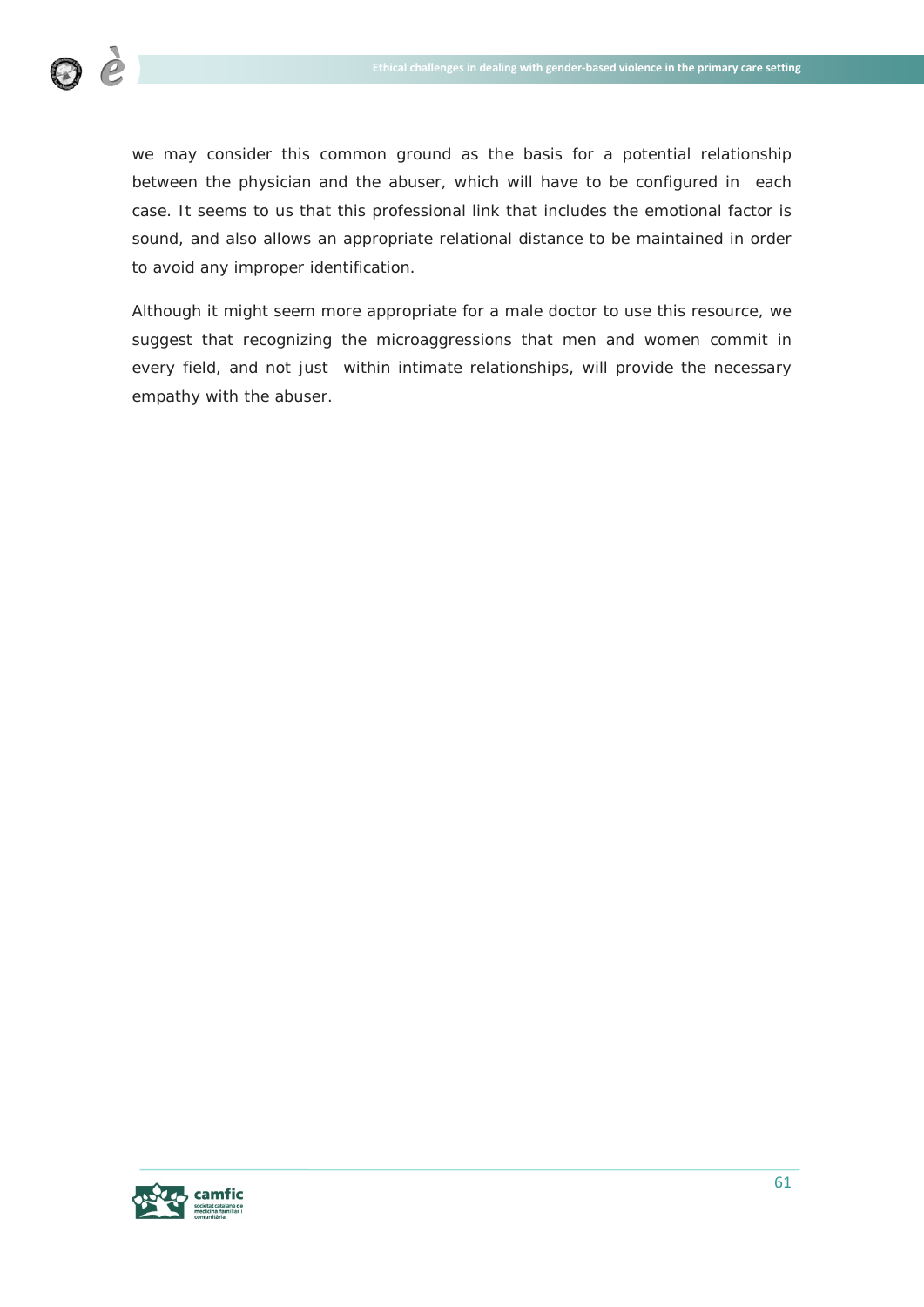**Annex 3:** International Classification of Diseases, 10th Edition (ICD-10) and the International Classification of Primary Care, 2nd Edition (ICPC-2), domestic violence related codes (17,18)

|                                                                                                                               | $ICD-10$ (e-CAP)*                                                                                                                                                                                                                                                                                                       | ICPC-2 (OMIAP)*                                                                                    |
|-------------------------------------------------------------------------------------------------------------------------------|-------------------------------------------------------------------------------------------------------------------------------------------------------------------------------------------------------------------------------------------------------------------------------------------------------------------------|----------------------------------------------------------------------------------------------------|
| In the Primary Care<br>health records of the<br><b>WOMAN:</b>                                                                 |                                                                                                                                                                                                                                                                                                                         |                                                                                                    |
| To indicate the setting<br>and author of the abuse                                                                            | Y07.0 Maltreatment of<br>spouse or partner by<br>perpetrator                                                                                                                                                                                                                                                            | Z12 Relationship problem<br>with partner (includes<br>psychological or emotional<br>abuse)         |
| To specify the type of<br>abuse without specifying<br>the perpetrator (also<br>includes abuse to<br>children and the elderly) | <b>T74 Maltreatment</b><br>syndromes:<br>T74.0<br><b>Neglect or</b><br>abandonment<br>T74.1 Physical abuse<br>(wife/husband/child/infant)<br>T74.2 Sexual abuse<br>T74.3 Psychological abuse<br>T74.8 Other maltreatment<br>syndromes (mixed forms)<br>T74.9 Maltreatment<br>syndrome, unspecified (adult<br>and child) | Z25 Assault/harmful<br>event problem (includes<br>physical or sexual abuse of<br>child or partner) |
| To indicate some of the<br>consequences of the<br>abuse                                                                       | F43.1 Post-traumatic<br>stress disorder                                                                                                                                                                                                                                                                                 |                                                                                                    |
| When we have not<br>confirmed the abuse or<br>do not want to be too<br>specific                                               | Z63.0 Problems in<br>relationship with spouse or<br>partner                                                                                                                                                                                                                                                             |                                                                                                    |
| In the Primary Care<br>health records of the<br><b>CHILDREN:</b>                                                              | Z61 Problems related to<br>negative life events in<br>childhood (excludes<br>maltreatment syndrome)                                                                                                                                                                                                                     | Z16 Relationship problem<br>with child (includes<br>emotional abuse)                               |
|                                                                                                                               | Z63.0 Problems in<br>relationship with spouse or<br>partner                                                                                                                                                                                                                                                             |                                                                                                    |

*\*e-Cap and OMI-AP: electronic medical record systems in Primary Care*



 $\bigcirc$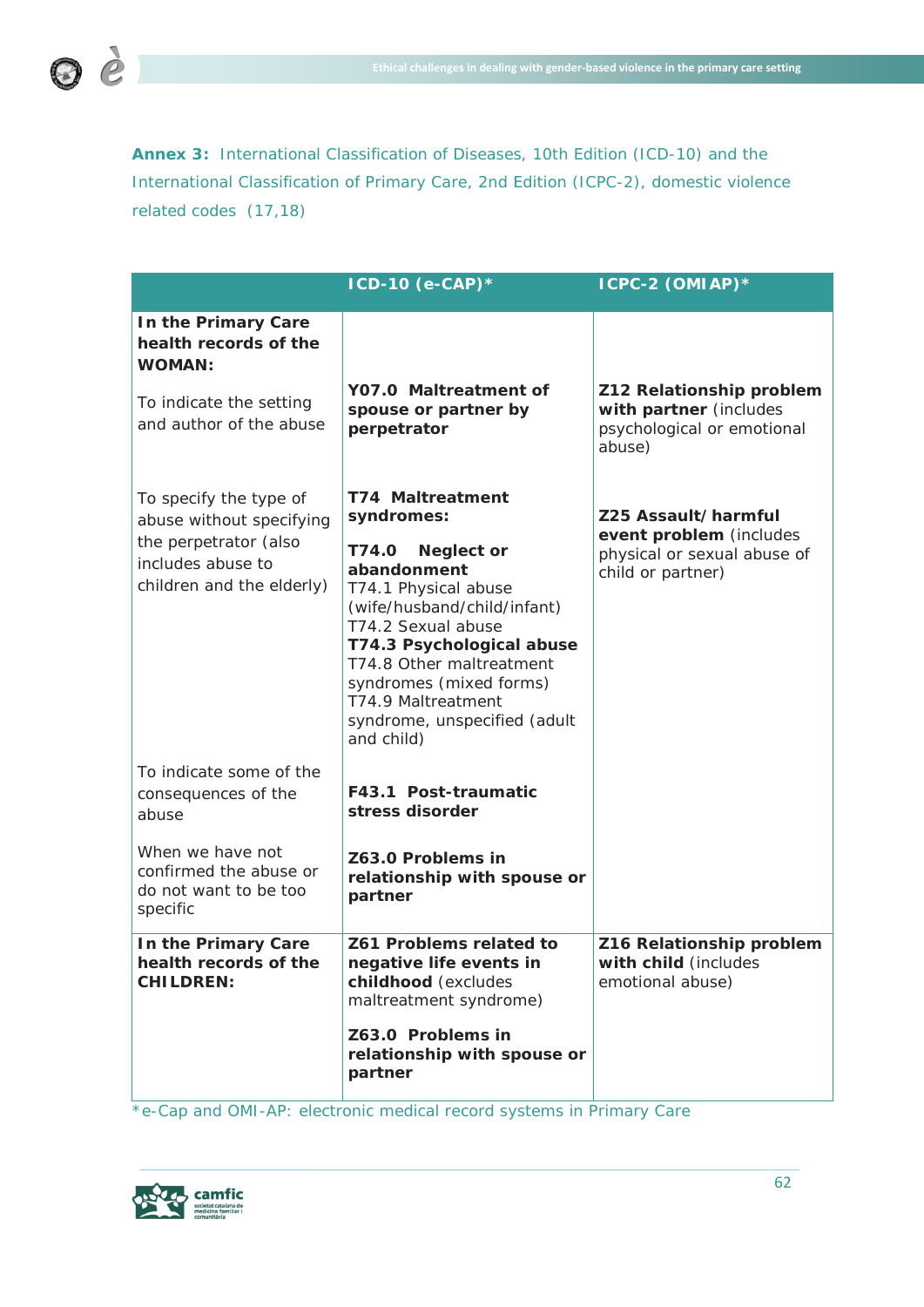

# **REFERENCES**

<sup>1</sup> Grup "Violència de gènere i Atenció Primària de Salut", Societat Catalana de medicina familiar i comunitària (CAMFIC). Violència de gènere i Atenció Primària de Salut: una visió des de la consulta. CAMFIC, Barcelona 2012.

<sup>2</sup> Walker L. Battered woman. New York: Harper and Row Publishers;1979.

<sup>3</sup> Consell de Col·legis de Metges de Catalunya. Codi Deontològic. Barcelona: Consell de Col·legis de Metges de Catalunya; 2005. Disponible a: [http://www.comb.cat/cat/colegi/docs/codi\\_deontologic.pdf](http://www.comb.cat/cat/colegi/docs/codi_deontologic.pdf)

<sup>4</sup> Emanuel EJ, Emanuel Ll. Four models of the physician-patient relationship. JAMA. 1992;267:2221-6. Hi ha traducció al castellà: Emanuel EJ i Emanuel Ll. Cuatro modelos de la relación médico paciente. A:Couceiro A. Bioética para clínicos. Editorial Triacastela. Madrid. 1999. p. 109-126. També disponible en català a: [http://www.acmcb.es/files/499-](http://www.acmcb.es/files/499-60-FITXER/sense_amnesia2.pdf) [60-FITXER/sense\\_amnesia2.pdf,](http://www.acmcb.es/files/499-60-FITXER/sense_amnesia2.pdf)<http://www.acmcb.es/files/499-74-FITXER/sense3.pdf>

<sup>5</sup> Generalitat de Catalunya, Departament de Salut. Protocol per a l'abordatge de la violència masclista en l'àmbit de la salut a Catalunya - Document operatiu d'immigració. Barcelona: Generalitat de Catalunya, Departament de Salut; 2010. Disponible a: [http://www.spora.ws/cat/projecte/veure/33/do-de-violencia](http://www.spora.ws/cat/projecte/veure/33/do-de-violencia-masclista-i-immigracio)[masclista-i-immigracio](http://www.spora.ws/cat/projecte/veure/33/do-de-violencia-masclista-i-immigracio)

Salvat Ed. Diccionario terminológico de las ciencias médicas. 12<sup>ª</sup> edición. Barcelona: Salvat Editores S.A; 1990.

<sup>7</sup> Rogers, C. The Necessary and Sufficient Conditions of Therapeutic Personality Change. Journal of Counselling Psycology. 1957; 21: 95-103.

<sup>8</sup> Borrell F, Júdez J, Segovia JL, Sobrino A, Álvarez T*.* El deber de no abandonar al paciente. Med Clin (Barc). 2001;117:262-73. Disponible [a](http://www.doyma.es/revistas/ctl_servlet?_f=7064&ip=81.36.155.132&articuloid=13018417&revistaid=2) [http://www.doyma.es/revistas/ctl\\_servlet?\\_f=7064&ip=81.36.155.132&articuloid=](http://www.doyma.es/revistas/ctl_servlet?_f=7064&ip=81.36.155.132&articuloid=13018417&revistaid=) [13018417&revistaid=](http://www.doyma.es/revistas/ctl_servlet?_f=7064&ip=81.36.155.132&articuloid=13018417&revistaid=)

<sup>9</sup> M. Almiñana, et al. Grup d'Ètica de la CAMFIC. Dades clíniques en l'era electrònica.

[http://www.camfic.cat/CAMFiC/Seccions/GrupsTreball/Docs/etica/dades\\_cliniques.p](http://www.camfic.cat/CAMFiC/Seccions/GrupsTreball/Docs/etica/dades_cliniques.pdf) [df](http://www.camfic.cat/CAMFiC/Seccions/GrupsTreball/Docs/etica/dades_cliniques.pdf)

<sup>10</sup> M. Almiñana, et al. Grup d'Ètica de la CAMFIC. Confidencialitat: El dret a la intimitat. Documents Camfic.

[http://www.camfic.cat/CAMFiC/Seccions/GrupsTreball/Docs/etica/confidencialitat\\_c](http://www.camfic.cat/CAMFiC/Seccions/GrupsTreball/Docs/etica/confidencialitat_cat.pdf) [at.pdf](http://www.camfic.cat/CAMFiC/Seccions/GrupsTreball/Docs/etica/confidencialitat_cat.pdf)

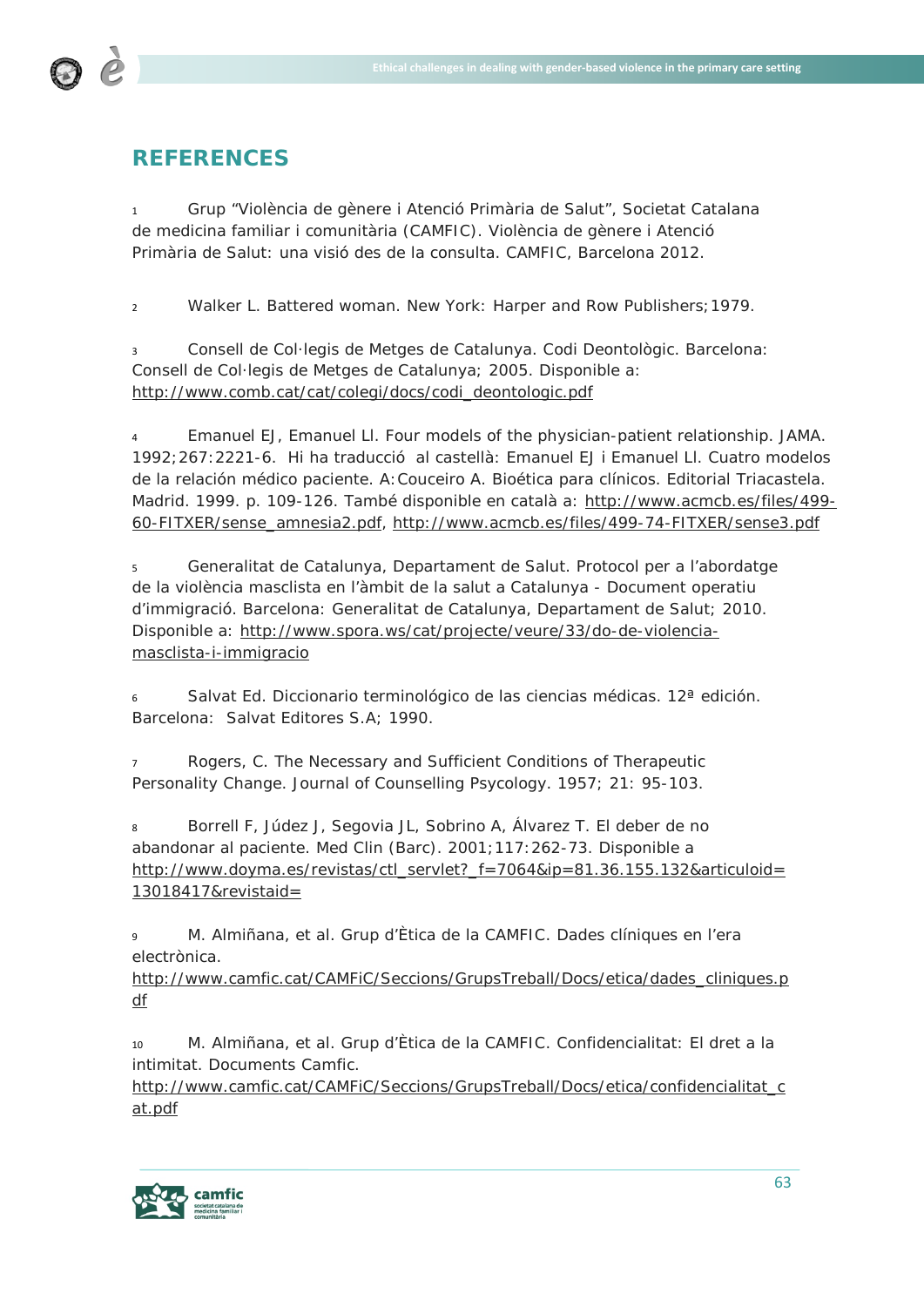

<sup>11</sup> M. Almiñana, et al. Grup d'Ètica de la CAMFIC. L'autonomia, el dret a decidir. Documents Camfic.

<http://www.camfic.cat/CAMFiC/Seccions/GrupsTreball/Docs/etica/autonomia.pdf>

<sup>12</sup> Informatización y confidencialidad de la historia clínica. Grupo de Trabajo de Bioética de la Semfyc. Aten Primaria. Julio-Agosto 2004; 34(3): 140-2. Disponible en:

[http://www.elsevier.es/watermark/ctl\\_servlet?\\_f=10&pident\\_articulo=13064527&p](http://www.elsevier.es/watermark/ctl_servlet?_f=10&pident_articulo=13064527&pident_usuario=0&pcontactid=&pident_revista=27&fichero=27v34n03a13064527pdf001.pdf&ty=127&accion=L&origen=elsevier&web=www.elsevier.es&lan=es) [ident\\_usuario=0&pcontactid=&pident\\_revista=27&fichero=27v34n03a13064527pdf](http://www.elsevier.es/watermark/ctl_servlet?_f=10&pident_articulo=13064527&pident_usuario=0&pcontactid=&pident_revista=27&fichero=27v34n03a13064527pdf001.pdf&ty=127&accion=L&origen=elsevier&web=www.elsevier.es&lan=es) [001.pdf&ty=127&accion=L&origen=elsevier&web=www.elsevier.es&lan=es](http://www.elsevier.es/watermark/ctl_servlet?_f=10&pident_articulo=13064527&pident_usuario=0&pcontactid=&pident_revista=27&fichero=27v34n03a13064527pdf001.pdf&ty=127&accion=L&origen=elsevier&web=www.elsevier.es&lan=es)

<sup>13</sup> Nancy E. Isaac, Pualani Enos. Medical records as legal evidence of domestic violence., summary report. National Criminal Justice Reference Service, USA 2000. Available at <http://www.ncjrs.gov/App/Publications> Summary report: <http://www.ncjrs.gov/pdffiles1/nij/grants/184528.pdf>

<sup>14</sup> Goldman J, Hudson R. M , Hudson Z, Sawires P. Health Privacy Principles for Protecting Victims of Domestic Violence. Family Violence Prevention Fund, 2000. En: [http://endabuse.org/section/programs/health\\_care/\\_health\\_privacy](http://endabuse.org/section/programs/health_care/_health_privacy)

<sup>15</sup> National consensus guidelines on identifying and responding to domestic violence victimization in health care settings. Family Violence Prevention Fund, 2004. En: <http://endabuse.org/userfiles/file/Consensus.pdf>

<sup>16</sup> Simón Lorda, P. El Consentimiento Informado. Editorial Triacastela. Madrid. 2000. P. 289-295. Per als significats de capacitat i competència, *Ibid.* 277 i ss.

<sup>17</sup> Classificació Internacional de Malalties, revisió 10 (CIM-10). Disponible al lloc web del Servei Català de la Salut:

[http://www10.gencat.net/catsalut/cat/prov\\_catdiag\\_cim10.htm](http://www10.gencat.net/catsalut/cat/prov_catdiag_cim10.htm)

<sup>18</sup> Classificació Internacional d'Atenció Primària, versió 2 (CIAP-2). Disponible al lloc web de la Societat Catalana de Medicina Familiar i Comunitària: [http://www.camfic.cat/CAMFiC/Seccions/RecursosEines/Docs/ciap\\_2\\_catala\\_2\\_fulls](http://www.camfic.cat/CAMFiC/Seccions/RecursosEines/Docs/ciap_2_catala_2_fulls.pdf) [.pdf](http://www.camfic.cat/CAMFiC/Seccions/RecursosEines/Docs/ciap_2_catala_2_fulls.pdf)

<sup>19</sup> William J. Rudman. Coding and documentation of domestic violence. Family Violence Prevention Fund, 2000 <http://endabuse.org/userfiles/file/HealthCare/codingpaper.pdf>

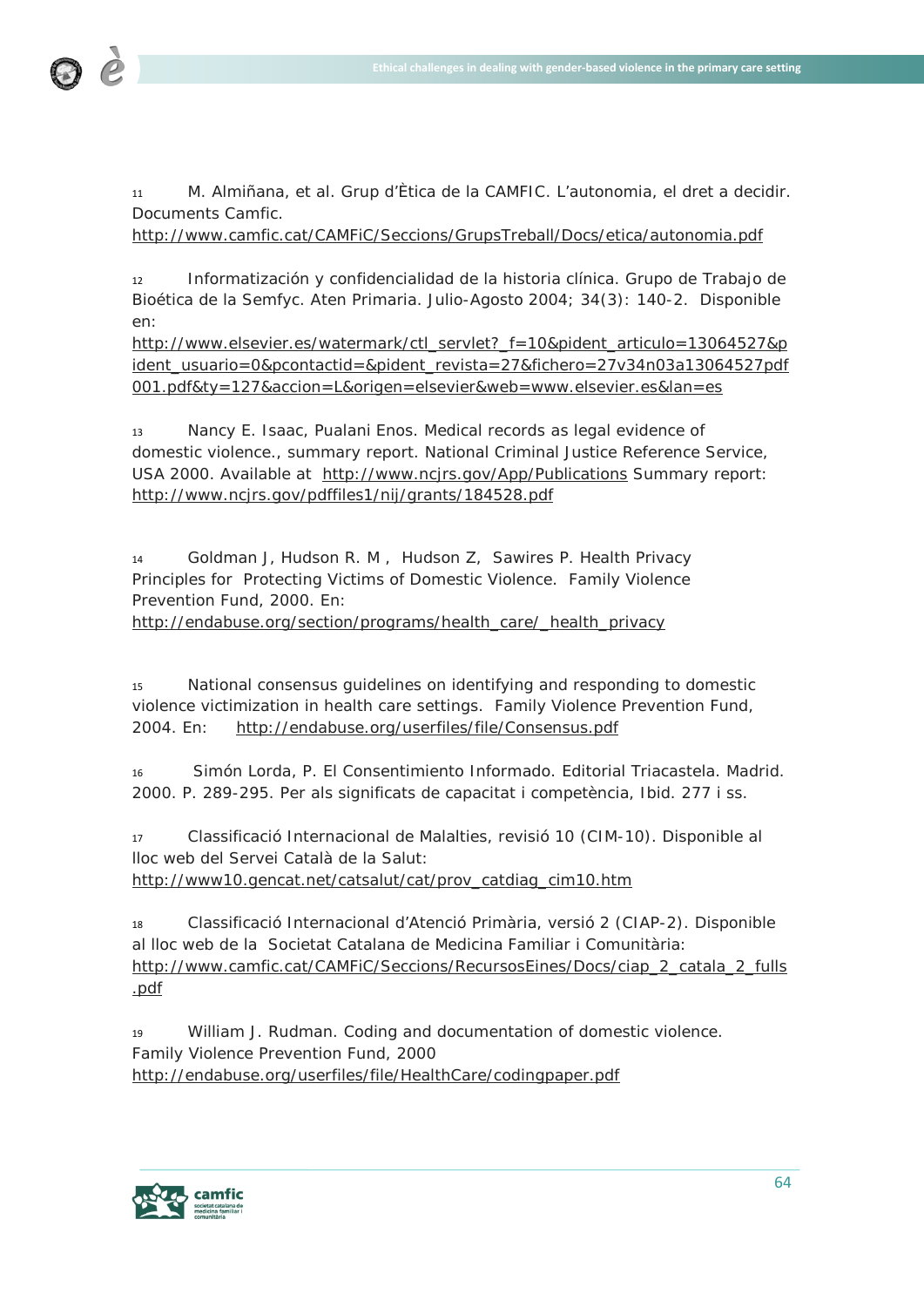

<sup>20</sup> Generalitat de Catalunya. Departament de Presidència. LLEI 5/2008, de 24 d'abril, del dret de les dones a eradicar la violència masclista. DOGC núm. 5123 - 02/05/2008. Disponible a:

<http://www.gencat.cat/diari/5123/08115106.htm>

<sup>21</sup> Gobierno de España. Jefatura del Estado. LEY ORGÁNICA 15/1999, de 13 de diciembre, de Protección de Datos de Carácter personal. Disponible en: <http://www.boe.es/boe/dias/1999/12/14/pdfs/A43088-43099.pdf>

<sup>22</sup> Grup de treball de coordinació. Protocol Marc per a una intervenció coordinada contra la violència masclista. Capítol 8 sobre la protecció de dades personals en els circuits territorials. Barcelona: Institut Català de les dones. Generalitat de Catalunya; 2008. Disponible a:

[http://www20.gencat.cat/docs/icdones/temes/docs/protocol\\_marc.pdf](http://www20.gencat.cat/docs/icdones/temes/docs/protocol_marc.pdf)

<sup>23</sup> Garcia-Moreno C, coord. Dando prioridad a las mujeres: Recomendaciones éticas y de seguridad para la investigación sobre la violencia doméstica contra las mujeres. OMS, 2001.

<sup>24</sup> Gobierno de España. Jefatura del Estado. LEY ORGÁNICA 1/2004, de 28 de diciembre, de Medidas de Protección Integral contra la Violencia de Género. Disponible a:<http://www.boe.es/boe/dias/2004/12/29/pdfs/A42166-42197.pdf>

<sup>25</sup> Fisas V. (Ed.) El sexo de la violencia. Género y cultura de la violencia. Barcelona: Icaria editorial S.A; 1998.

<sup>26</sup> Alberdi I. *Com reconèixer i com eradicar la violència contra les dones.* A: AA.VV. *Violència: Tolerància zero.* Barcelona: Fundació "la Caixa"; 2005.

<sup>27</sup> Bonino Méndez L. Las microviolencias y sus efectos: Claves para su detección. A: Ruíz-Jarabo C, Blanco P(Dir.): La violencia contra las mujeres: Prevención y detección. Madrid: Díaz de Santos; 2007, p. 87.

<sup>28</sup> Bonino Méndez L. Develando los micromachismos en la vida conyugal. A: Jorge Corsi y otros. Violencia masculina en la pareja. Argentina: Paidós; 1999, p. 191-208.